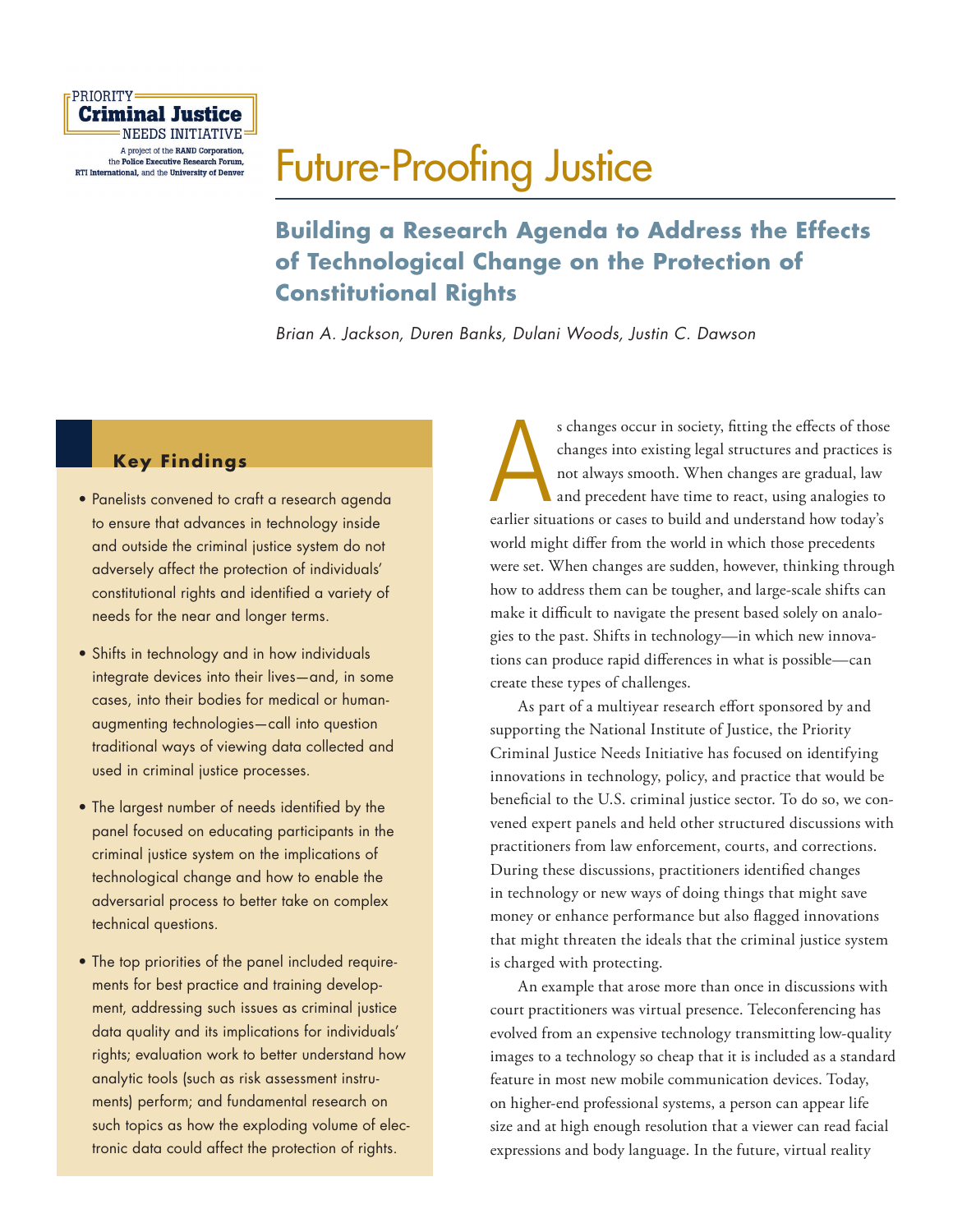"In some cases, virtual confrontations fall short of face-to-face confrontation because of limitations on the ability to gauge the witness's demeanor. This is a key fact to determining a witness's credibility." – Panel Member

devices likely will make it possible for someone who is hundreds of miles away to seem within arm's reach, an illusion of proximity so good that both people might forget that what is being whispered between them privately is not traveling the virtual inch between their mouths and ears but actually is being carried through miles of cables or fiber optic lines. Virtual presence can save money—by limiting transportation of the accused between jail and court, allowing more-efficient use of time by expert witnesses, or cutting visits to jails by lawyers to speak with their clients. But is virtual "good enough?" Can the face-to-face confrontation guaranteed by the Sixth Amendment be fulfilled when the witness is on a computer monitor rather than in the witness chair? Can a public defender build the relationship she needs to effectively represent her client if the first time they physically sit next to each other or shake hands is at the defense table in court? Will a defendant get a fair hearing when he appears on screen in front of a jail camera rather than neatly dressed next to his lawyer?

Even for a technology as seemingly simple as videoconferencing, the answers to these questions are not obvious. And today's technology environment is replete with other examples that are even more complicated. Today, citizens commit a seemingly ever-expanding volume of data to their mobile devices and smartphones, some knowingly and some captured without their knowledge. Events entangling smartphones and crime have already raised questions about appropriate surveillance and reasonable search and seizure, and the questions could become more complex as citizens entrust more of their

lives to the technologies they use. And it is unlikely that future technologies will be simpler. As technologies become more integrated into people physically—from implanted medical devices that record and transmit data to human-augmenting technologies surgically implanted to provide capabilities we lack on our own—the line between a technology and a person will continue to blur. If a citizen cannot be forced to testify against herself, it follows that information to support her prosecution could not be involuntarily read directly from her brain—should technology allow such a capability in the future. But if technologies are sufficiently integrated into a person, at what point does it become compelled self-incrimination or an unreasonable search to extract data from those devices? The correct answer to such questions is not obvious, but what is clear is that simple analogies between new and old technologies are likely not enough to understand their implications. For example, it might be easy to make an analogy between an electronic calendar on a smartphone and a desk datebook, but when that smartphone records more and more data or is an integral part of a system of medical devices that the person cannot set aside, thinking of it as a diary or telephone seems a weak analogy at best.

To help inform thinking by government, technology developers and innovators, the legal profession and courts, and citizens at large about how technological change could affect the rights of individuals in the criminal justice system, we wanted to explore the breadth of this issue in an effort to get in front of these challenges. In the process, we identified technologies that are already outpacing the simple analogies we use to understand the implications for protecting individuals' constitutional rights.

### **A FOCUS ON PROTECTING IND IV IDUALS' R IGHTS IN THE CRIMINAL JUSTICE SYSTEM**

Our initial focus for this report was on how technology affected the fairness and justice of the criminal justice system, with a particular focus on the courts. Procedural due process within the court system is aimed at ensuring that the law is administered fairly and uniformly. Procedural due process places restrictions on and requirements for government power over individuals during criminal proceedings. Such restrictions and requirements reflect constitutional principles limiting the government's exercise of power and are designed to protect the rights of all participants in the legal process by requiring all levels of government to apply uniform rules of practice and procedure.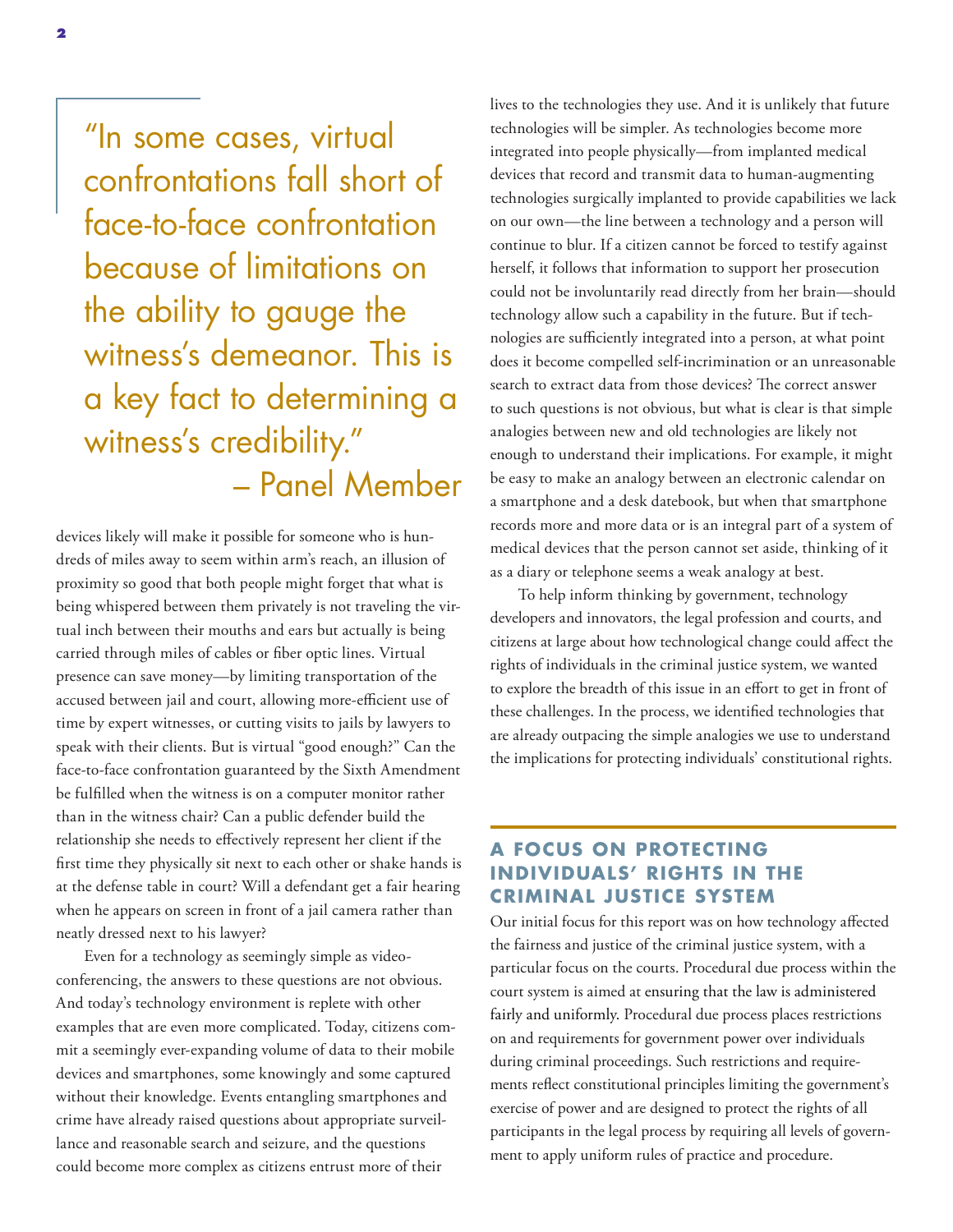In all elements of due process is the underlying tenet of fairness—that the application of law to individual cases must be consistent and not biased by extra-legal factors, such as a defendant's race or income. Additional elements of procedural due process (originating in the Fourth, Fifth, Sixth, Eighth, and 14th Amendments of the Constitution) include the presumption of innocence—which usually means the right to be free, pending the outcome of the charges (i.e., be offered reasonable bail)—and the rights against self-incrimination and compelled testimony.

Although we initially focused on the processes that happen once a citizen is formally charged, we found it difficult to maintain that narrow scope. Given the role of the courts in regulating the actions of other arms of the justice system—for example, balancing the powers of law enforcement through the issuance of warrants and determining the length and nature of punishment for an individual in the correctional system—our focus broadened to explore questions of how technological change might affect the protection of individuals' rights in the larger criminal justice context. This required a significant expansion to address concepts of privacy, surveillance, search, and seizure. As a result, the effort presented in this report sought to explore this wider landscape, looking at the effects of technologies that are emerging today and that are on the horizon and asking what we need to know to either address the technologies' negative effects or capture their potential benefits for protecting individuals' rights in the criminal justice system.

### **VARIED NEW TECHNOLOGIES, VARIED POTENTIAL EFFECTS**

Technological changes, both inside and outside the courtroom, have the potential to affect individuals' constitutional rights and the protection of those rights via due process, and technologies that are available now are already raising important questions. Given current trends, technological changes in communication and information technology in particular have produced devices with capabilities to collect, record, store, transmit, and display data in a variety of ways.

Inside the courtroom, technological advancements could both hinder and support procedural due process and rights protection. Technology is available now to facilitate communication between defendants and their attorneys, to allow remote interpretation for litigants that do not understand English, and to more quickly and securely access evidence (see, for example, Lederer, 2004a, 2004b; Jackson et al., 2016). And although discussion and consideration of these technologies often focuses on how they can save tax dollars by making the court system more efficient, they may also reduce citizens' legal costs and lower the practical barrier that socioeconomic status can represent. Furthermore, electronic record systems allow for a more complete record of court proceedings that are backed up and therefore less susceptible to loss. These systems can also make public access to court proceedings easier. Furthermore, technology is available to provide legal support and other resources to assist pro se litigants (those choosing to represent themselves). But technology may make it more difficult to protect defendants' rights as well (National Center for State Courts [NCSC], undated-b). Already, courts have seen problems with jurors using their mobile electronic devices to do their own legal or case research during trials, potentially introducing biases and defeating the protections put in place for introducing evidence in legal proceedings (e.g., Brayer, 2016). Mobile devices have been used to photograph witnesses and, through social media systems, intimidate individuals to shape trial outcomes (Davis, 2013).

As discussed earlier in the context of virtual presence, when it comes to protecting individuals' rights, a single technology may produce positive effects, negative effects, or both. For example, significant effort has been devoted to developing risk assessment models that seek to predict the likelihood that an individual will fail to appear at his or her trial or will commit crimes in the future (see Simon, 2005). In the pretrial context, tools that identify defendants who are very likely to appear could make it easier for judges to release them (including setting lower bail amounts), limiting the infringement of their freedom before trial—and saving the government the cost of holding them.1 To the extent that such tools make decisions more consistent across different judges, they increase fairness and help ensure equal protection of all citizens under the law. However, because such tools generalize from the characteristics of groups to make their predictions about individuals, the nature of the predictive models and what characteristics are used can incorporate bias into decisions. And if that is the case, the consistency in decisionmaking does not increase fairness but instead results in systematic bias in the justice system. For example, if—as a result of bias—police officers are more likely to arrest individuals from a minority group rather than release them with a warning, then predictions of future offenses that rely on past arrest may magnify that bias even if the model itself does not use race as a predictor (see, for example,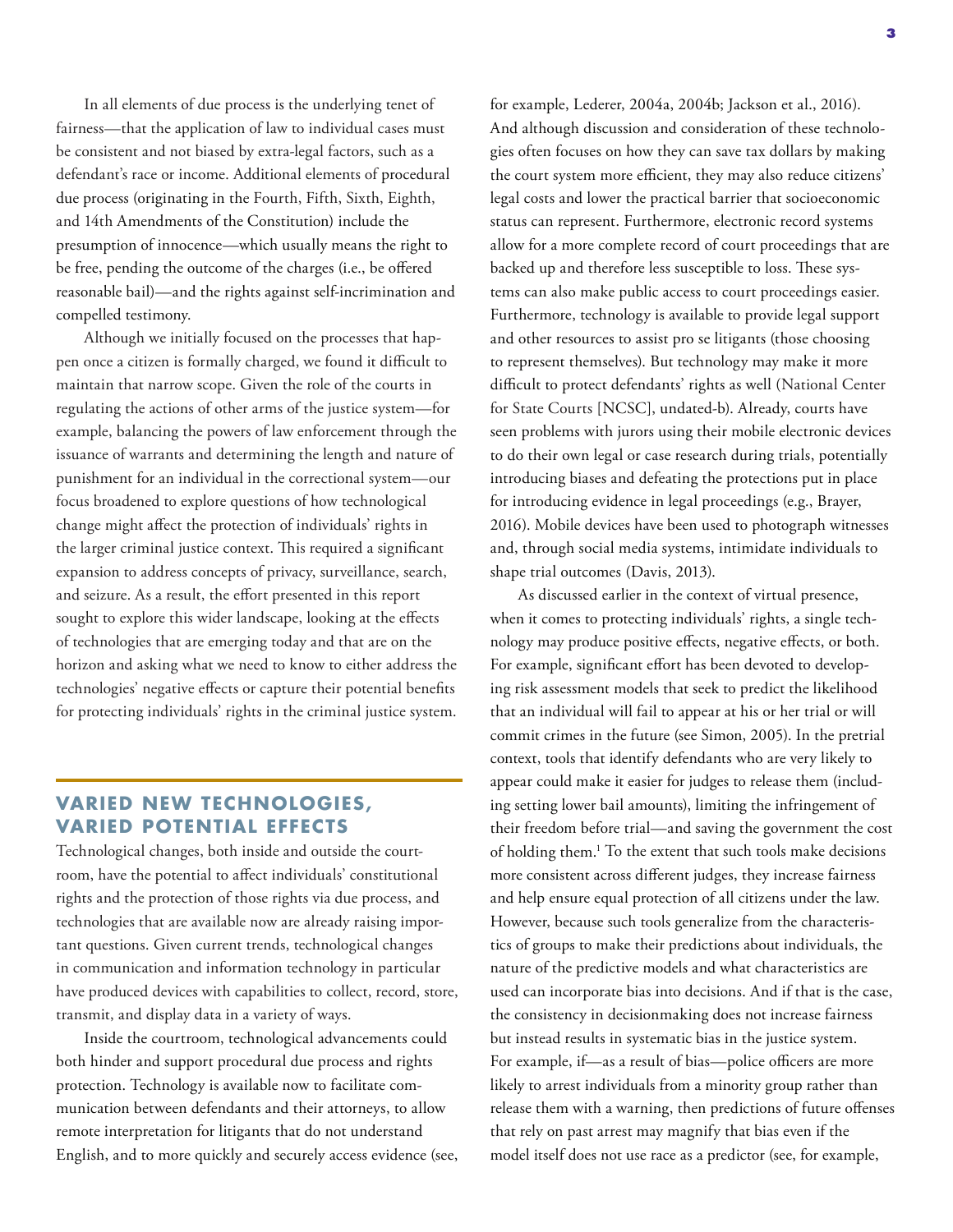Data & Civil Rights, 2015; Angwin et al, 2016; and Barry-Jester, Casselman, and Goldstein, 2015).

Technological advancements outside the courtroom could affect individuals' rights and their interactions with the criminal justice system more broadly. For example, in recent years, there has been controversy over the collection of information on individuals' online activities and physical movements—via vehicle-tracking devices or databases that accumulate information on where and when a car with a specific license plate appears—and what legal requirements (e.g., probable cause, a warrant) should be met when gathering, storing, or using such data (see, for example, Hermann, 2015; Trottier, 2014). New technologies and encryption of personal devices have given rise to questions about whether law enforcement can access such information and compel third parties to assist in investigations. These issues raise substantive rights questions, including the line between public safety and private interest and how the capabilities that new technologies provide government might begin to affect individual behavior and infringe on freedoms protecting expression, association, and political action (see Kaminski and Witnov, 2015).

To move beyond these contemporary examples, we developed a framework for thinking through the implications of technology for protecting individuals' rights in their interactions with the criminal justice system. We defined categories

"Players within the criminal justice system must develop an understanding of the technologies, their use and misuse, and how to properly address them in order to ensure that defendants' rights are not violated."

– Panel Member

of technologies that appeared to be useful for considering the implications of the data they produce and capabilities they might provide to the justice system. Our considerations included both how voluntary an individual's interaction with the technology might be and how much knowledge and control the person might have over the data or capability that the technology produced. We examined two sets of technologies those potentially used inside the courtroom (a relatively well-defined class of technologies) and the much broader set of commercial and societal technologies whose proliferation and use could shape the data and information available to criminal justice processes.

Looking first at **courtroom technologies**, the areas of interest ranged from devices or techniques for accessing, analyzing, and presenting data (e.g., tools for processing "big data" data sets and, as we have already introduced, virtual reality tools for case presentation, prediction, and virtual presence) to technologies related to recording in the court (e.g., by citizens or court participants, as well as by court representatives capturing the official court record that is needed to support appeals and case review).

Looking at technological change more broadly, we started at the level of an individual person and examined **bodyintegrated technologies**, which include instances in which it is difficult or impossible for a technology to perform its functions if an individual puts it aside or separates from it. Such instances include tools that are used to track activity for health reasons, as well as technologies that are literally integrated into the human body, such as pacemakers and insulin-delivery devices. Today, such implanted technologies are used for medical reasons, but in the future, human-augmenting technologies for nonmedical purposes may become more widespread.

From there, we defined a class of **carried devices**. The current analog for this category is a smartphone, tablet, or other such device that individuals can separate themselves from at any time (even if they might not want to), and it is assumed that the owner can maintain more control over the data stored by such devices than by body-integrated devices. However, technology companies (e.g., smartphone or software developers) can adjust policies on how data are collected, used, and distributed, which could increasingly limit such personal control over data in the future. Indeed, some firms' entire business models rely on wresting data about individuals from their control in order to sell the information—for example, for delivering targeted advertising or building customer profiles for commercial purposes.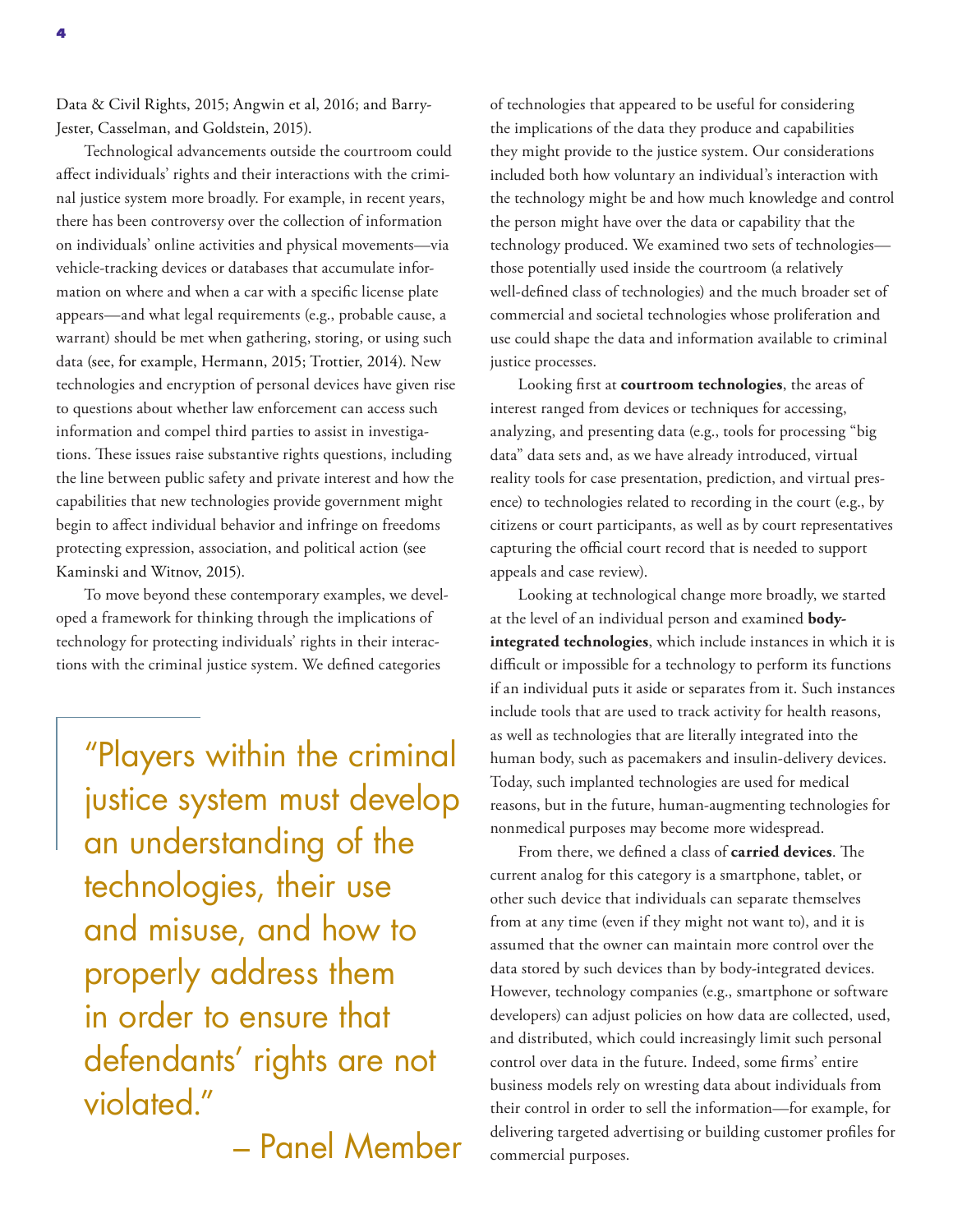Next, we identified **personal computing devices**, defined to capture desktop and laptop computers, gaming consoles, and other systems that have greatly increased in storage capacity and, because of their connection to the Internet, can transmit data to others (e.g., cloud storage providers, gaming networks), potentially "leak" data if they are hacked, or host others' data (whether consensually through peer-to-peer sharing models or nonconsensually as a result of hacking).

The fifth category is **home-integrated and household technologies**, such as smart homes, smart televisions, and other Internet-of-Things devices. Such technologies have the potential to collect data within the most private of spaces and to do so with varying degrees of owner knowledge and consent. In a private home, it would be the owner's decision to install a smart security system that might capture video, activity, and other data within the home or to purchase a smart television whose voice activation features meant that the device's microphone was essentially always on and transmitting audio to distant servers for voice-recognition processing. In an apartment complex, however, the renter might have less control over whether or what types of devices are installed in the building.

Analogous to home-integrated technologies are **vehicleintegrated technologies**, incorporating the increasing levels of sensing and recording technology being built into modern automobiles. Although movement toward autonomous vehicles may greatly expand the number of sensors, computing power, and ability to record data built into each vehicle, vehicles already connect to networks via cellular infrastructure (e.g., assist systems that allow occupants to call for help), record driving behavior (e.g., on-board computers or devices added for insurance purposes), and sense the areas around them (e.g., vehicle-mounted cameras and sensors for assisted driving or parking). Individuals may have control over the technologies that are integrated into their own vehicles, but changes in the vehicle ecosystem (e.g., requirements associated with increasing numbers of autonomous vehicles on the road) may mean that some types of sensing and data recording become standard elements of all "road ready" vehicles. These devices create challenges for protecting rights because they touch on how an individual's movements could reveal sensitive personal information (e.g., visits to a medical clinic or political gathering), as well as how such rights as free assembly might be affected if all vehicles other than the most basic (e.g., bicycles, feet) record data on where the vehicle went and when.

Finally, we defined a class of the wider **societal technology ecosystem** to capture the fact that sensors are being installed

"[Inappropriate use of social media is] a true problem that strikes at the heart of our justice process. I fear education and harsh penalties may be the only means to address the issue." – Panel Member

in a wide variety of public places—not just by government but by private property owners—for security and other purposes. The more common such devices become, the more difficult it becomes to move about and interact in the public sphere without being—at least in theory—monitored and recorded. As such technologies are applied in commercial spaces, individuals may also have little choice but to interact with them in the course of work activities. Although practical concerns (such as the limits on how much video can be stored and the labor involved in actually watching it) may constrain such monitoring now, advances in video analytics and falling storage costs might mean that more video data will be catalogued and stored in the future. Although broad recording might negatively affect individuals' rights, the proliferation of cameras could mean that there are always many "technological witnesses" to individual events (e.g., a shooting incident captured from multiple angles by security cameras nearby), which could help to protect individuals' rights by better informing court processes—as long as citizens have the same access to such footage to inform their defense as police and prosecutors have when building a case. While individuals can control whether they purchase a smartphone, citizens have little or no control over the societal technology ecosystem, and they must accept this facet of technological change if they wish to continue to move and interact within the changing society.

Table 1 summarizes these seven technology categories with examples and key issues posed.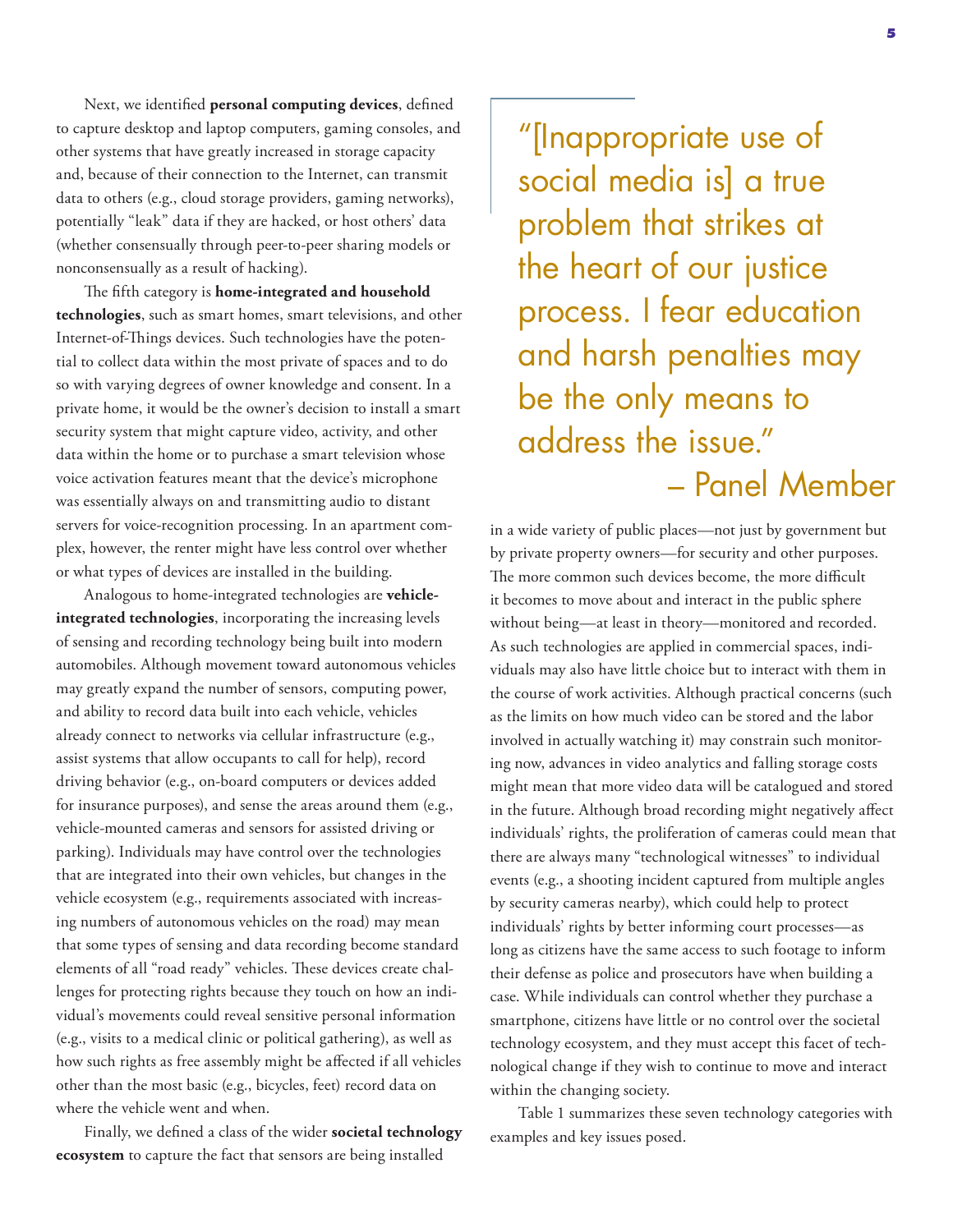| Category                        | <b>Examples</b>                                                                                                                                                                                                                                                                                                                                                                                                                                                                                                                                                                                                                                                                                                                                                                                                                                                                                                                 | <b>Key Issues</b>                                                                                                                                                                                                                                                                                                                                                                                                                                                                                                                                                                                                                                                                                                                                                                                                                                                                                |
|---------------------------------|---------------------------------------------------------------------------------------------------------------------------------------------------------------------------------------------------------------------------------------------------------------------------------------------------------------------------------------------------------------------------------------------------------------------------------------------------------------------------------------------------------------------------------------------------------------------------------------------------------------------------------------------------------------------------------------------------------------------------------------------------------------------------------------------------------------------------------------------------------------------------------------------------------------------------------|--------------------------------------------------------------------------------------------------------------------------------------------------------------------------------------------------------------------------------------------------------------------------------------------------------------------------------------------------------------------------------------------------------------------------------------------------------------------------------------------------------------------------------------------------------------------------------------------------------------------------------------------------------------------------------------------------------------------------------------------------------------------------------------------------------------------------------------------------------------------------------------------------|
| Courtroom<br>technologies       | • Devices to access, analyze, and present data<br>o Capability of counsel to analyze large<br>volumes of case-relevant data<br>o Connectivity, communication, and data<br>access from mobile devices during court<br>proceedings<br>o Presentation technologies, including<br>simulations, holographic reconstructions of<br>crime scenes, and virtual reality tools<br>• Forecasting and prediction tools, including<br>pretrial and sentencing risk assessments<br>Virtual presence<br>$\bullet$<br>o Teleconferencing for lawyer-client<br>discussion or depositions<br>o Virtual presence in court proceedings<br>(from today's screen-based tools to future<br>holographic videoconferencing)<br>• Recording in the court<br>o Cameras used by citizens<br>Body-worn cameras on court personnel<br>$\circ$<br>Preparation of the court record for<br>$\circ$<br>technology-heavy cases, evidence, and<br>in-court argument | • Technologies in the courtroom already raise<br>concerns about the following:<br>fairness (e.g., in analytic tools)<br>$\circ$<br>influence (e.g., whether virtual simulations might<br>$\circ$<br>influence juries beyond the facts of the case)<br>effectiveness (e.g., whether virtual presence<br>$\circ$<br>meets justice objectives as well as face-to-face<br>interactions do)<br>appropriateness (e.g., whether techniques for<br>$\circ$<br>making a court record capture the proceedings<br>well enough when visual and other tools are<br>used in hearings that may be hard to capture in<br>a written transcript).                                                                                                                                                                                                                                                                  |
| Body-integrated<br>technologies | • Fitness trackers (e.g., smart watches)<br>Medical devices (e.g., network-connected<br>$\bullet$<br>pacemakers and insulin pumps)<br>• Future implanted human-augmentation<br>technologies                                                                                                                                                                                                                                                                                                                                                                                                                                                                                                                                                                                                                                                                                                                                     | · Such technologies collect data on individuals'<br>locations, activities, and environments, potentially<br>without their awareness.<br>• An individual may not have the option of<br>deactivating or removing an implanted device.                                                                                                                                                                                                                                                                                                                                                                                                                                                                                                                                                                                                                                                              |
| Carried devices                 | • Mobile phones, smartphones, and tablet<br>devices<br>Body-worn cameras (by both citizens and<br>criminal justice practitioners)                                                                                                                                                                                                                                                                                                                                                                                                                                                                                                                                                                                                                                                                                                                                                                                               | · Individual apps on carried devices use cameras,<br>microphones, positioning, and other capabilities<br>to collect a wide variety of data on individuals'<br>location, activities, communications, associates,<br>data access, and so on, often without their<br>knowledge and sometimes without their consent.<br>Such features as voice command may mean that<br>audio monitoring is always active.<br>• Integration of carried devices into basic<br>processes-payments, work processes, etc.-may<br>limit the feasibility of individuals to not carry such<br>devices.<br>• Ubiquity of cameras may mean that video of an<br>incident is available from many points of view.<br>· Business models of technology companies may<br>make data difficult to access in criminal justice<br>processes, and access may differ for government<br>(e.g., prosecution) and criminal defense entities. |

### **Table 1. Technology Classes, Examples, and Issues**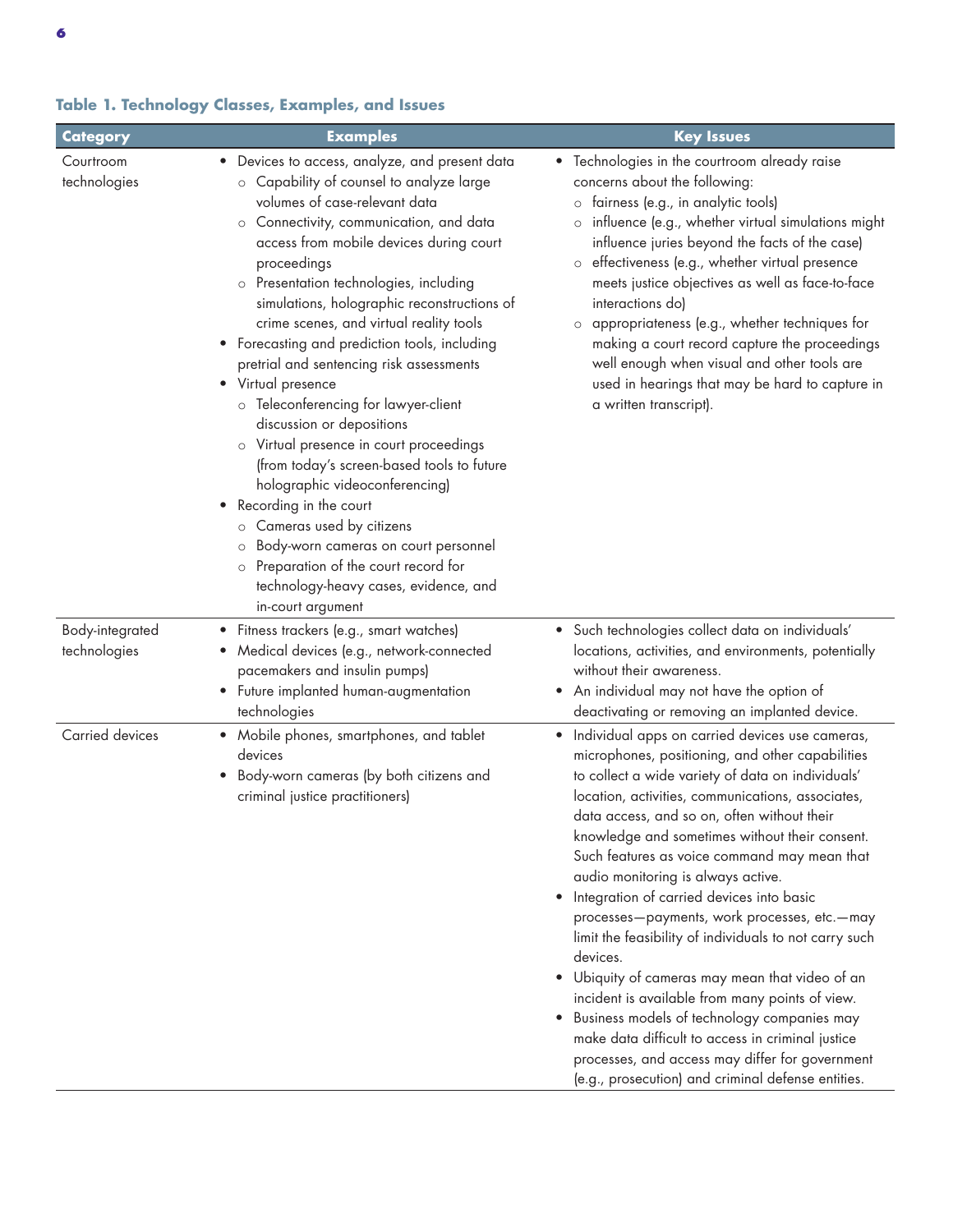### **Table 1—Continued**

| Category                                         | <b>Examples</b>                                                                                                                                                                                                                                                                                                                                                                                                                                                                                                                                                               | <b>Key Issues</b>                                                                                                                                                                                                                                                                                                                                                                                                                                                                                                |
|--------------------------------------------------|-------------------------------------------------------------------------------------------------------------------------------------------------------------------------------------------------------------------------------------------------------------------------------------------------------------------------------------------------------------------------------------------------------------------------------------------------------------------------------------------------------------------------------------------------------------------------------|------------------------------------------------------------------------------------------------------------------------------------------------------------------------------------------------------------------------------------------------------------------------------------------------------------------------------------------------------------------------------------------------------------------------------------------------------------------------------------------------------------------|
| Personal computing<br>devices                    | Desktop computers, laptop computers, gaming<br>consoles, and other network-connected devices<br>with increasing amounts of storage, including<br>cloud-based storage and services                                                                                                                                                                                                                                                                                                                                                                                             | Increasing volumes of data are stored on devices,<br>where case-relevant data may be deeply<br>intermingled with irrelevant data and information on<br>other people.<br>The policies for some services and websites can<br>involve individuals ceding some control of the<br>functioning and content on their systems without full<br>understanding of the implications of doing so.<br>Ensuring the integrity of data on electronic devices<br>and systems in light of cyber and other threats is a<br>concern. |
| Home-integrated<br>and household<br>technologies | Web-enabled intelligent thermostats<br>Next-generation web-connected home security<br>systems<br>"Smart" appliances (e.g., televisions and voice-<br>controlled personal assistants)                                                                                                                                                                                                                                                                                                                                                                                          | Devices integrate monitoring technology into<br>intimate areas of the home, potentially without<br>individuals' (e.g., purchasers, other occupants, and<br>visitors) knowledge or understanding.<br>Technologies (e.g., voice-command systems) may<br>monitor constantly and send data to external<br>businesses' systems for analysis.                                                                                                                                                                          |
| Vehicle-integrated<br>technologies               | • Connected car technologies (e.g., turn-by-<br>turn navigation, remote diagnostics, in-vehicle<br>security, emergency-contact systems)<br>• Vehicle "black boxes" that capture driving<br>behavior data (can be integrated into vehicle<br>or added voluntarily for insurance purposes)<br>• Future connectivity of vehicles to the Internet<br>for access to data or capabilities                                                                                                                                                                                           | • Such technologies collect and record position,<br>behavior, and other data-including audio for<br>voice-activated devices-on vehicle use and<br>occupants.<br>• Connectivity of vehicles to external networks<br>creates potential data integrity concerns. External<br>hacking of the vehicle (or an allegation as such)<br>could raise questions about driver responsibility.                                                                                                                                |
| Societal technology<br>ecosystem                 | • Sensors and cameras being broadly installed<br>in many locations for security and other<br>purposes<br>o "Inward-looking sensors"-used in<br>commercial or professional settings where<br>only a subset of the population (e.g.,<br>employees, subcontractors, and customers)<br>will be monitored as a result of access<br>control, safety, or security technologies<br>o "Outward-looking sensors"-used in public<br>settings where data may be collected on<br>any member of the public that is nearby<br>(e.g., traditional security cameras in<br>commercial settings) | • Technologies may collect data that are limited<br>(e.g., access control logs) or expansive (e.g., real-<br>time audio and video).<br>• For any given incident, there may be tens or even<br>hundreds of nearby data streams that could pose<br>logistical challenges for evidence collection,<br>analysis, and retention for both initial proceedings<br>and appeals.                                                                                                                                          |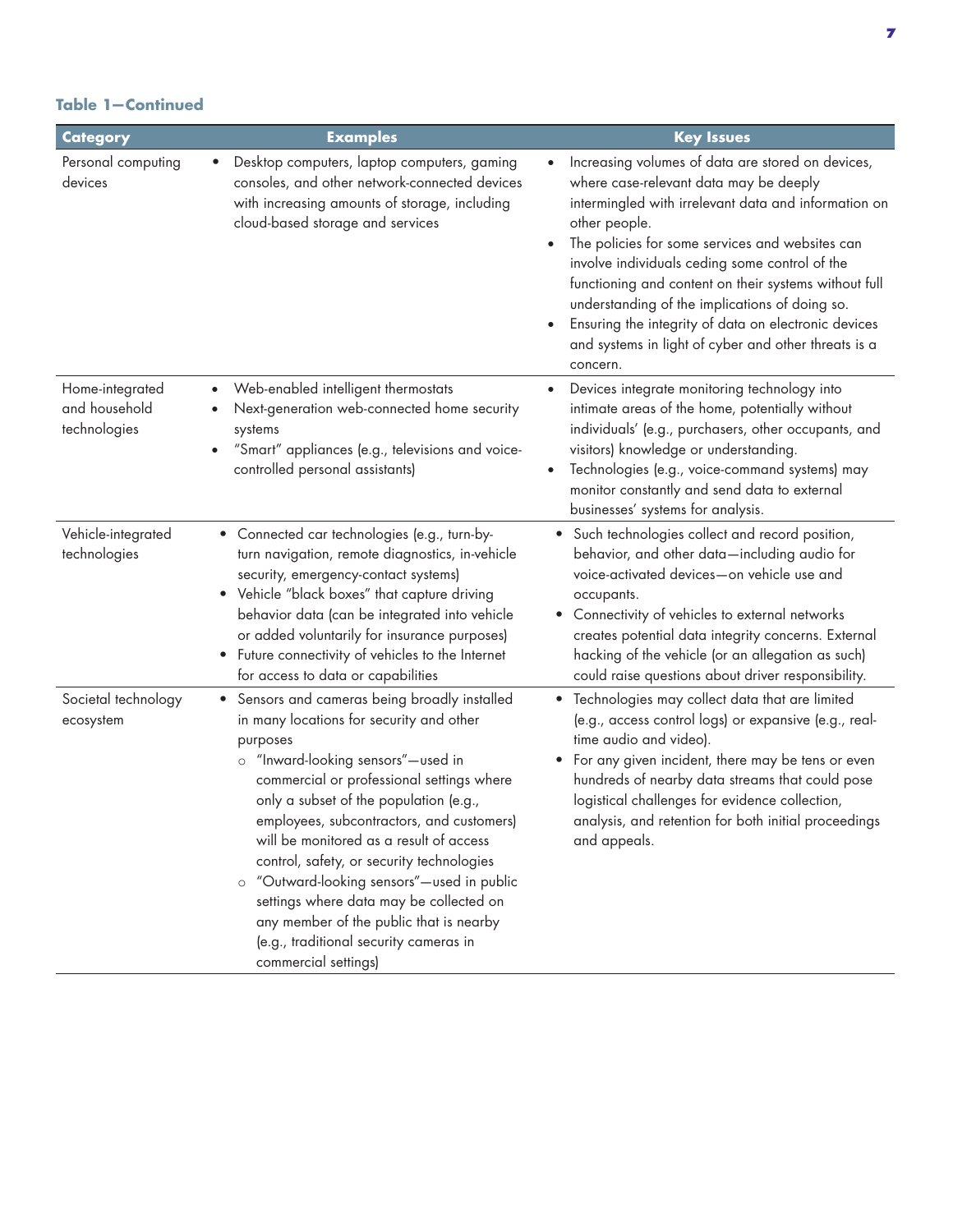### **METHODOLOGY**

To explore the intersection of emerging technologies and the protection of individual rights and due process in the criminal justice system, the National Institute of Justice asked the RAND Corporation and RTI International to assemble an expert panel of practitioners, legal scholars, and thinkers about technology and individual rights. The end goal is to frame a research agenda focused on getting ahead of related concerns or potential benefits—by shaping the development of technology (e.g., its features or applications), developing training or tools for criminal justice practitioners, educating the public, and exploring other approaches to use technology to advance the protection of individual rights and due process within the justice system. Through searches of published documents and recommendations from various organizations, we identified a set of candidates and convened a panel of 13 participants from those invitees. The list of participants and their organizations is included at right.

Before the meeting date, we sent panel members a background document and pre-workshop questionnaire that drew on the research team's review of published literature on these issues. The materials were structured using different categories of rights—the right against self-incrimination, to confront witnesses, to effective assistance of counsel, to a speedy trial, to presumption of innocence, and to an unbiased tribunal—with some additional issues related to evidence, the court record, and other technologies of interest to the panel. (The complete questionnaire is available in an electronic appendix to this report.) In each category, we asked whether specific technologies raised concerns and more-general questions about the implications positive and negative—of emerging technologies (described earlier in Table 1) for the rights at issue.

The results from the questionnaire informed the agenda for the panel discussion; for example, we used specific points raised by the respondents to both kick off and inform discussion moderation. The discussion explored each category of rights and the implications of various emerging technologies. From this discussion, the moderating team identified individual *needs* a term we have used in our related work to signify specific requirements tied to either solving a problem or taking advantage of an opportunity for better performance in the justice system. Because of the nature of the topic, much of the focus of this workshop was on basic research needs—including collection of data, analysis, and development of resources—rather than on the development of new technologies or practices.

From the discussion, the panel identified 37 needs, each related to a specific challenge or opportunity that new tech-

### **Panel Members**

**Ahunanya U. Anga** Associate Professor Thurgood Marshall School of Law, Texas Southern University

### **Justin Fitzsimmons**

Program Manager SEARCH Group

### **David Gray**

Professor Francis King Carey School of Law, University of Maryland

### **Greg Hurley, Esq.**

Senior Knowledge Management Analyst National Center for State Courts

### **Jennifer Lynch**

Senior Staff Attorney Electronic Frontier Foundation

### **Patrick Muscat** Assistant Prosecuting Attorney

Wayne County Prosecutor's Office

### **Paul Ohm**

Professor Georgetown College of Law, Georgetown University

### **Jill Paperno**

Second Assistant Public Defender Monroe County Public Defender's Office, Rochester, N.Y.

### **Anjanette Raymond**

Assistant Professor Kelley School of Business, Indiana University

### **David Robinson** Principal Upturn

### **Scott Shackelford** Assistant Professor

Kelley School of Business, Indiana University

### **Mark Shlifka**

Executive Assistant State's Attorney Cook County State's Attorney's Office

### **Pedram Tabibi**

Attorney, Meltzer, Lippe, Goldstein & Breitstone, LLP Associate Professor, St. John's University School of Law

### **Michael Trickey**

Judge Court of Appeals, Washington State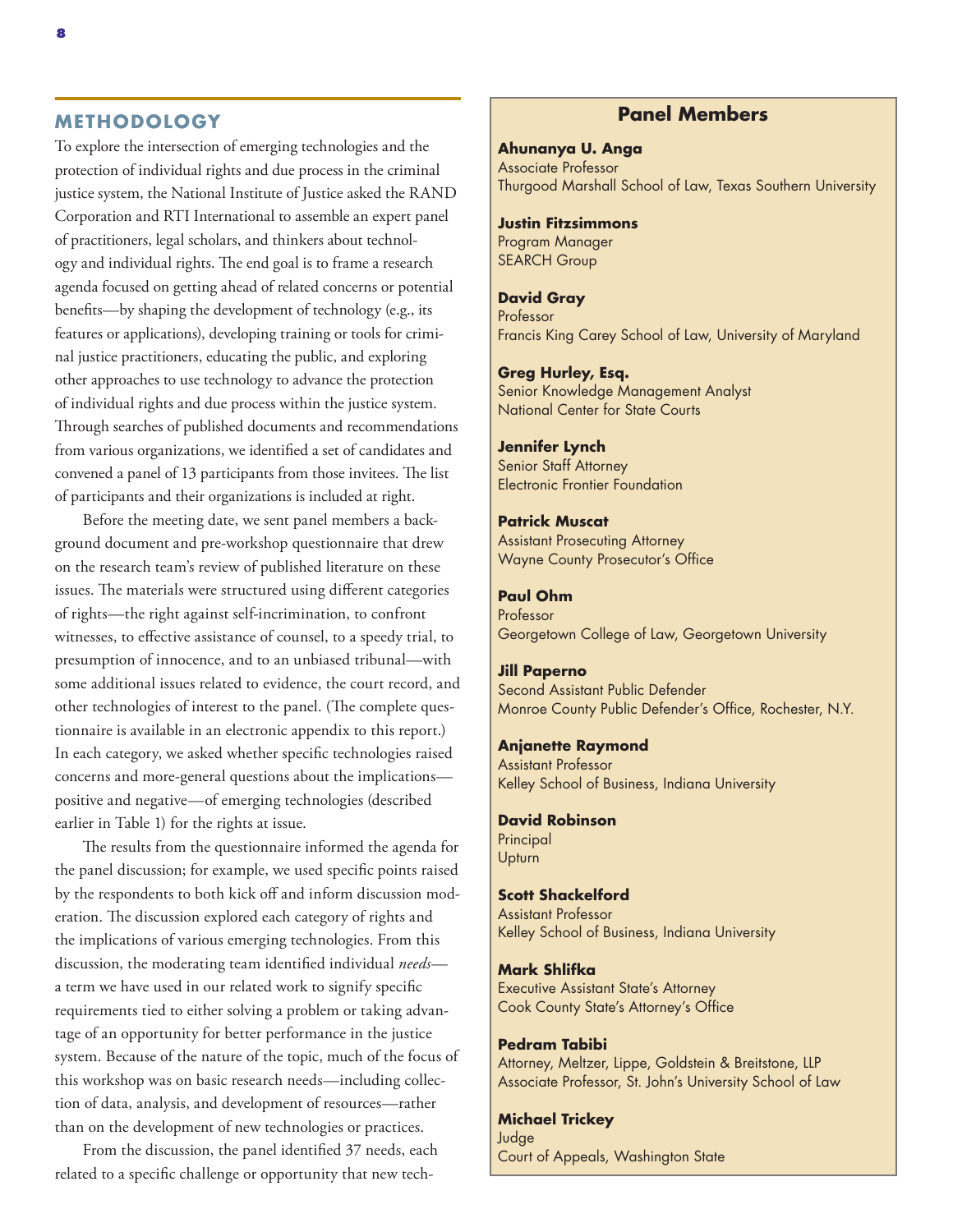nologies present for the protection of individuals' rights. To provide structure to the set of identified needs, we asked the panel members to rank each need based on its expected benefit (how important they thought it would be if the need was met) and the probability of success of actually meeting the need. We multiplied those two ratings to produce an *expected-value* score, reflecting the value of meeting the need weighted by the likelihood of success. We used these scores to cluster the needs into three tiers, from the highest scoring (Tier 1) to the lowest (Tier 3). The best thresholds to split the tiers were identified by a clustering algorithm that mathematically minimizes differences between different assignments of needs to the groups.

We showed the panel the distributions of the initial scores that each need received for importance and probability of success to highlight areas of consensus and disagreement, and panel members then had the opportunity to re-score the needs based on the discussion, if desired. These second-round results were used to raise or lower the expected-value scores from the first round (weighted by the number of participants who had rated a need, because not all did so for each need). In some cases, the new scores changed what ranking tier the need was assigned. More-detailed discussion of the methodology including contributors to the nonresponse in the second round of rankings and how we adapted the ranking method to address the nonresponse—is available in the electronic appendix to this document.

This process produced a prioritized list of needs for research in this area, broken into groups from high to low priority. We must acknowledge that—as with all subjective assessments involving a limited number of participants—the needs identified and the priorities assigned to them are reflective of the members of the panel. Although the panel process sought to ensure that discussion touched on issues related to each of the categories of rights that had been covered in the panel background document and questionnaire, the amount of discussion in each part of the workshop and the needs identified were determined by the panel participants. We sought to build a broad and representative group of panelists, but it is likely that a different group would produce somewhat different results.

### **KEY THEMES**

The panel's deliberations and discussions identified a variety of issues and corresponding needs for research aimed at either better understanding the effects of current and emerging technologies

on the protection of individuals' constitutional rights or preparing the criminal justice system to address the effects of those technologies going forward. As described previously, the panel identified 37 distinct needs, and we present the full, comprehensive list in the appendix at the end of this report. But to facilitate discussion on the range of needs that were identified, the research team also identified five key overarching themes.<sup>2</sup> Although the workshop was framed to explore both challenges and opportunities that new technologies present to the protection of individuals' rights, the greatest focus in our discussion related to concerns and new complexities raised for criminal justice. Here, we discuss each of the five themes and present the needs that the panel identified in each. We introduce each section with a fictitious vignette that illustrates how emerging technologies may complicate individuals' rights in the criminal justice process.

### **1. Are You** *Really* **Sure? Issues of Data and Analytic Quality for Just Decisions**

Mr. Andrews has been charged with assault against Officer Franklin, and he does not dispute the assault. However, defense counsel questions the circumstances that led to the confrontation.

Defense attorney: *Your Honor, what precipitated this terrible situation was the assumption—the mistaken assumption—that my client was a gang member. Officer Franklin has testified that when he searched the police database for my client, a gang flag came up, so he responded to my client very aggressively.*

*So, I went back to see where that gang flag came from. Three years ago, a patrol officer in another jurisdiction interviewed a man named Jonathan Jefferson. My client was with him. It turns out Mr. Jefferson was not a good guy—and was a gang member. But then the algorithms in that department's computers went to work, and my client first became tagged as a "known gang associate." And through a set of calculations that are honestly not entirely clear to me, at some point, "known associate" transformed into a "gang member flag" on my client's record. And because our department recently joined the Northern Law Enforcement Data Sharing System, when Officer Franklin searched my client's name, that department's flag popped up here.*

*Before so much data got entered into databases, the fact that Mr. Andrews was seen with Mr. Jefferson would have just been a note jotted in some officer's field notebook. When my client didn't have any contact with*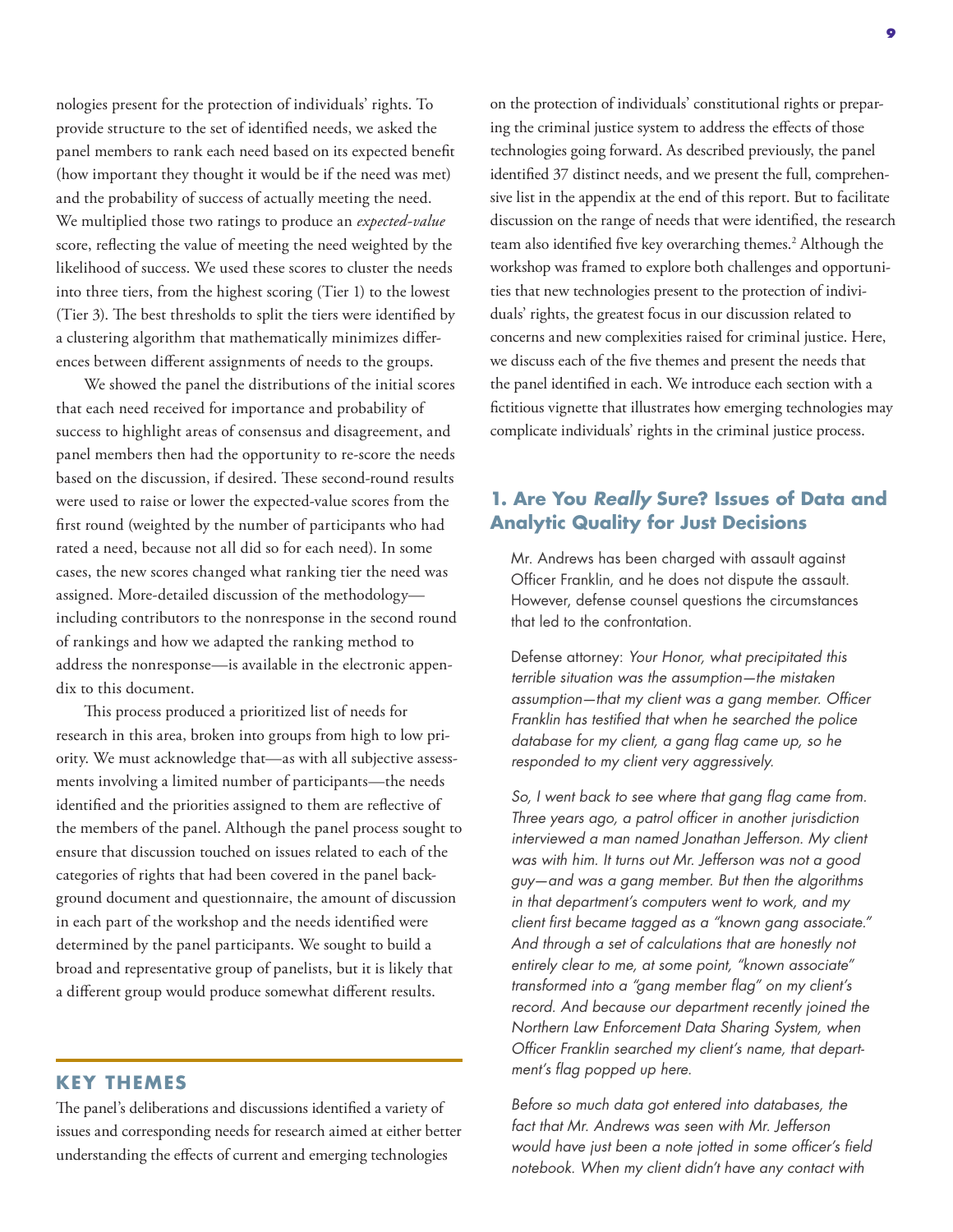*police afterward, that notebook would have eventually gone into a desk drawer and been forgotten. But today, that note lived on in the police database and festered, transforming into the trigger for an incident that didn't need to happen at all. I am sorry that Officer Franklin got hurt, but blaming my client for an injury that occurred when the officer was tossing an innocent man to the ground doesn't seem like justice.*

Using data and information to inform criminal justice decisionmaking and improve performance has become a central focus in contemporary justice policy for many years. For example, intelligence-led policing and the management process CompStat were developed to help make law enforcement more effective at addressing community problems and responding more effectively to deter and solve crimes when they occur, and these initiatives are now broadly accepted in many departments (Police Executive Research Forum, 2013; Ratcliffe, 2016). As alluded to in the introduction, the use of data about individuals to assess risk in court and corrections contexts—for example, the risk that an individual might not show up to his appointed court date before trial and the risk that he will reoffend after release from prison or during community supervision—is viewed as a promising practice to reduce the high costs of the justice system and potentially better serve the needs of individuals that come in contact with it (Simon, 2005).

Capturing such data in criminal justice information systems—to provide the foundation for such analytic strategies—has also been a policy priority for more than a decade. Transitioning to digital storage means the possibility of transitioning from a world in which "searching" meant a detective flipping through a notebook or a file clerk sorting through stacks of paper files to one in which an intelligent software agent can scour thousands of pages not just for the specific file sought but for other relevant data that might help crack a case or explain an offender's past behavior. As criminal justice data have been moved to electronic forms, sharing across jurisdictional boundaries has become more widespread (though is still challenging in some instances), which has further broadened the volume of data to support analysis (see Jackson, 2014, and references therein).

While applying data to help make better decisions seems simple enough, improvement only follows if the data being used are good. Concerns about the quality of data captured in criminal justice systems are not new. As far back as the 1980s—an era of information technology far less advanced than today questions were raised about errors in the data recorded by

justice agencies and the potential impact on individuals' rights (Laudon, 1986; Beskind, 1985). Such concerns have persisted, emphasizing that the advances in technology over the past three decades have not eliminated the problem (Pepper, Petrie, and Sullivan, 2010; Logan and Ferguson, 2016). While much of the concern in the literature is about data that are objectively wrong—for example, incorrect recording of crimes or charges ascribed to an individual—other concerns about the quality of data can arise that are less clear. For example, if an investigator records notes with uncertain judgments and that information then becomes codified as more-certain-seeming data points in a data system, that is a form of inaccuracy. This can occur as data are divorced from their original context—as in the vignette that introduced this theme, in which a person being seen with a gang member led to the conclusion that he was also a gang member.<sup>3</sup> With data-sharing, inaccuracy can travel—because of either objective inaccuracy from data-entry errors or more-subjective inaccuracy from how uncertain information is recorded.<sup>4</sup> And when data are copied and ingested into many separate data sets, inaccuracy can then multiply and become hard to fix.

Other trends in technology and society have further increased the volume of information available to the criminal justice system—sometimes so much that the volume becomes a burden. The amount of information stored on individual electronic devices means that investigation and prosecution teams may find themselves dealing with hundreds of gigabytes or even terabytes of data, particularly in complex cases involving many individuals or organizations. Although recording so much data may be useful for establishing guilt, innocence, liability, and so on, the processes for reviewing, understanding, processing, and presenting large volumes of information in investigations and court proceedings are time-consuming and expensive. And in a world in which information systems are vulnerable to hacking, establishing the quality and provenance of such data is necessary to ensure that the information used to inform decisionmaking is indeed what it appears to be.

The proliferation of new types of data and the rising volume of data have led to the development of analysis tools that seek to take advantage of the insights that data can provide and solve the practical challenge of managing and understanding large data sets. We have already mentioned risk assessment tools that seek to use available data to make predictions about an individual's future behavior to inform decisions (Simon, 2005). Tools for addressing data volume have been developed (e.g., predictive coding in electronic discovery) to help search through massive bodies of data and identify information related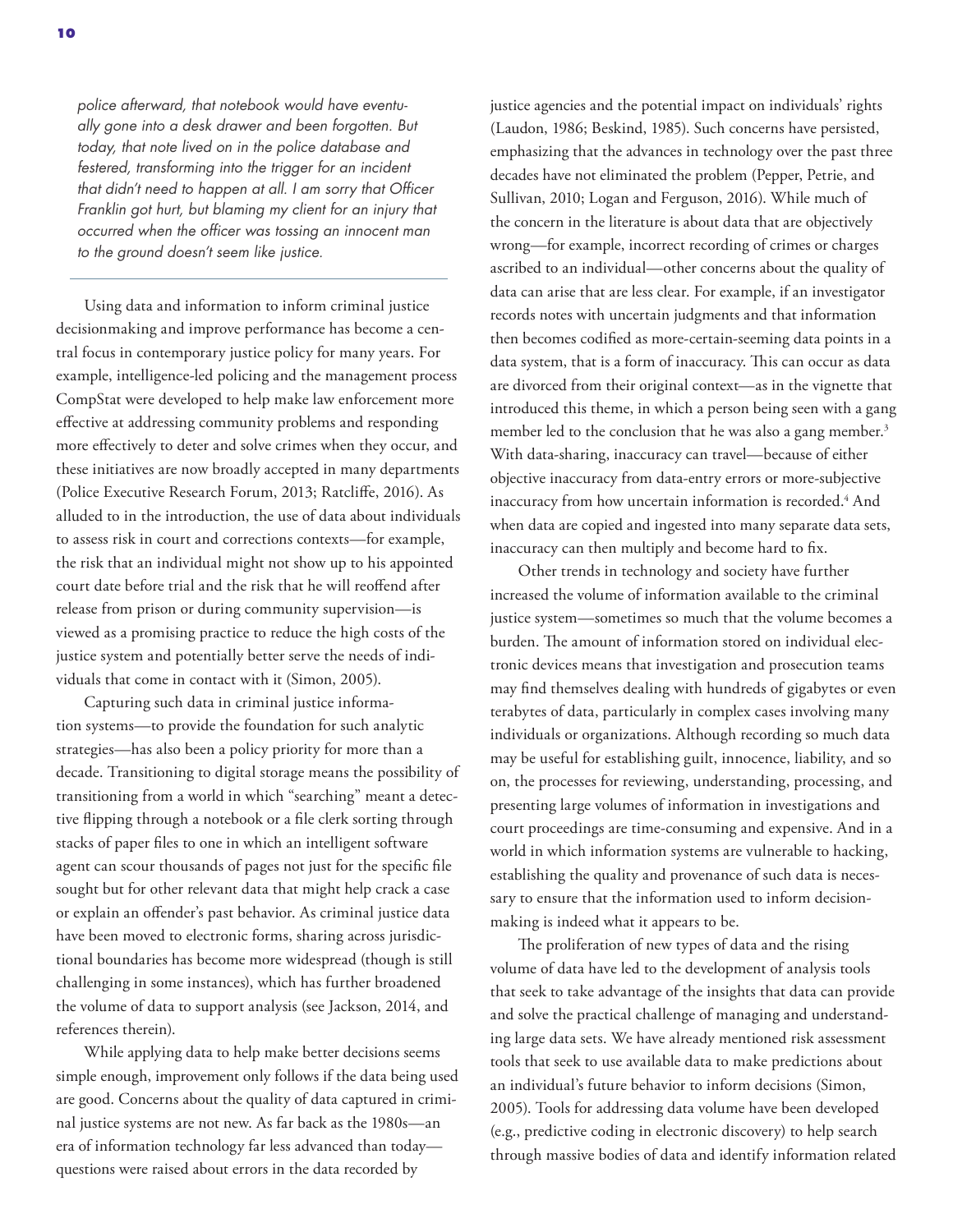to cases (Pace and Zakaras, 2012; Yablon and Landsman-Roos, 2013; Barry, 2013). In recent years, research efforts have been made to push these analytic and predictive capabilities further. Standing out in this field is the concept of predictive policing, which seeks to use data (about places, crimes, people, and others) to target policing activity in an effort to achieve better crime reduction (Perry et al., 2013).

Just as there are questions about *data quality*, concerns have been raised about *analytic quality* and the potential for these tools to shape decisions in ways that affect individuals' rights. Recent questions about potential racial and other biases in risk assessment tools were cited earlier (e.g., Angwin et al., 2016), but analogous questions were raised many years ago (e.g., D. Gottfredson, 1987; S. Gottfredson, 1987). Academic studies have shown that although some risk assessment tools have reasonable levels of predictive power, results from others are much less predictive, and some assessment tools show different rates of false positives and negatives for individuals of different races (see, in particular, Fass et al., 2008; Fazel et al., 2012). Analysts disagree about the implications of such different rates; some characterize the observation as a statistical inevitability given different observed recidivism rates across groups, while others suggest it demonstrates a more fundamental concern about using such tools to make decisions about individuals.<sup>5</sup> All analysis is tempered with the reality that such tools are intended to supplement individual human decisionmaking by judges or probation officers that could itself be affected by various biases, racial and otherwise, and that utilizes many of the same variables that provide the basis for the risk assessments (Bushway and Smith, 2007).

The main concerns regarding analytic tools, such as predictive search, focus on their accuracy—because relying on automated tools would not achieve the goals of justice if the algorithms missed key data in a case.6 Covering a much wider range of analytic issues related to so-called big data, Joh (2016) flags concerns about how analysis of large data sets may shape the collection of additional data about individuals ("surveillance discretion," to use her term) with potentially both beneficial and troublesome effects for the protection of individuals' rights.7

Because applying analysis methods in criminal justice decisions can have serious consequences—potentially affecting whether individuals interact with the system at all and, if they do, shaping trial and sentencing decisions—it is essential to address the nature and accuracy of such methods. In an adversarial system, addressing these issues is partly about understanding the source of data that led to a judgment or

action (as in the vignette at the opening of this section), but it is also about understanding the analytic methods that supported the judgments themselves. Just as the judgments of expert witnesses or officers of the justice system might be assessed in court proceedings by putting them on the witness stand and crossexamining them, putting an algorithm "on the witness stand" requires making data and information about how the algorithm works available to both the prosecution and defense to examine. Furthermore, issues of transparency have been raised regarding the use of new technologies and analytics by the criminal justice system and whether private proprietary concerns (i.e., a company wanting to protect the details of a tool it sells to criminal justice agencies) are getting in the way of the required transparency (Upturn, 2014). This issue has arisen not just for analytic tools (e.g., Joh, 2016, p. 40) but also for forensics techniques and data sets (e.g., National Research Council, 2009, pp. 273–274; Murphy, 2007), and even physical devices used by law enforcement for collecting data (e.g., Liebow, 2010).

During the panel's discussion related to this theme, concerns about data and analytic quality produced the largest number of needs, and all but one need fell in either the top or second tier for priority (see Box 1). Many of the needs were focused on developing better evidence to understand concerns in analytic and data-related areas, although others focused on new tools (e.g., to analyze large volumes of data) and policy or practice (e.g., to identify ways for citizens to review and correct data about themselves, to increase transparency, and to link data retention to the quality of the data). The requirements identified by the panel fell across the full life cycle of data in the criminal justice system, from collection and storage, through analysis and use, and ending with the decision to retain or not retain the data for other use.

"There are often insufficient resources available to the defense to ensure that massive amounts of data can be fully reviewed and interpreted before trial." – Panel Member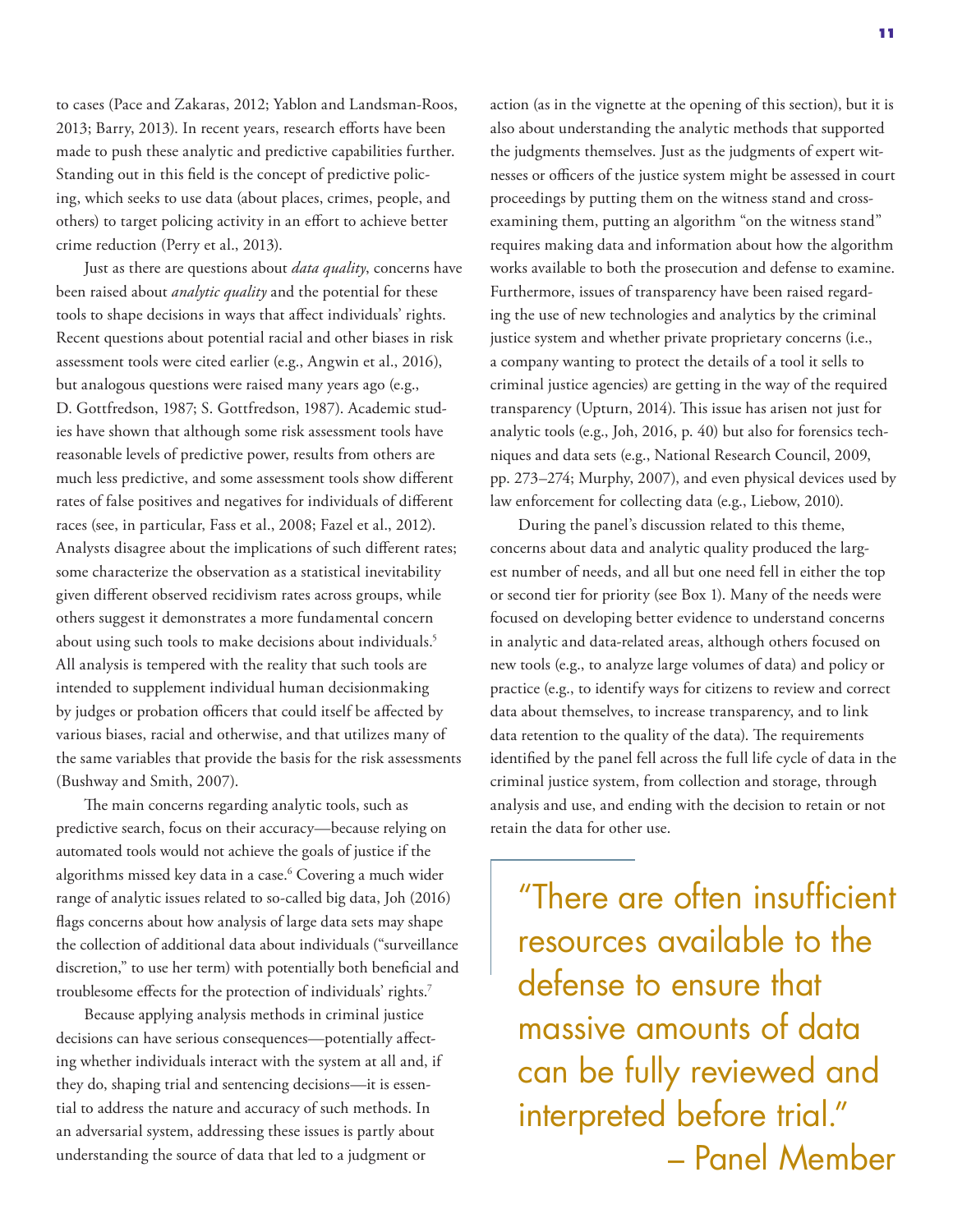### **Box 1. Needs Identified, Theme 1**

| Tier 1 | • Research the implications of data volume on the ability (related to both time and resources) of the defense and prosecution<br>to analyze and understand data so that rights are not affected simply by the scale of data produced in a case.                                                                                                                           |
|--------|---------------------------------------------------------------------------------------------------------------------------------------------------------------------------------------------------------------------------------------------------------------------------------------------------------------------------------------------------------------------------|
|        | • Assess the evidence and accuracy of risk assessment tools.                                                                                                                                                                                                                                                                                                              |
|        | Develop best practices for assessing the quality and content of existing data sets in criminal justice agencies.                                                                                                                                                                                                                                                          |
|        | Develop best practices for data-retention policies that correspond to the importance and quality of the data.                                                                                                                                                                                                                                                             |
|        | Develop best practices for disclosing the types of data collected or used by law enforcement to support investigations<br>and targeting.                                                                                                                                                                                                                                  |
|        | Develop best practices for public examination and correction of risk assessment results when they are used in justice<br>decisions and dispute errors in the source data used to perform them.                                                                                                                                                                            |
|        | Develop semi-automated tools to tag, categorize, and analyze large volumes of data to shrink analysis timelines.                                                                                                                                                                                                                                                          |
|        | Examine how different jurisdictions are handling testimony and confrontation regarding different types of technology<br>and the data streams they produce to move toward more-uniform treatment from court to court. Because it is not yet<br>settled what confrontation means for data extracted from digital devices, research in this area can help clarify the issue. |
| Tier 2 | Develop best practices related to what level of certainty is necessary from automated algorithms for different justice<br>system applications (e.g., probable cause, evidentiary purposes) and what confrontation means in such circumstances.                                                                                                                            |
|        | Develop best practices regarding the availability, accessibility, and timeliness of digital data to be used in proceedings.<br>This can address concerns that data provided by third parties cannot be reviewed appropriately and that proprietary<br>tools or algorithms are not disclosed to be challenged in court.                                                    |
|        | Develop a system for clearly communicating when a risk assessment tool is being used outside the scope of its validated<br>$\bullet$<br>purpose. This can enable review and challenge where relevant.                                                                                                                                                                     |
| Tier 3 | • Assess the implications of differing retention policies on digital data with respect to the statutes of limitations for<br>different offenses.                                                                                                                                                                                                                          |

### **2. My Technology, Myself: A Blurring Line Between Technology and the Person?**

Police have arrested Mrs. Smith, and a detective has brought her into the police station for questioning.

Detective: *Mrs. Smith, where were you yesterday evening at 7 p.m.?*

Mrs. Smith remains silent.

Detective: *It is a shame you aren't willing to cooperate with us, but I see that you had a pacemaker implanted last year that is network-enabled so that it can send information to your doctor. We can't get the data from your doctor, but your pacemaker should tell us everything we need to know to reconstruct your location.*

A forensic specialist enters the room, carrying a device that can read the pacemaker's error codes, its maintenance data, and all of the networks it connected to for the past 96 hours.

Detective: *You may be interested in remaining silent, Mrs. Smith, but unless you left your heart at home last night, your pacemaker will tell us that you were indeed at the scene of the crime.*

Developments in modern technology, particularly the capabilities that have been built into smart devices, have made some citizens increasingly inseparable from the devices they use. As part of its periodic surveys, Cisco Systems asks professionals about their device usage and feelings, and respondents have reported strong attachments to the devices. In the 2012 survey focusing on members of Generation Y, 42 percent of respondents indicated that they "'would feel anxious, like part of them was missing' if they couldn't check their smartphones constantly" (Cisco, 2012, p. 9). Furthermore, when confronted with the (admittedly artificial) choice between having Internet access or keeping a sense of smell, more than four in ten picked the Internet.8 Devices and the "virtual selves" that reside in them are becoming part of how people see themselves; for example, people spend money on virtual goods that exist only in online systems and see such goods as part of their effort to define their own identities (see, for example, Koles and Nagy, 2012; Nagy and Koles, 2014). Moreover, individuals' profiles and information posted on social media are becoming central to self-definition and interaction in highly connected peer groups.9 In a Pew survey, 85 percent of the interviewees said they believed that "people get to show different sides of themselves on social media that they cannot show offline" (Lenhart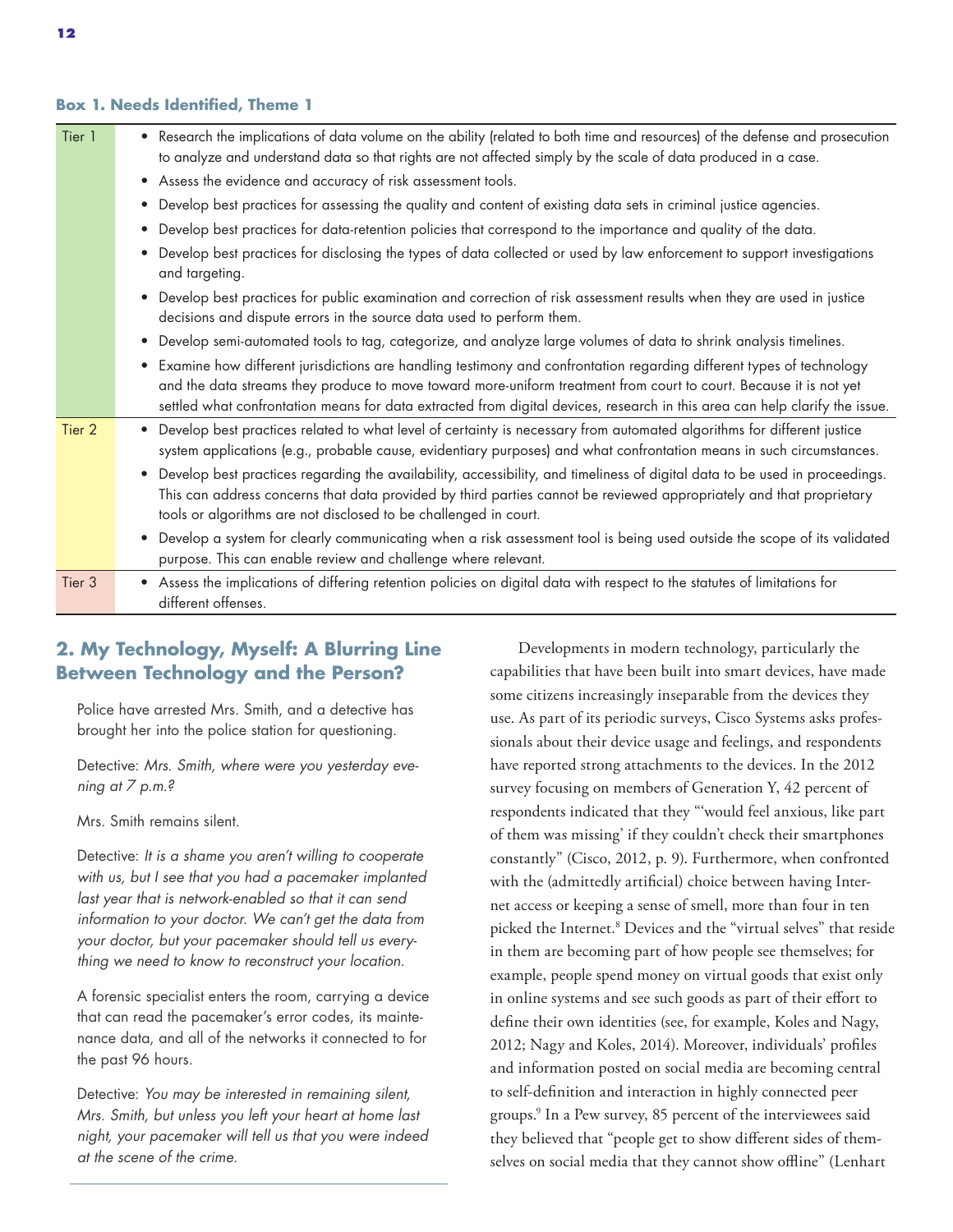et al., 2015, p. 58), although they also indicated that what is shared on social media is "less authentic" and that some feel pressure to shape what they share so that it (and, by extension, they) will be viewed positively by their peers.

For some users, it is about not just *connecting* but *recording*. To illustrate with an extreme example, in the 2000s, a community of individuals began "lifelogging"—that is, extensively recording everything they did, where they went, their communications, their biometric measurements, and so on—supported by dedicated technologies, such as clip-on cameras that take pictures periodically. In recent years, that community has reportedly waned, although a resurgence might be enabled by improvements in data storage and tools to make sense of the data. Demonstrating how technologies blur into one another, one suggested reason for the decline in lifelogging is that the scope of data captured in social media profiles provides some of the same things sought by moreextensive recording (Elgan, 2016).

Further blurring boundaries, extensive recording data from smart devices and other platforms have become common elements for *providers* of technologies rather than their users. As a result, it is now commercial firms that have become the lifeloggers that want to use Internet browsing, communications, location data, contacts, and other streams of information for marketing and advertising purposes. It has been broadly documented that mobile applications frequently collect (and transmit) data about users (Privacy Rights Clearinghouse, 2016), in some cases for the sole purpose of assembling data that can be sold to advertisers (e.g., when applications whose functions do not require a smartphone's microphone or camera request access to those features). As a result, users may be casting a much more detailed "data shadow" of their thoughts and actions onto their devices than they know, complicating analogies between such a device and a physical diary (where an individual makes a conscious decision what to record and not record, presumably aware of the potential for those papers to be examined in the course of a duly authorized law enforcement search). Although the Supreme Court's *Riley v California* opinion did not turn on the fact that data in a cell phone may be recorded without the user's knowledge, the scope of the data in such devices and their difference from simpler paper documents (like a diary or journal) was central in the decision to deny warrantless searches of cell phone data incident to arrest (*Riley v California*, 2014).

Beyond just making it *possible* to record things—whether in a basic way via snapping photos on a mobile phone or

exhaustively in the context of lifelogging—research has suggested that using these technologies has had an effect on how their users think, what information they remember, and *where* they remember it. Studies have suggested that given connectivity to extensive resources, such as the Internet, individuals become "better at recalling where to retrieve information rather than the information itself" (Loh and Kanai, 2015, p. 3). The use of devices can shape what information is retained in memory initially. Other research found that the act of externally recording events in a smart device affects how well those events are internally recorded and maintained in the memory of the person recording them (Henkel, 2014). According to one study, when participants knew that they had snapped a picture, they "put less effort into processing and remembering" what they had photographed (Loh and Kanai, 2015, p. 3). In other experiments, similar effects were shown with text data. Researchers gave participants a set of words in a computer file and asked only some in the experiment to save the file before studying a new word list. Those that saved performed *worse* at recalling words from the saved file but *better* at recalling the second word list. This suggests that the participants who performed the keystrokes to save the file had essentially delegated the task of remembering the words to the computer, freeing up their brains for the second list (Storm and Stone, 2015). This unconscious "outsourcing of memory" to technology could be viewed both as evidence for the blurring boundary between a person and a device and as support for the argument that analogies to physical objects (like diaries) may not be sufficient.

Seeking to gain a window into users' minds, other research has used the data captured from sensors and in user interactions

"The ability to encrypt data has and will continue to provide protections against self-incrimination. We are already at a point where several programs are unbreakable." – Panel Member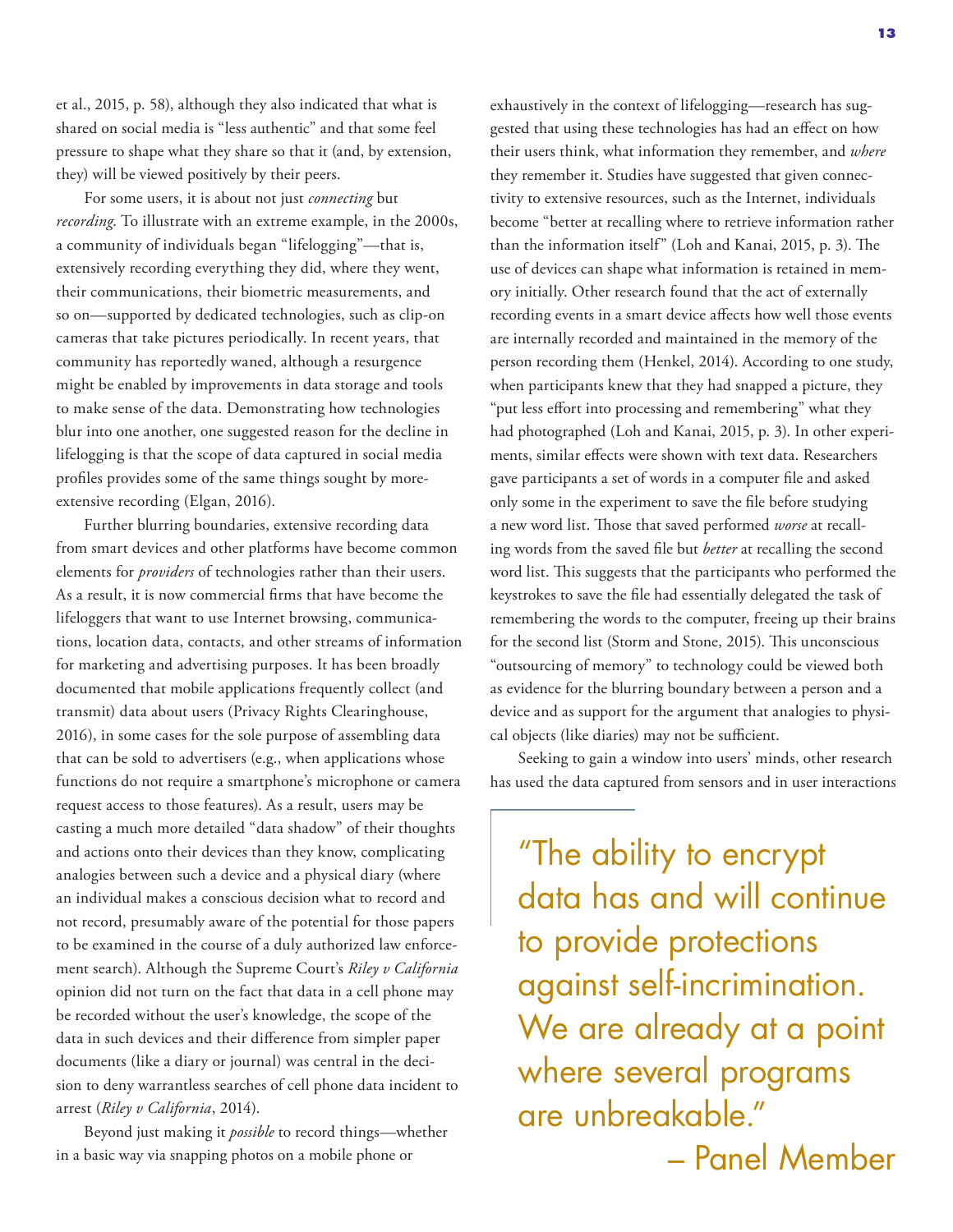"What happens when this technology becomes so pervasive that it is on the judge, the witnesses, the jury, and the lawyers? . . . What if I can tell from a [fitness tracker] that the defense team is anxious at a key point in the trial? . . . It will be big."

## – Panel Member

with their smartphones to draw conclusions about internal characteristics, including a user's emotional state. Saeb and colleagues (2015) used location data and phone usage to predict whether a person suffered from depression. Muaremi, Arnrich, and Tröster (2013) used smartphone data (both with and without additional sensors) to try to measure stress in a worker population. Sensors in wearables (e.g., heart rate monitors in smart watches) could enable more-detailed inferences about such states. Other technologies being added to these platforms (e.g., sentiment analysis of text entered) are directly designed to detect a user's emotional state to shape user experiences. For example, Carter (2015) suggested using webcam data to gauge the emotional response of viewers who see Internet advertisements to help shape sales messages. Biometric data from personal fitness devices can also be analyzed to make inferences about individuals' emotions or activities. Data collected from a personal fitness tracker has already been used in court to disprove a woman's allegation that she had been sexually assaulted in her home—because her fitness tracker showed that she "had been awake and walking around the entire night, not sleeping as she had claimed" (Chauriye, 2016). Analysis of data streams related to the emotional state of an individual at the time of an alleged crime or victimization could be used in similar ways. It has even been proposed to link data recording and emotion assessment, triggering recording when physiological indicators suggest excitement or fear (Niforatos et al., 2015).

In the future, the location of such data and capability may move from devices and technologies that people carry (smartphones) or wear (fitness trackers, smart clothing) onto or even *under* their skin, with the technology becoming part of the body in a physical sense. Already, some devices implanted for medical reasons (e.g., pacemakers, cochlear implants) have varying levels of onboard data collection and processing and allow data to be accessed from outside the body.10 Even now,

some early adopters have implanted less-mainstream technologies into their bodies for a variety of purposes, including a colorblind artist who has implants that allow him to "hear color" (Vincent, 2014) and others who have implanted magnets into their fingers to allow them to interact with metal objects and sense electromagnetic fields in the environment (Popper, 2012). A variety of more-mainstream efforts to develop technologies that connect directly to the brain include tools under development at the Defense Advanced Research Projects Agency to serve as "memory prosthetics" for soldiers who have suffered traumatic brain injury (Strickland, 2014), as well as technologies intended to augment human capabilities by shaping brain function or providing capability or storage augmentation (Jacobsen, 2015; Marcus and Koch, 2014). For a human augmented with additional storage technologies inside his or her brain, the line between the technology and the person seemingly vanishes.

Constitutional rights define a clear difference between (1) information people carry in their heads, where they have a right to remain silent and cannot be compelled to bear witness against themselves, and (2) information available in their "papers and effects," which can be their thoughts, captured outside themselves, and which can be searched or seized with an appropriate warrant and probable cause. But as technologies get closer and closer to a person, and more and more deeply integrated into human experience, when do they appropriately become viewed as part of the person and no longer part of their "papers and effects?" The case of a technology that is implanted within a person would seem to cross that line and be more appropriately viewed as part of the person rather than something they own or possess. But how far beyond the skin should the line be drawn? If use of smart devices leads to changes in the way people think and causes people to store information on those devices rather than in their own brains,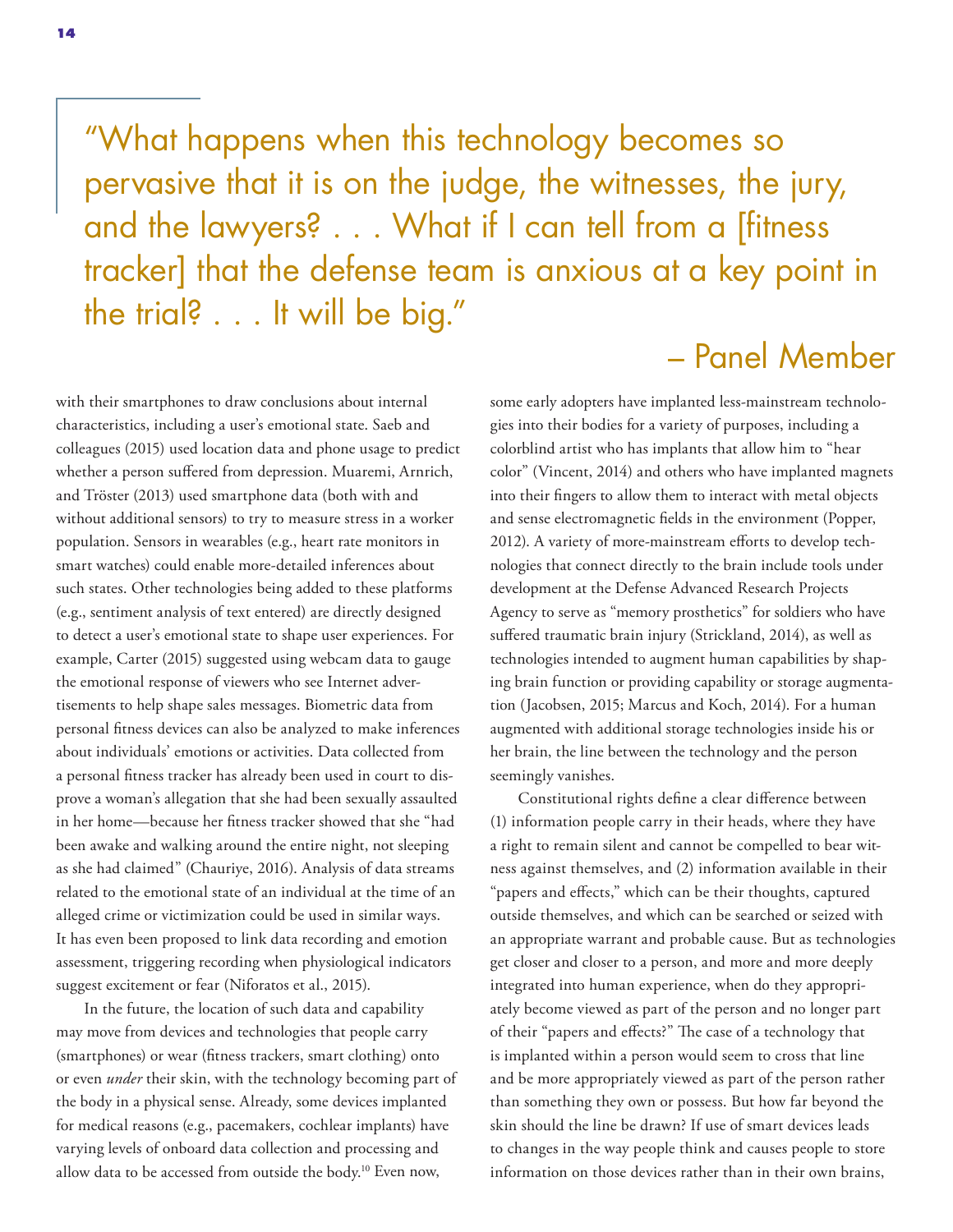does encryption of those devices take on some of the characteristics of invoking a right to remain silent and to not reveal information not just from the defendant's biological or internal brain but from the "external memory prosthetic" that he can also coincidentally use to read the news on the Internet and make phone calls? Such an analogy is imperfect, but so too is the analogy of a smartphone to a diary or day planner (which is something that is clearly open for investigatory access with probable cause) because it would have to be a magical diary that records as much data as a computer, potentially without the owner's knowledge or consent.

In our panel's discussion, five needs were identified that fell under this theme (see Box 2), including one need that was ranked top priority. As would be expected for such an emerging technology area, all of the needs focused on building a better understanding of the technologies and issues to better educate the legal system in taking on these challenging concerns.

### **3. Data, Data Everywhere: Mobile Access to Information, Modern Data (Over) Sharing, and the Third-Party Doctrine**

Mr. Flanagan has been charged with a crime, and evidence against him includes data from the company that manages fare collection for the local bus system; prosecutors used the data to track his movements. The prosecution and defense attorneys argue to the judge whether such evidence should be admitted.

Prosecutor: *Of course the investigators didn't need a warrant to obtain Mr. Flanagan's movement history. That data came from the company that manages the Transit Online app; he provided that data to them voluntarily and so it only required a business record request to them.*

Defense attorney: *But my client couldn't use the bus system without installing that app to pay his fares, and the only way he can get to his medical appointments and the grocery store is to use the bus. He can't afford to own his own vehicle, so implying that is as voluntary as the data the phone company records so they can bill him is ridiculous.*

Prosecutor: *That doesn't change the fact that he installed the application and agreed to the data that was shared. It is still Transit Online's business record. He could have made another choice regarding how to get where he needed to go.*

Defense attorney: *He lives 5 miles from his nearest neighbor and he's been disabled since he got out of the Marine Corps. Are you suggesting he should have walked the 15 miles to the grocery store? In practical terms, his other choice was basically not to eat or go to the doctor*.

In the criminal justice system, the *third-party doctrine* governs government access to data that individuals have chosen to share with others, or as put by the Supreme Court in *Smith v Maryland*, "this court consistently has held that a person has no legitimate expectation of privacy in information he voluntarily turns over to third parties" (*Smith v Maryland*, 1979, p. 744). Because the court found that there is no legitimate expectation of privacy in such information, the government does not need a warrant to obtain it. As a result, for many years, warrants have not been required to access a variety of records, such as telephone billing records that show who an individual calls and the length of those calls.

But the digital age—particularly the rise of mobile computing—has led to questions about whether the third-party doctrine is still appropriate (see, for example, Villasenor, 2013).

| Tier 1 | • To aid legal consideration, build a taxonomy of new and emerging technologies and the different categories of rights<br>they may affect.                                                                                                                                               |
|--------|------------------------------------------------------------------------------------------------------------------------------------------------------------------------------------------------------------------------------------------------------------------------------------------|
| Tier 2 | • Examine the Fourth Amendment issues posed by contemporary technologies and surveillance in more depth to inform<br>judicial decisionmaking.                                                                                                                                            |
| Tier 3 | • Conduct ethnography research on how people interact with their digital devices, the types of data that are collected,<br>and how that interaction changes people's view of the boundary between their technologies and their selves.                                                   |
|        | • Conduct research on comparisons of historical technologies and modern digital technologies. This might include a<br>taxonomic mapping of attributes to enable easy comparison.                                                                                                         |
|        | • Research potential issues, legal restrictions, and implications of collecting personal biometric information. For example,<br>real-time emotion or physiological data from fitness devices could provide new opportunities for attorneys to monitor<br>juror responses to testimonies. |

### **Box 2. Needs Identified, Theme 2**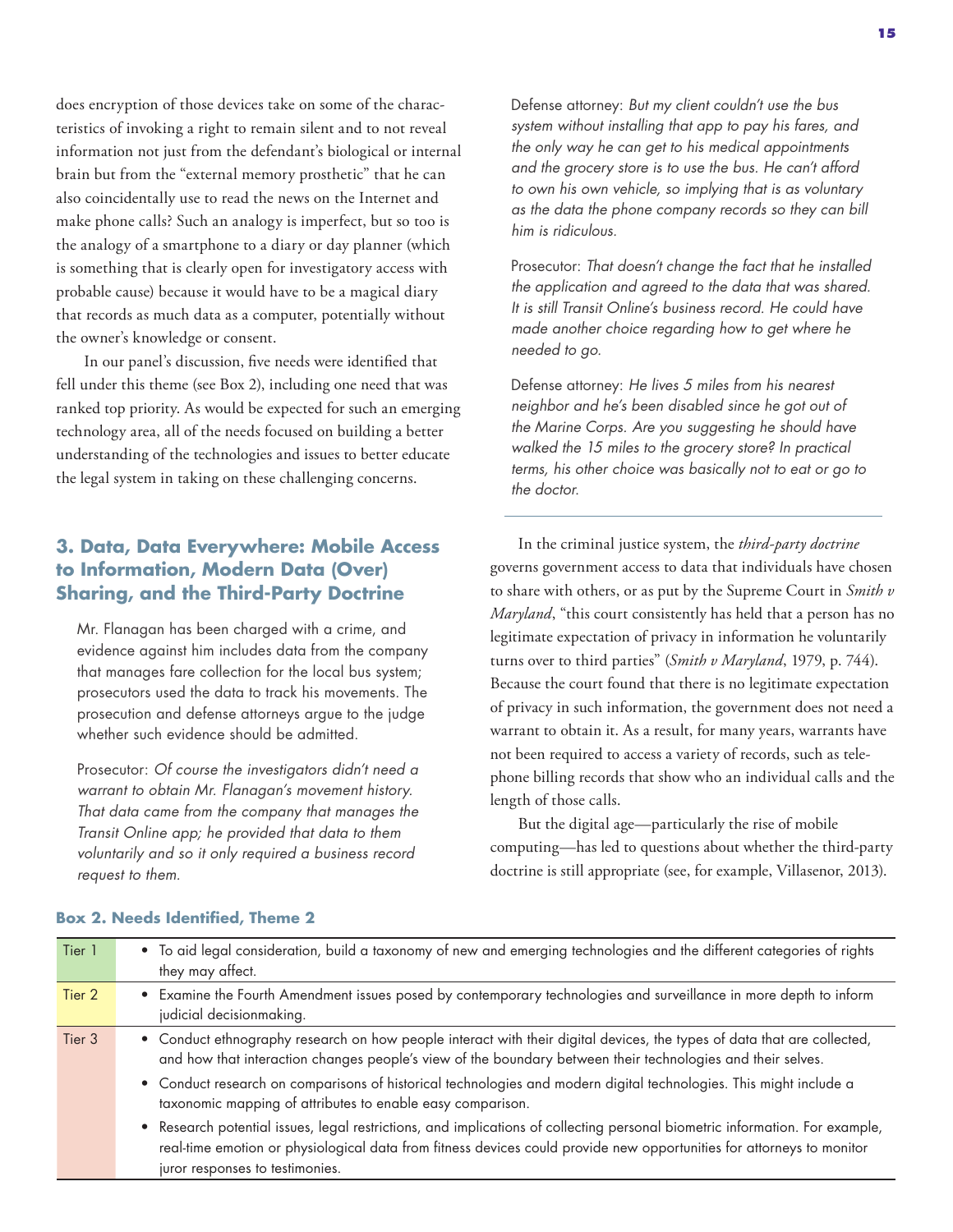Digital technologies have greatly expanded the instances in which data are collected by third parties on individuals (or, in the language of the third-party doctrine, instances in which individuals share data about themselves with others) in the course of the services provided (see, for example, Solove, 2004). And while telephone billing records might reveal important and sometimes intimate details about an individual, the service records produced by today's mobile information ecosystem has the potential to be even more revealing—for example, location data that track an individual's movements to work, school, social gatherings, political activities, medical appointments, and so on; website browsing data that provide a window into what an individual is thinking about at the time; and posts to social media sites that, at least for some people, may take the place of person-to-person phone calls, capturing communication in written form that might have once been conveyed verbally in a way that was not routinely stored.<sup>11</sup> The revealing nature of these streams of content and metadata is the foundation of the online advertising industry, where the goal is to fuse this information in an effort to know exactly when (and, considering mobile devices, where) to deliver an advertisement to someone for a pharmaceutical, a medical provider, or any number of other products or services so that the he or she will be primed to pay attention and be influenced by the message that is delivered.

The sharing of much of these data with third parties—for example, the social media companies and Internet service providers that carry it—is certainly voluntary. A person posting something on Facebook the website certainly understands that Facebook the company will have access to what is posted. However, an individual's decision to participate in such networks and share data on them may be shaped by a variety of influences. For example, when social networks are central in interpersonal interactions, there is significant social pressure to participate and costs to choosing to opt out.<sup>12</sup> But there are also well-documented cases of applications available on smartphones and other devices in which the data shared with the firms involved—driven by their desire to amass data on users to sell to advertisers—calls into question what voluntary sharing truly means. Such cases have included applications that access users' location data, personal contacts, calendar, and the device microphone or camera when those features are unrelated to the task the application was performing—and although users have the option to deny such access, not all users may be aware of the collection or how to stop it.<sup>13</sup>

As the economy and technology continue to evolve, it is also an open question whether certain types of information

collection and data-sharing will become more and more necessary and therefore more difficult for citizens to opt out of. As suggested in the vignette at the beginning of this section, ridesharing or other transportation systems may routinely record a person's movements when providing services and appropriately billing individuals for their use. While akin to phone billing records in many respects, records that capture everywhere a person goes could reveal even more-intimate details than her communication history. To the extent that such systems become the primary transportation mode in a particular area or for a specific population (e.g., individuals who cannot afford their own vehicles), whether such information should be considered "voluntarily turned over to third parties"—and therefore meriting no privacy protection—is a legitimate question. And if such information collection and use become ubiquitous in products—for example, all automobiles are equipped with black boxes that record driving behavior and performance, or future intelligent transportation systems capture such data themselves (see Douma, Garry, and Simon, 2012)—the ability of even individuals with resources to readily opt out of data collection and sharing could disappear.<sup>14</sup> Other examples of products related to personal medical care raise analogous concerns. For example, an asthma inhaler has been developed that—in concert with a smartphone application—can capture location data when patients use the device. Such data would contribute to better understandings of environmental factors that trigger asthma attacks, but if such sharing is not straightforward to opt out of, it would raise similar issues about voluntary sharing for patients, given the circumstances in which they must use the device (Su et al., 2016). Questions have also been raised about the use of data if employees are forced (or even strongly encouraged) to use wearable devices in the course of their employment (Haggin, 2016).

Although not explicitly regarding the third-party doctrine, workshop discussion explored a current example that raises analogous questions of voluntary sharing and how the intersection of technology and wealth might produce differential protection of individuals' rights: In many jail or prison settings, all telephone calls through the institutional phone system are routinely recorded for security purposes (see, for example, Alameda County District Attorney's Office, 2005). While privileged attorney-client calls can be excluded from recording, data released from a large commercial provider of recording services showed that is not always implemented (Williams, 2015). An individual who is represented by a public defender may have no other option but to communicate through that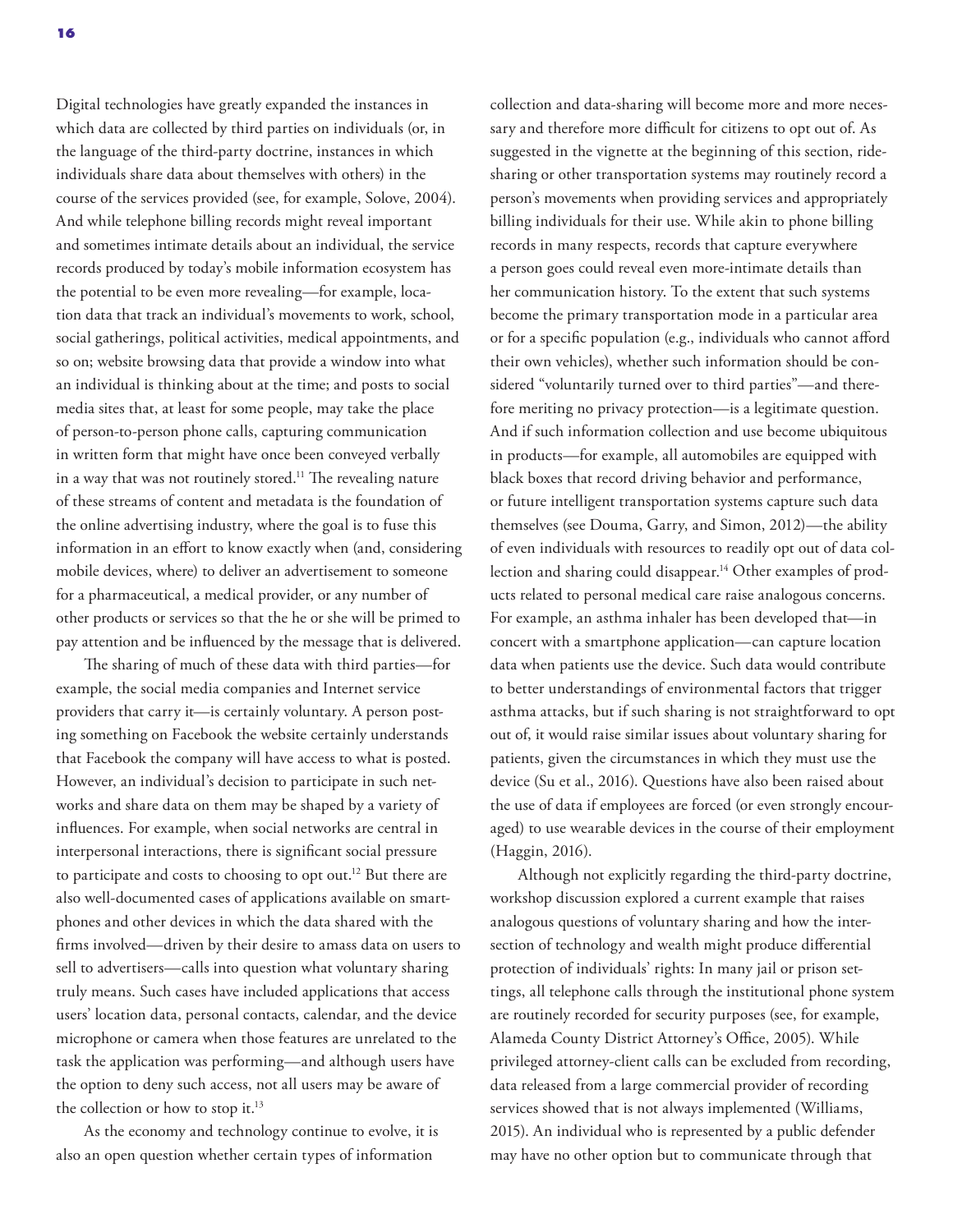system, while a wealthier defendant may be represented by a private attorney who comes to meet in person at the facility or may be able to post bail and then freely meet with his attorney outside a custodial environment. Therefore, it is an open question whether a prisoner's acceptance of the recording should be considered wholly voluntary,<sup>15</sup> because the other choice would be to forgo communication with counsel, undermining the right to effective representation.

In considering both the capabilities of current mobile devices and the evolution of the full range of technologies considered in the workshop, analysis of the "digital exhaust" or virtual footprints left by individuals has the potential to provide capabilities to criminal justice agencies that before involved actions that were much more clearly invasive—and generally required warrants. For instance, access to smartphone location logs provides data similar to physical surveillance of a person or installation of a tracking device on the person's vehicle. Integrating facial recognition technology with public video sensors could similarly provide movement data that do not depend on whether someone is carrying a device. Smart appliances, such as voice-activated televisions, that have microphones that are always on and listening for commands could provide data similar to a planted listening device in the same location, and they would require only virtual access to the device through the network rather than physical access to the location. Fitness trackers or medical devices providing detailed physiological data could monitor information similar to the sensors that are part of a polygraph—but without physically connecting sensors to the person. The promise of such technologies for criminal justice is that they can enable investigations that are more effective and efficient. However, the technologies simultaneously create tension regarding how easier, and often virtual rather than physical, access to individuals, their belongings, and their homes could impinge on constitutionally protected rights. Such data might also help individuals defend themselves using smartphone data to establish and support an alibi, for example—but doing so will depend on companies being as forthcoming to requests for data from a citizen's defense team or public defender as they are when those requests come from police or other governmental investigators.

In a world in which (over)sharing of data with third parties is becoming almost necessary to navigate commerce, employment, and social interactions, is the third-party doctrine still fair, and does it appropriately reflect society's assessment of rights in data?16 We have focused on the potential use of such data by criminal justice agencies, but other participants in the

"Historical cell phone analysis is the DNA of the 21st century. If this evidence is available early in a case, it will lead to early plea resolution of cases. This has certainly been true with DNA and other forensic evidence." – Panel Member

criminal justice system could potentially use the data in ways that stress the justice process as well. In our workshop, panelists raised questions about the following:

- the use of social media information and other digital exhaust in screening jurors
- the problem of jurors using their mobile devices to do their own research during legal proceedings and, therefore, bring information into the courtroom beyond the evidence presented
- the use of social media and the ability to find and connect with people to intimidate witnesses
- the ways that even searching for individuals online might jeopardize the integrity of the legal process (for example, when a juror looks at counsel's professional social media profile, and the website automatically notifies the lawyer of the contact).

In the panel discussion, two needs within this theme rose to the top tier—fundamentally examining how the validity of the third-party doctrine may shift given the increasing requirement for disclosure of data to third parties and addressing the pressures that social media use by varied criminal justice participants can put on the process (see Box 3). Several needs fell into the second tier, largely focused on jurors' social media behavior and on mobile devices during proceedings.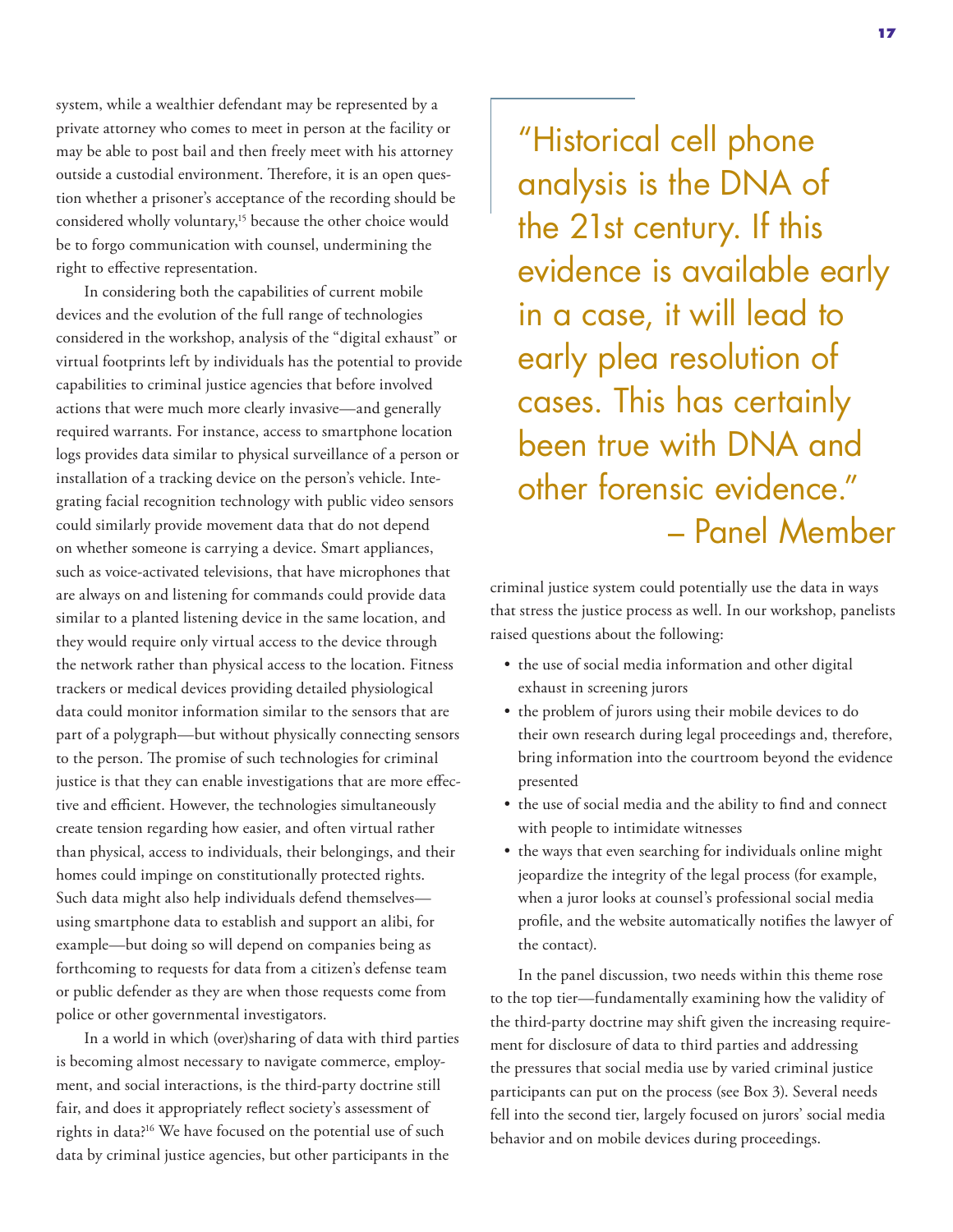### **Box 3. Needs Identified, Theme 3**

| Tier 1 | Develop model laws, courtroom policies, education, and ethical guidelines to govern appropriate social media activities.<br>In particular, define the rules for attorneys, judges, jurors, defendants, witnesses, and others regarding connecting with<br>each other.                                                                                                                                                                                                                                                                                                                                                                        |
|--------|----------------------------------------------------------------------------------------------------------------------------------------------------------------------------------------------------------------------------------------------------------------------------------------------------------------------------------------------------------------------------------------------------------------------------------------------------------------------------------------------------------------------------------------------------------------------------------------------------------------------------------------------|
|        | Examine how the validity of the third-party doctrine may shift when societal systems are difficult to navigate without<br>$\bullet$<br>massive disclosure of data to third parties. This is especially important given that modern life necessitates individuals<br>turning over large amounts of data about themselves to others.                                                                                                                                                                                                                                                                                                           |
| Tier 2 | • Create improved mechanisms (e.g., educational videos, motivational stories, signed pledges, priming tools) to inform and<br>remind juries that the process is designed to ensure a fair trial and that outside research is a detriment to achieving that<br>end.                                                                                                                                                                                                                                                                                                                                                                           |
|        | Assess the costs and benefits of making government records easily available online. Online records can create adverse<br>$\bullet$<br>outcomes for some.                                                                                                                                                                                                                                                                                                                                                                                                                                                                                     |
|        | Assess the effectiveness of juror communication strategies to make sure jurors are informed. Jurors often do not under-<br>$\bullet$<br>stand the rationale for why they cannot do outside research, so they could benefit from further communications.                                                                                                                                                                                                                                                                                                                                                                                      |
|        | Develop methods for assessing or measuring the ability to potentially limit inappropriate extrajudicial research. Current<br>$\bullet$<br>approaches are of unknown effectiveness.                                                                                                                                                                                                                                                                                                                                                                                                                                                           |
|        | Measure the impact of jurors' extrajudicial research on case outcomes. The effects of such outside research during trials<br>$\bullet$<br>are currently unknown.                                                                                                                                                                                                                                                                                                                                                                                                                                                                             |
| Tier 3 | • Build tools to facilitate monitoring juror and defendant activity on social media platforms.                                                                                                                                                                                                                                                                                                                                                                                                                                                                                                                                               |
|        | Conduct research and education on appropriate legal comparisons or analogies between historical or physical<br>$\bullet$<br>technologies and modern digital technologies. This might include a taxonomic mapping of the attributes of services,<br>technologies, and technology types. This is especially important because in corrections facilities-such as jails, which<br>are primarily populated by the poor who cannot afford bail—individuals may have no choice but to communicate via<br>technologies that are monitored and recorded, potentially further incriminating themselves by giving new information to<br>the government. |

### **4. Smart (Enough) Justice: Building Justice System Expertise for Complex Technical Concerns**

Mr. Jones is on trial for murdering Mrs. Davis, and evidence against him includes data from the fitness tracker that he wears as required by his health insurer. During trial, the prosecutor presents this evidence to the jury.

Prosecutor: *Based on the log data from his fitness device, we know that Mr. Jones was present at the location and was physically agitated at the time of the crime. It isn't clear what more there is to say. He was there. He was angry. And the body of Mrs. Davis was found there soon after.*

Mr. Jones's defense lawyer sits quietly, not disputing the argument.

However, the judge has recently read about errors in the locations calculated by these devices. Furthermore, she wears one too and knows from personal experience that her tracker's data on her emotional state are wrong at least one-third of the time.

Judge, to defense counsel: *Do you have any response or objection, Counselor?*

Defense attorney: *No, Your Honor. No objections.*

For the judge to act further would be outside the bounds of her role in the case, so she nods to the prosecutor to continue, and the conclusions based on the fitness tracker are not challenged.

Existing processes in the legal and court systems are designed to recognize and address the fact that ever-evolving technology changes may create tensions surrounding the protection of individuals' rights. Police collection of the extensive data available in mobile devices and the intrusion that such collection represents can be overseen by the judiciary through search warrants; a recent Supreme Court decision (*Riley v California*, 2014) established that a warrant is indeed required for such a search. At the prosecution stage, discretion in the decision to charge, indict, or seek resolution through plea bargaining provides a separate step for assessing the appropriateness of evidence and the processes through which it was collected (American Bar Association, undated). Furthermore,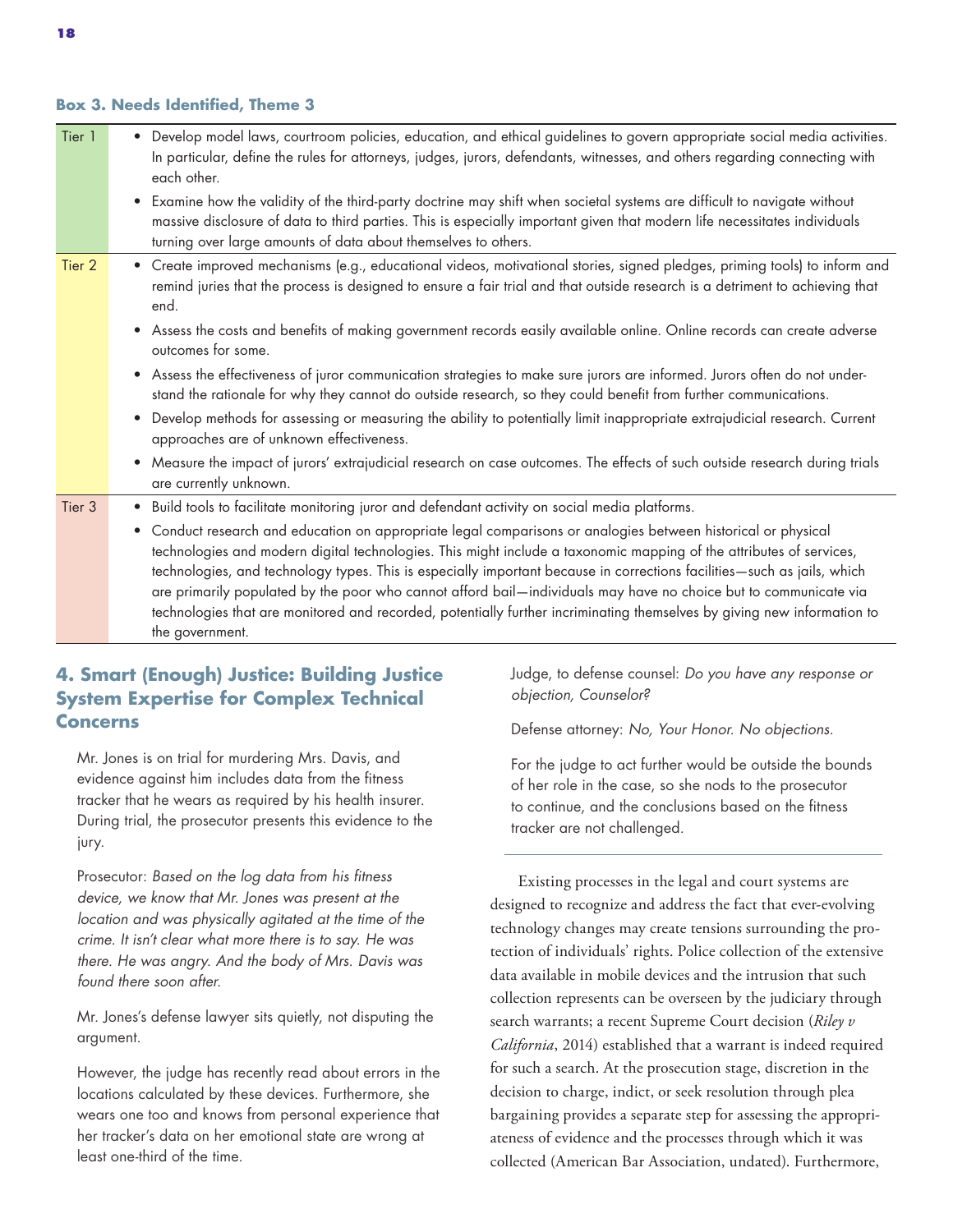the adversarial justice process and arguments made by defense counsel—whether in court or in plea bargaining—are intended to provide a mechanism to challenge evidence, its collection, and its use and to preserve defendants' rights though the process. But as the vignette opening this section suggests, the effectiveness of each of these steps—judicial control exerted in the warrant process, prosecutorial decisionmaking, and defense depends on the knowledge of the participants that challenges should be raised at all and how to do so. And the rapid evolution of technology for collecting data and for processing it into evidence supporting court arguments challenges the ability of court participants to build and maintain the knowledge and technical expertise needed to play those roles effectively.

In today's technology environment, in which electronic data can range from relatively simple digital evidence pulled from a smartphone's browser history to an analysis of abstract measurements extracted from a fitness tracker and used to argue about a defendant's emotional state during an alleged crime, what do judges, prosecutors, and defense counsel need to know to sufficiently understand how electronic devices compile, store, and process data? When varied types of data are brought into plea negotiation or court proceedings, what documentation is required to support the admissibility of electronic evidence or to mount successful challenges to its relevance to a case? If the nation relies on the adversarial process between prosecution and defense to both advance justice and protect individuals' rights, what is the obligation to ensure that defense counsel—particularly when that counsel is an underresourced public defender representing someone without the financial means to access more knowledge or technical expertise—is not so technologically "outgunned" that the process cannot function in the way that it was designed? Given that the amount of data needed to establish the validity and reliability of measurements made by some types of technology (e.g., the accuracy of a location tracking system) can go well beyond the types of data routinely applied in criminal cases (e.g., not just data extracted from one device but also quality control and validation data from the entire system of which the device is a part), is it even reasonable to assume that these issues can be adjudicated appropriately as part of that process? The answers to these questions may have serious implications for the due process protections of individuals if electronic evidence is not appropriately developed and challenged by counsel and ruled on by an informed judiciary.

Whether the existing rules of evidence have sufficient requirements to address the sheer volume, extensive variation, and complexity associated with the many types of electronically stored information (ESI) produced by modern technological systems has been a matter of some debate. For example, Kerr (2005) argued that existing legal rules that cover the search warrant process are insufficient to effectively handle the unique aspects of ESI, stating that such applications have "caused a great deal of doctrinal confusion" (p. 85). However, there appears to be consensus among other scholars that the existing Federal Rules of Evidence are sufficient to establish legal foundations for discovery, motions, presentation, and crossexamination of ESI, if appropriately applied (see Frieden and Murray, 2011, and references therein). These principles include requirements for judiciary control over evidence collection (e.g., executing search warrants), review at the prosecution stage to determine whether the information contained in the ESI is sufficient to move the case forward, and the discovery and subsequent motions and challenges process between the prosecution and the defense.

As a result, much of the literature on due process protections related to ESI has focused on how to effectively apply the existing rules of evidence. Frieden and Murray (2011) argue that counsel should draw analogies between the source of ESI and the most similar, non-ESI or traditional source of evidence. ESI sources are more likely to involve issues of accuracy, authenticity, and therefore admissibility, but the inputs, processing, and storage of ESI are still maintained by people and must be questioned in the same way that any witness would be (Eissenstat, 2008). ESI must be authenticated just like any other evidence to determine whether it is indeed what it purports to be. If authenticity cannot be established, the evidence is irrelevant and inadmissible. Authentication includes establishing the chain of custody, corroboration, and integrity of the system used to maintain the evidence based on ESI. Pretrial preparation, particularly ESI documentation, is essential to defend any challenges to the authenticity of evidence based on such data.<sup>17</sup>

In federal court and in states that have adopted it, the *Daubert* standard (*Daubert v Merrell Dow Pharm*, 1993) guides the admissibility of expert testimony and has been applied to the evidence derived from ESI. Other legal scholars (see, for example, Imwinkelried, 2005) have taken requirements set forth in the *Daubert* standard and the related *Frye* test—which bases the admissibility of an expert's testimony about scientific tests or results on whether the technique used to produce the results is viewed as generally acceptable by the scientific community (arising from *Frye v United States*, 1923)—to develop a multistep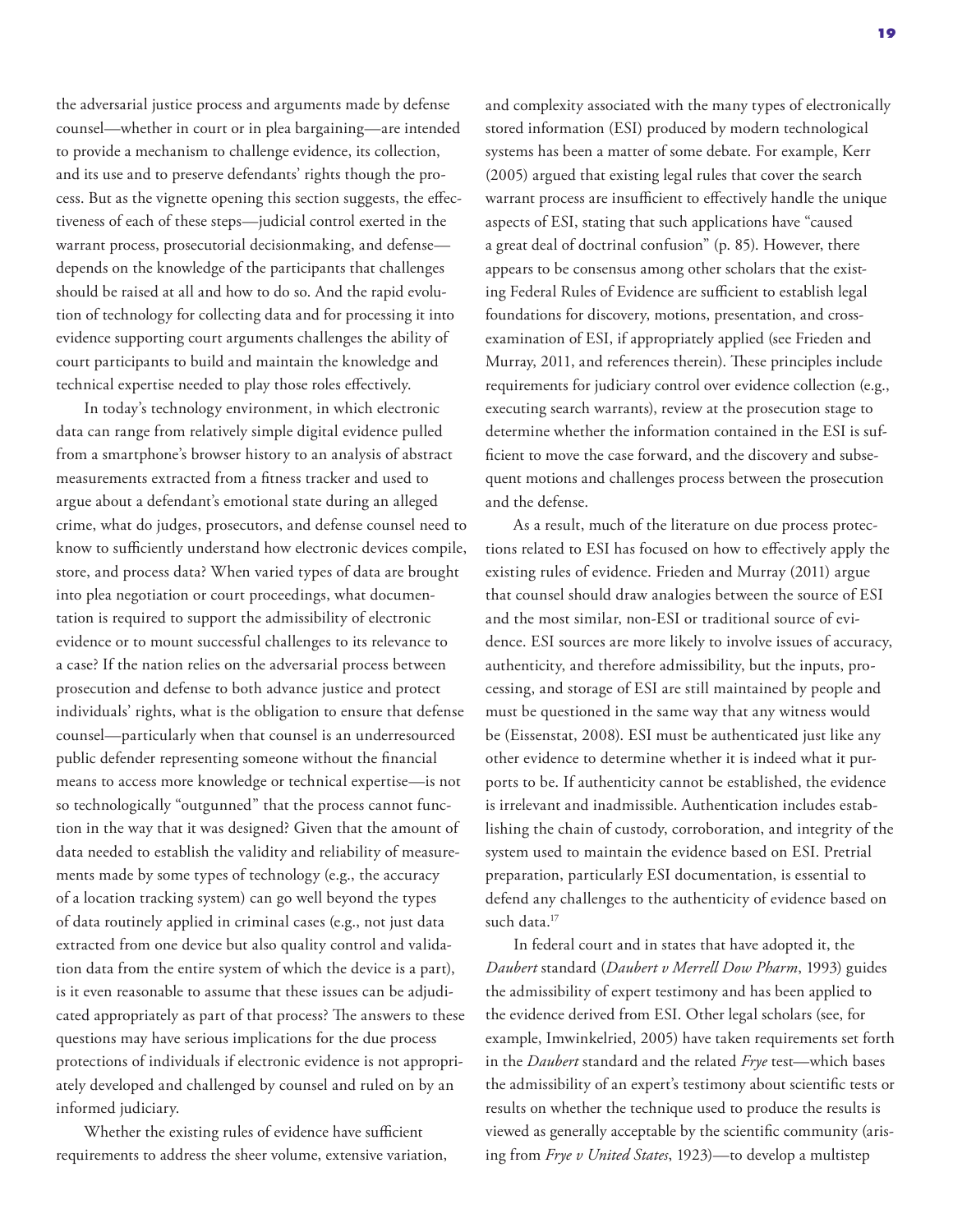"As technology continues to advance, this problem will keep coming up. We've seen with Stingrays that when lawyers and judges know what to look for, they can properly address the legality of the warrant or court order."18 – Panel Member

process that can be used to support electronic evidence authentication. Depending on the type of electronic information offered into evidence, part of this process is likely to include understanding the metadata associated with the electronic evidence, and that metadata can be used to support claims of authentication, counter hearsay arguments, document the chain of custody, and otherwise support or refute the admissibility of the evidence. Electronic evidence may also require a stronger standard of admissibility when it is used to provide evidence of a claim, as opposed to illustrating a claim made through witness testimony or other offered evidence. The "best evidence" rule, which generally prioritizes original documentation over summary or conclusionary evidence, may also be applied to question whether evidence based on ESI should be admitted. However, given the massive amounts of data sometimes available for legal cases, as well as the requirement to analyze or process such evidence to make it meaningful for a case,<sup>19</sup> it may be impractical or impossible to present the original ESI.

The body of literature on electronic evidence means that there is guidance available to participants in the legal process regarding such data—but whether constitutional rights are being protected hinges on whether judges and counsel are sufficiently informed about ESI to appropriately and effectively apply that guidance. Such knowledge is critical to challenge the admissibility of electronic evidence resulting from poor chain of custody documentation; evidence of data tampering or hacking; overlooked data (including metadata); and poor data inputs, analytic processes, or systems (Shirk, 2007). In addition to the questions raised by the workshop panel, available literature suggests that knowledge is far from universal throughout the legal system: A study of judicial perceptions of knowledge about electronic evidence found that judges expected counsel to be the experts and to raise whatever objections are needed when litigating the admissibility of ESI (Kessler, 2010). Furthermore, the judges noted that they were largely inclined to admit electronic evidence offered by the prosecution absent any objections by the defense (Kessler, 2010), further underscoring the need for the defense bar to be educated in ESI (National Association of Criminal Defense Lawyers, 2010). Because judges need to navigate difficult legal and technological questions regarding even current technologies, this implicit expectation that counsel will educate the bench is problematic, particularly in the wake of concerns raised about forensic science more generally, the science behind currently accepted technical evidence, and the organizational systems charged with producing and safeguarding the validity of that evidence.<sup>20</sup>

The need for stronger knowledge in the legal system regarding such digital evidence is known, and there is no shortage of courses and opportunities for continuing legal education on such topics. For example, the National District Attorneys Association offers web-based training to apply the Fourth Amendment to electronic evidence; sample topics include how a digital device stores information, how to secure evidence housed in the cloud, use of Internet Protocol addresses in the investigative process, drafting search warrants to obtain electronic evidence, and understanding the wide range of digital devices that maintain potential evidence. Similarly, the American Bar Association offers training on understanding the legal liability associated with smart devices, the Internet of Things, government surveillance efforts, and privacy and social media. Although such training sources are available, there is scant information on how many attorneys and judges participate in these trainings, what type of cases trainees litigate or oversee, or whether the information contained in the trainings or education is applied where appropriate. Given heterogeneity across court systems, it is likely that levels of expertise vary considerably among judges, attorneys, and other judicial actors, as well as from case to case. Challenges to the admissibility of electronic evidence may be common under certain circumstances and rare under others, which can raise due process concerns. Furthermore, such challenges may more often be related to procedure as opposed to the authenticity of the evidence.<sup>21</sup>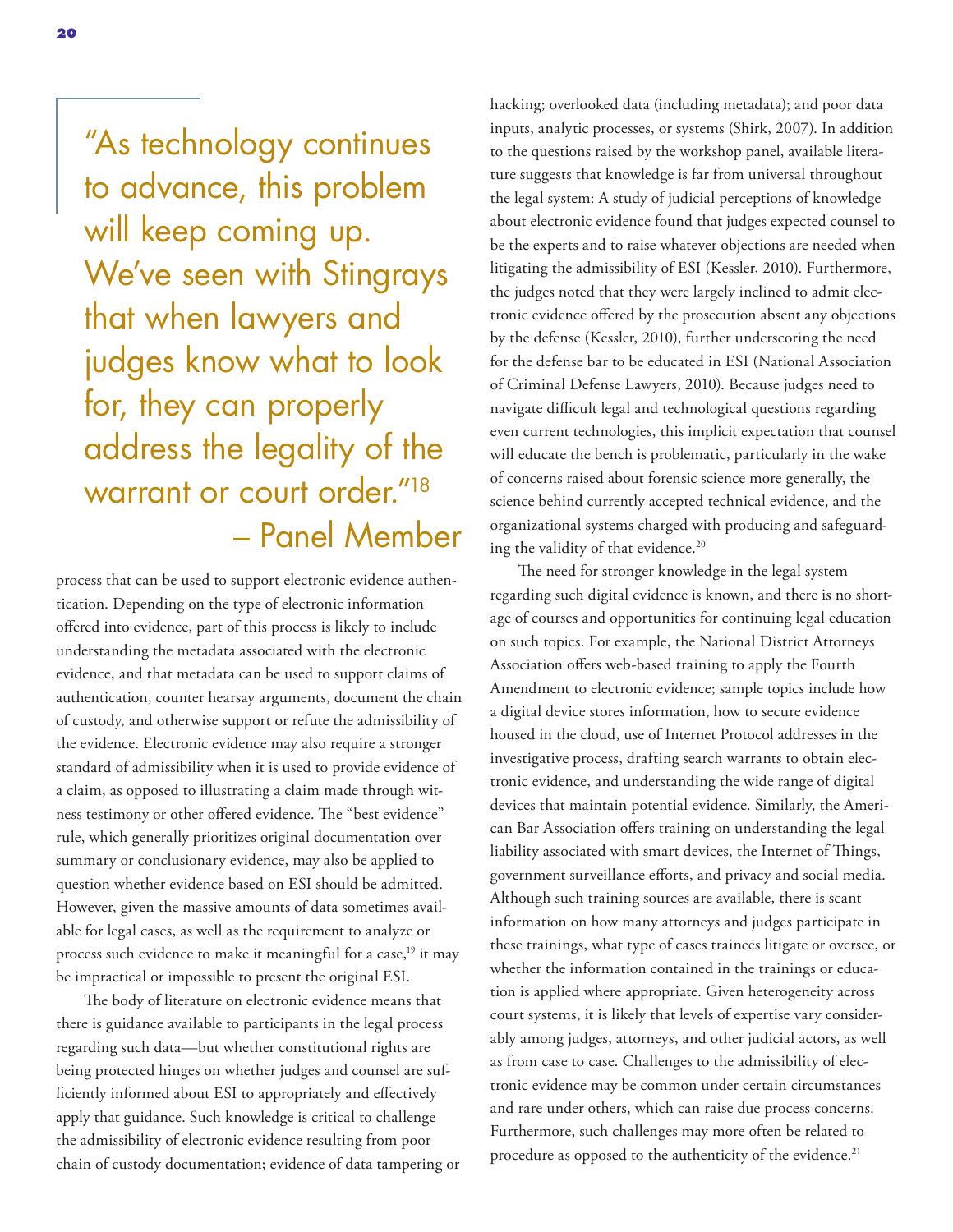Given the complexities of ESI from existing devices, the level of expertise in the legal system to address *emerging* ESI concerns is also an important unknown. Significant concern has been raised about how uncertainty in conclusions and potential biases are presented (or not presented) when traditional forensic science evidence is used in court, limiting the ability for the legal process to fully consider its quality and objectivity (National Research Council, 2009, pp. 184–186). For emerging technologies that produce data streams that may involve different types of processing and interpretation before use in court (e.g., physiological measurements from a personal medical device and sensor measurements from a networkconnected home appliance), the presentation of the data for judicial review and court argument will be similarly critical, and the expertise needed to evaluate it may differ significantly from that required for current forensic science techniques.

The variability in knowledge about electronic evidence among judges and prosecution and defense counsel points to many of the needs identified by the panel. There is a need for knowledge about not only how various devices capture, maintain, and process ESI but also how existing rules of evidence and procedure can be effectively applied to protect the due process rights of defendants when ESI is considered as evidence during case preparation and litigation. The panel identified ten needs that fell within this theme, ranging from fundamental requirements for knowledge to prepare the justice system for emerging technologies to very specific training resources and educational requirements to lay the groundwork for transferring that information to current and future justice system actors (see Box 4).

### **Box 4. Needs Identified, Theme 4**

| Tier 1 | • To aid legal consideration, build a taxonomy of new and emerging technologies and the different categories of rights<br>they may affect.                                                                                                                                                                                                                                                         |
|--------|----------------------------------------------------------------------------------------------------------------------------------------------------------------------------------------------------------------------------------------------------------------------------------------------------------------------------------------------------------------------------------------------------|
|        | Develop model laws, courtroom policies, education, and ethical guidelines to govern appropriate social media<br>activities. In particular, define the rules for attorneys, judges, jurors, defendants, witnesses, and others regarding<br>connecting with each other.                                                                                                                              |
|        | Develop training resources for justice system participants at all levels to question and assess the scope and nature of<br>٠<br>warrants at all parts of the process. This is especially important given the role of prosecutors and judges in issuing<br>warrants and of defense attorneys in challenging search and seizure of new technological data.                                           |
|        | Develop best practices and qualifications for initial and continuing education requirements to raise the level of<br>$\bullet$<br>knowledge for all justice system participants of modern electronic technologies and scientific evidence.                                                                                                                                                         |
|        | Examine how different jurisdictions are handling testimony and confrontation regarding different types of data and<br>$\bullet$<br>technology and the data streams they produce to move toward more-uniform treatment from court to court. Because it is<br>not yet settled what confrontation means for data extracted from digital devices, research in this area can help clarify<br>the issue. |
| Tier 2 | • Develop an algorithm or checklist for steps to follow when dealing with information technology as evidence (e.g.,<br>preservation of potential evidence). Limits in knowledge among court practitioners mean that electronic evidence is not<br>always used appropriately.                                                                                                                       |
|        | • Examine the Fourth Amendment issues posed by contemporary technologies and surveillance in more depth to inform<br>judicial decisionmaking.                                                                                                                                                                                                                                                      |
| Tier 3 | • Develop a consensus regarding what confrontation means in different levels of virtualization—for example, immersive<br>photographic presentations, physics-based models, and full reconstruction of events in virtual environments based on<br>testimony rather than data. This will grow in relevance as virtual reality and simulations become more prevalent.                                 |
|        | • Create standards to quickly and transparently assess the authenticity of converted and admitted video evidence. Many<br>processes for dealing with video data, such as rendering it for display, can change the data in subtle ways.                                                                                                                                                             |
|        | Research potential issues, legal restrictions, and implications of collecting personal biometric information. For example,<br>$\bullet$<br>real-time emotion or physiological data from fitness devices could provide new opportunities for attorneys to monitor<br>juror responses to testimonies.                                                                                                |
|        | Build tools that better enable narrow examinations (e.g., sets of hashed file collections segregated by investigation<br>$\bullet$<br>types). This could help examiners in the criminal justice system handle the growing volume of data available from<br>personal devices.                                                                                                                       |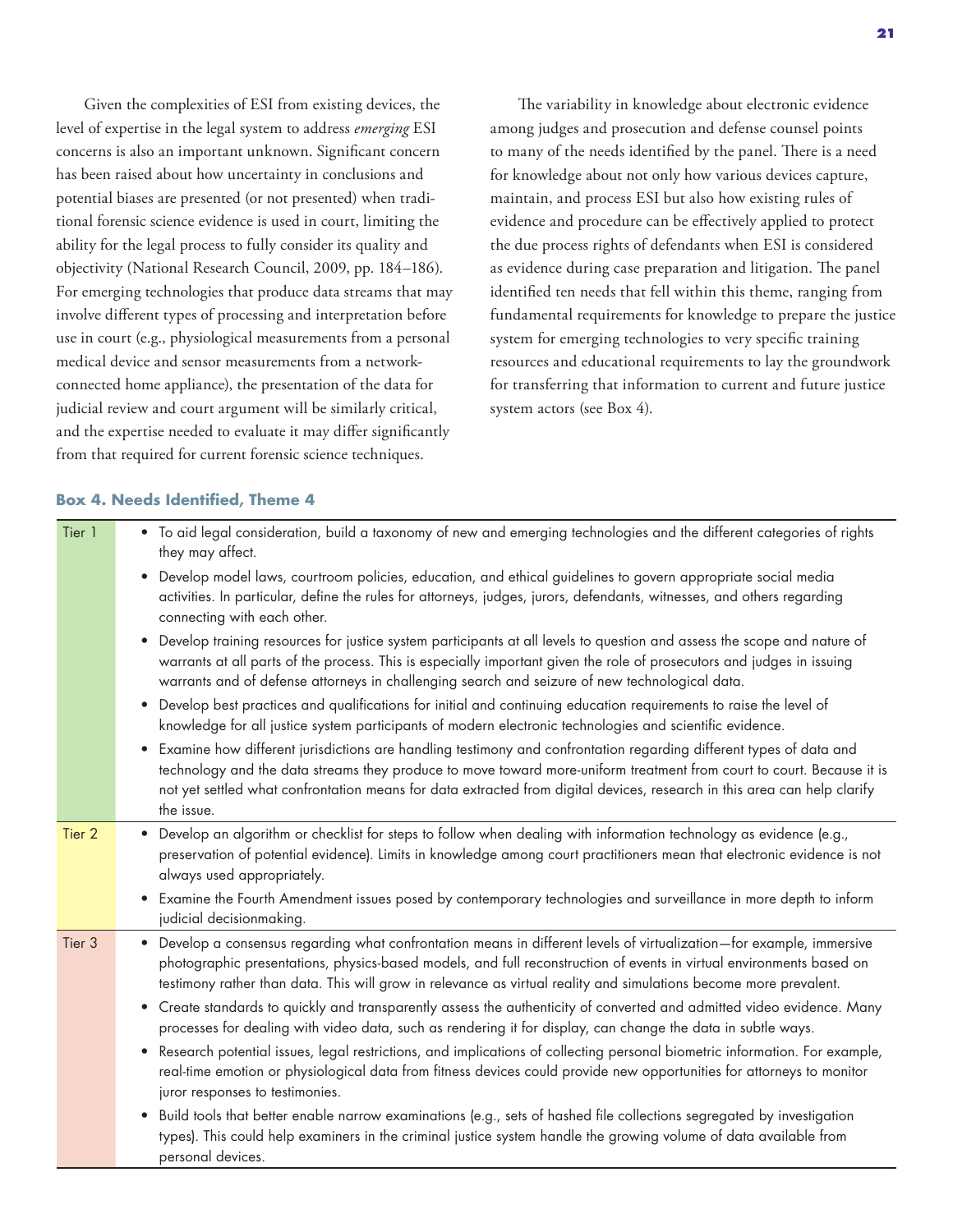### **5. Virtual Reality, Only Virtually Just? Understanding Whether Virtual Presence, Simulation, and Immersive Presentation Advance or Hinder Justice**

Mr. Williams is on trial for attacking and murdering Mrs. Rivera in an alley. Based on evidence presented during trial, the prosecution has reconstructed the crime in a virtual environment.

Prosecutor: *Ladies and Gentlemen of the jury, during this case, you have heard the evidence presented and have listened to my colleague from the public defender's office argue his theory of what happened in the alley that night. We would like to bring all of this together for you. Please put on the headsets next to each of your seats.*

The jurors put on the virtual reality headsets, which cover their eyes and ears. The reenactment begins.

Prosecutor: *What you are seeing is based on the reams of technical data the forensic lab presented. We have the victim . . .*

Mrs. Rivera appears in the simulation, walking across the street with a fearful expression on her face.

Prosecutor: *. . . and we have the defendant.*

Mr. Williams appears behind her, walking quickly.

Prosecutor: *We know from reconstruction of the camera evidence that he followed her for a block before she disappeared into the side alley where the crime was committed, never to walk out again.*

In the simulation, Mr. Williams pushes Mrs. Rivera into the alley. Some of the jurors appear tense.

Prosecutor: *We have heard the defense argue that Mr. Williams had nothing to do with pushing her into the alley. The defense claims that Mr. Williams saw and heard nothing as Mrs. Rivera was brutally attacked because he was in a hurry and listening to music on his way home. Is that credible to you? Standing where you are, hearing what you are hearing?*

The simulation takes the jurors in front of the entryway to the darkened alley, and ominous music plays in their ears. A woman screams, and the simulation goes dark. The jurors remove their headsets.

Prosecutor: *The prosecution rests.*

Some of the jurors appear visibly unnerved by what they just experienced. The public defender then picks up a legal pad to begin his more traditional oral summation for the case.

Whether it is appropriate to use technology to present information in court proceedings has been an enduring question as available technologies and tools have continued to evolve over time. Over the decades, the questions have focused on the use of video and other photographic technologies in court (Williams et al., 1975), videoconferencing for appearance of detained defendants or remote witness testimony (also know as video presence or virtual presence) (Johnson and Wiggins, 2006), and simulations of crimes or crime scenes (Dunn, Salovey, and Feigenson, 2006). New visual technology has the potential to both enhance and impede protection of a defendant's due process rights; therefore, judges and attorneys must consider and balance those implications with the emerging expectations of the public for technology to facilitate efficient case processing and the presentation of complete and compelling information at trial.

As introduced in the beginning of this report, remote appearances and videoconferencing are being adopted in court systems—even while questions remain about their effects. We saw these differences of view among our panel members, as illustrated in two panelists' comments on the next page. Video appearances are used in courtrooms throughout the country for hearings that are presumed to not affect the outcome of a case, such as hearings to determine bail, waive right to a jury trial, receive a jury verdict, enter a plea, sentence a defendant, and conduct post-conviction and parole reviews (Babcock and Johansen, 2011). For these types of hearings, remote appearances may protect the rights of the defendants by affording swifter access to justice than would be possible if the hearing were conducted in person. However, questions remain about whether appearances and testimony through videoconferencing systems impede or support a defendant's rights to confront witnesses, to effective assistance of counsel, and to an unbiased and fair tribunal, and whether such appearances have the same effects as in-person appearances (see, for example, Johnson and Wiggins, 2006).

Review of the use of videoconferencing technology in court cases has resulted in mixed results. *Wilkins v Wilkinsin* (2002) held that remote appearances in parole revocation hearings violate a defendant's right to be present at all matters during the adjudication of his case. State courts have held that other types of hearings, such as those to determine bail or to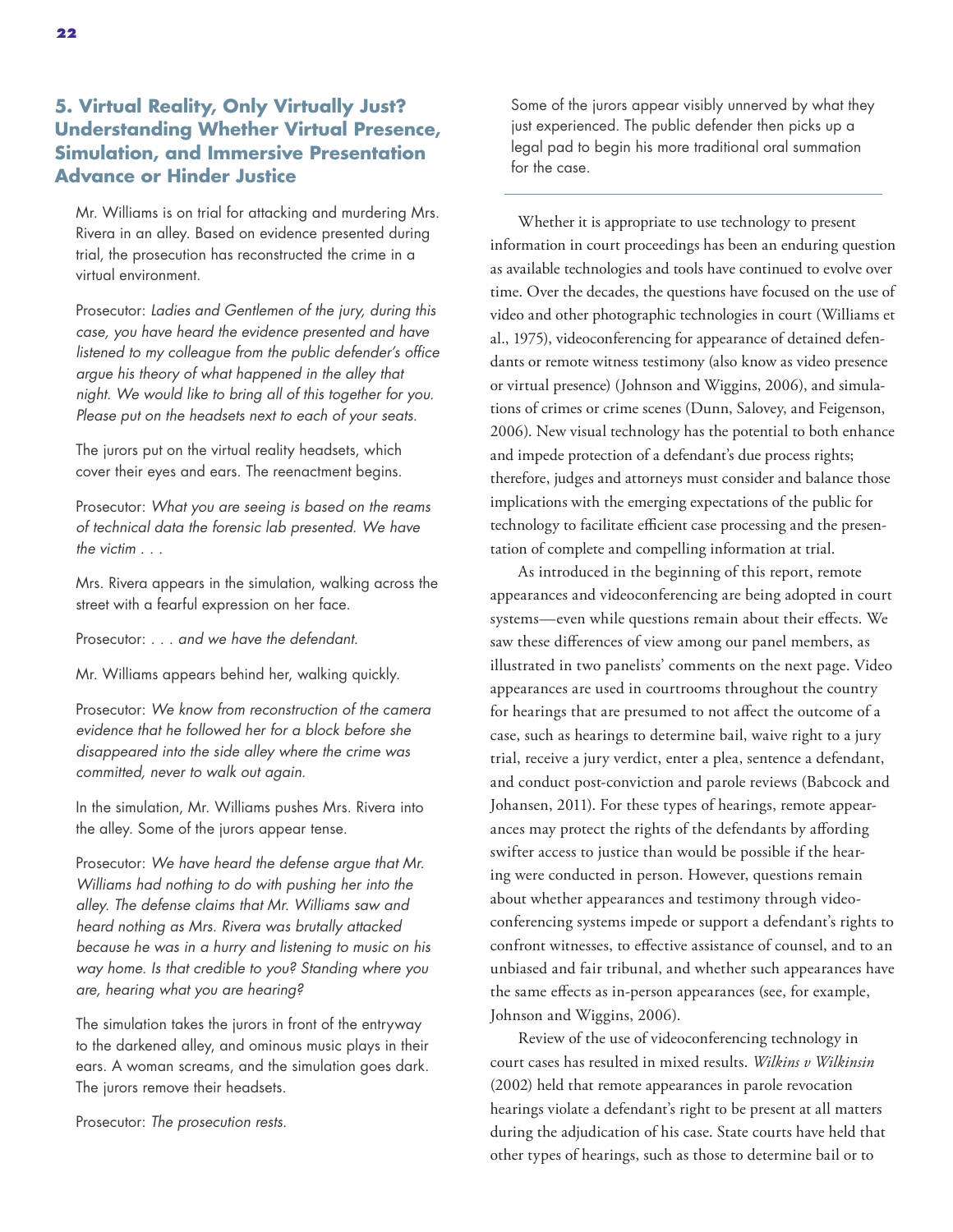enter a plea, can be conducted with the defendant appearing via videoconference (Babcock and Johansen, 2011). However, questions remain about whether defendants take the proceedings as seriously as they might if they were actually in court; whether judges and attorneys present in the courtroom treat the defendant the same as they would if he were physically present; and whether the defendant has sufficient access to counsel prior to, during, and following remote appearances (Terry, Johnson, and Thompson, 2010). As a result, many caution against any use of remote appearances for detained inmates beyond hearings that might otherwise be delayed if an in-person appearance were required. But what that standard means in practice could shift over time if underinvestment in the court system means that the availability of physical facilities for proceedings and hearings does not keep up with increases in demand.<sup>22</sup> The American Bar Association standards identify a preference for in-person court appearances whenever possible.

Research on the impact of appearing via videoconference on the outcomes of bail hearings has also produced varied results. Videoconferencing was identified as a successful method for conducting interviews and bail hearings in Canada with incarcerated individuals based on the finding that bail outcomes were not different for defendants appearing remotely compared with those who appeared in person (R.A. Malatest and Associates Ltd., 2010). However, another study conducted

in Cook County, Illinois, found that felony defendants appearing via videoconference experienced a 51-percent increase in the average bond amount set at the bail hearing during the study period, which was significantly greater than the 13-percent increase in bond amount experienced by the control group of felony defendants who appeared in person for bail hearings (Diamond et al., 2010). Research on the use of remote video appearances for immigration hearings found that individuals appearing remotely were more likely to be deported but no less likely to have their claims denied by a judge (Eagly, 2015). This finding was explained by evidence showing that detainees appearing remotely were less likely to retain counsel, apply to remain lawfully in the United States, or seek an immigration benefit known as voluntary departure. Other studies have found that it is harder for the defense and other court advocates to communicate before and during hearings when the defendant appears via videoconference and that the rate of defense representation was lower in virtual courts where defendants appear remotely (Terry, Johnson, and Thompson, 2010). These processes led to differential outcomes in the rate of guilty pleas and custodial sentences for remote appearances compared with traditional, in-person appearances.

For cases that proceed to trial, concerns have been raised about defendants' constitutional right to confront witnesses who offer testimony via videoconference. The U.S. Supreme

"Increased use of telepresence deprives a defendant of the right of confrontation and can dilute the effectiveness of direct examination, cross-examination, and other courtroom processes." – Panel Member

"In an era of digital communication and instant access, remote technology can find a place in the courtroom setting. Routine status dates are great examples. Hearings and trials will depend on the nature of the evidence." – Panel Member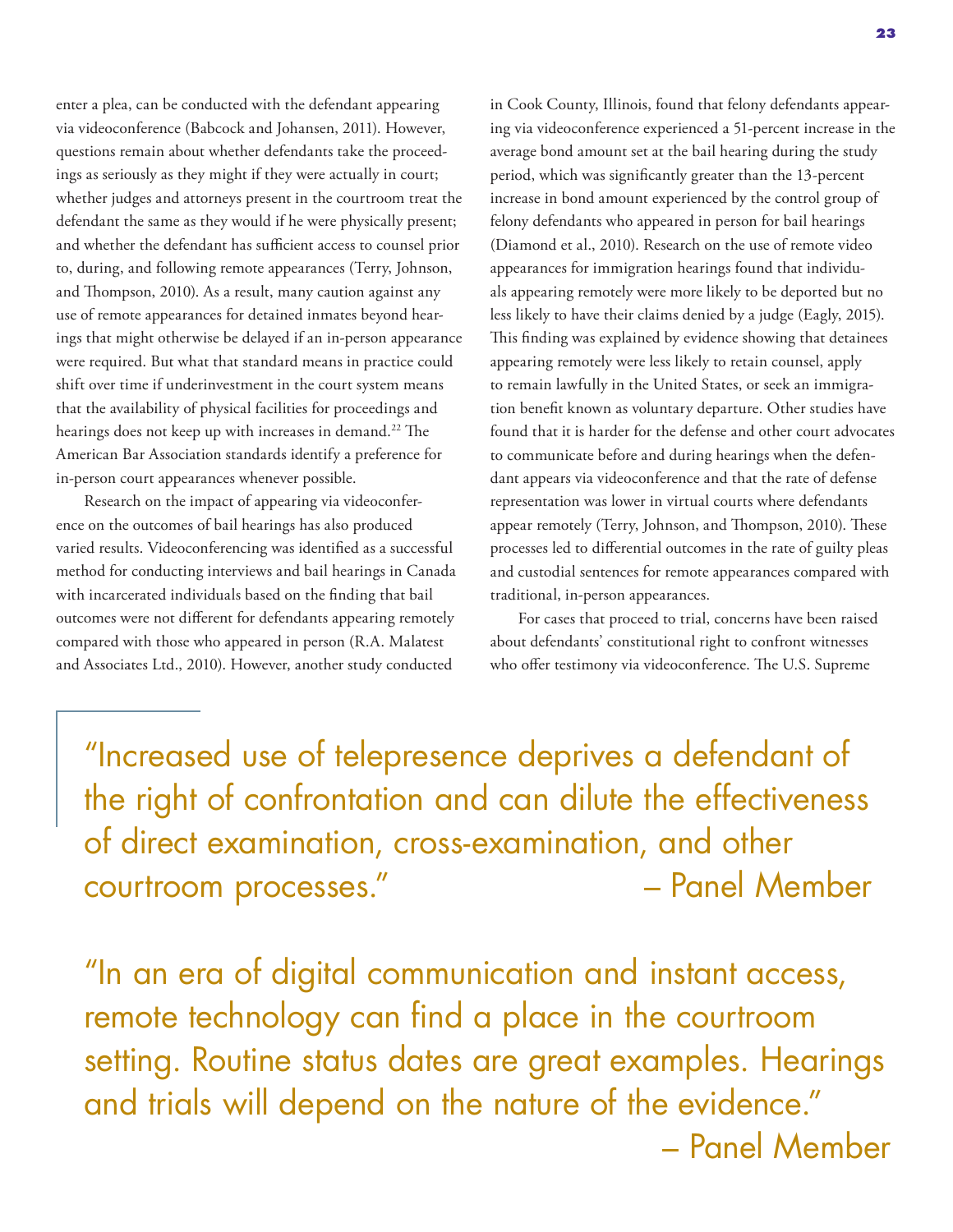Court has weighed in on this issue, although justices disagreed about the appropriateness of the practice. (Justice Antonin Scalia memorably wrote, "Virtual confrontation might be sufficient to protect virtual constitutional rights; I doubt whether it is sufficient to protect real ones" [Scalia, 2002].) Despite some findings that remote testimony of character witnesses in criminal cases did not affect case outcomes (Lederer, 2009), other studies suggest that it may be difficult for a judge or jury to determine a witness's demeanor when testimony is provided through videoconference (Babcock and Johansen, 2011; Bailenson et al., 2011), which can be exacerbated by technical issues, such as an audio delay (Abraham et al., 2008). Other remote testimony simulations have demonstrated that in-person testimony was rated as more believable and honest by mock jurors (Johnson and Wiggins, 2006) and that emotion level was more difficult to gauge for witnesses appearing via remote videoconference (Havener, 2014).

While videoconferencing for defendant appearances and witness testimony is already happening in courtrooms throughout the country, innovators are developing technologies that push further into virtual space, and these might be used in courtrooms in the future. For instance, advances in technology are under way to support more-realistic virtual representations

"These new technologies are [computer graphics] on steroids. The more real and personal interpretations of evidence and testimony [are made] through these presentations, the less the ability of jurors to fairly evaluate the actual evidence."

— Panel Member

of individuals not in the courtroom, to illustrate testimony, and to provide evidence. Such advances could help address some concerns regarding current telepresence technologies by increasingly making virtual and in-person meetings indistinguishable from each other (Edwards, 2011). Virtual reality or more-immersive technologies could create the illusion that an individual is present when she is not. Such technology includes robot avatars and three-dimensional representations. The ability of such technology to make remote locations and individuals feel truly present is currently limited by cost, existing Internet connection speeds, and display resolution limits (Bailenson et al., 2006; Edwards, 2011). But if developers can access rapid enough data transmission that eliminates lag that can make interactions seem unrealistic, such technologies could address due process concerns in this area. However, doing so could raise new concerns about whether someone could interfere with the data streams to produce simple ends (e.g., disrupt a trial) or even attempt more-subtle manipulation of proceedings (e.g., add subtle distortions to the video stream to make a witness appear less truthful).

A great deal of focus has been given to video presence and confrontation, but concerns also exist for the use of other virtualization in court proceedings—such as simulations that render otherwise abstract data or complex bodies of facts into consumable, even immersive, visual presentations. Studies have shown a preference for visual presentation of evidence wherever possible (Heintz, 2002), under the premise that jurors and judges retain significantly more information when they both see and hear evidence as opposed to hearing it alone (see, for example, Lederer, 1997). Studies have explored many influences on jurors that shape verdicts in cases, including attorney behavior. To the extent that use of technology shapes the jury's view of attorney competence or the strength of evidence in a case, it will shape verdicts (Wood et al., 2011). If the presentation simply reinforces the weight of already strong evidence, such effects might be a beneficial outcome; however, the concern is that some virtual representations could be so realistic that they are given greater weight by jurors than testimony that is presented only via an inherently nonvisual witness statement (Leonetti and Bailenson, 2010; Feigenson, 2006).

This concern has manifested for many years over the use of computer animations in court cases. Studies using even relatively simple animations have shown mixed effects on verdicts (Dunn, Salovey and Feigenson, 2006, and references therein; Nemeth, 2011, and references therein). With advances in video game technologies, simulation capability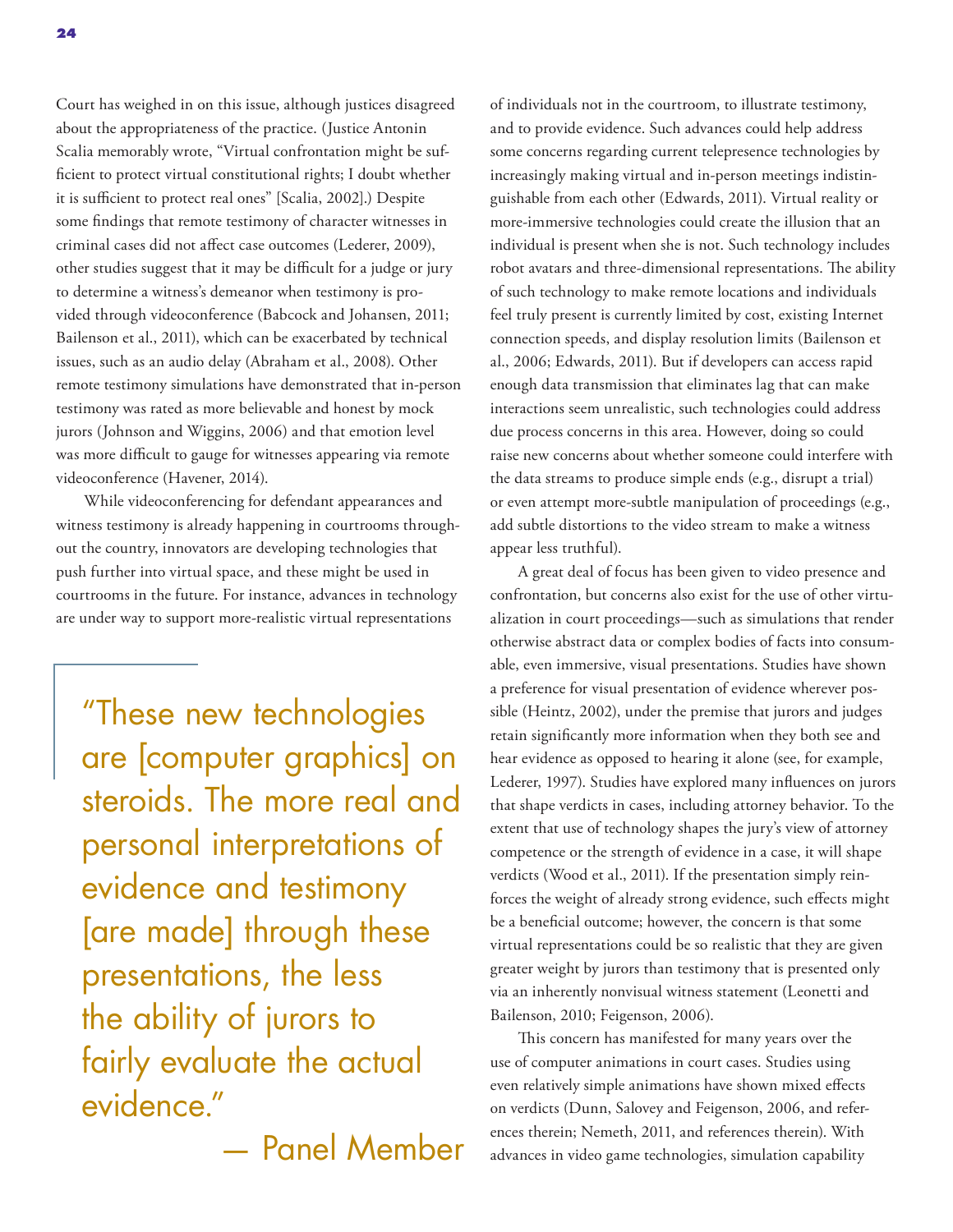has increased markedly in recent years, greatly expanding the types of animations that are possible. Presentations of forensic evidence have taken advantage of real-time video game engines to render the evidence in simulated, near-three-dimensional form, allowing types of presentation different from what is possible with photographs and other "flat" exhibits (Schofield, 2011). Experiments have also shown that the persuasiveness of visual evidence can be sufficient to induce false recall of events, emphasizing the authentication requirements for such exhibits (Wade, Green, and Nash, 2010). Current focus on development of immersive virtual reality tools for gaming will expand this capability further, meaning the technology showcased in the vignette at the opening of this section may become readily available. Tools are also in development to more readily capture data for such representations of crime scenes ("Juries 'Could Enter Virtual Crime Scenes' Following Research," 2016; Bliss, 2015). Developments in such industries are expected to reduce the costs of these types of technologies, further lowering a barrier for their use in trial contexts.

Given the persuasiveness of such immersive tools, examinations of their use have drawn distinctions between virtual presentations that use data from witness statements and those that use data from physical measurements of the scene and forensic analysis, as well as presentations used to prove a point (e.g., digital photographs, which can be enhanced or sections highlighted) and those used to illustrate testimony or other evidence already entered into the record (Eissenstat, 2008). Use of such technologies is not yet common in the criminal justice system. As it is introduced, questions of fairness and bias must be addressed if the costs or other barriers prevent some parties from using virtual representations, and therefore lacking the same visual and technologically compelling manner to present their cases.

Within this theme, the panel identified four needs that focused predominantly on telepresence—the virtual technology of today—and on how courts would need to consider morecomplex virtual presentations in the future (see Box 5).

### **SETTING THE RESEARCH AGENDA**

Given the sometimes very rapid advance of technology, the criminal justice system and its stakeholders must prepare for technology's potential to shape criminal justice functions in the future. The goal of this study was to contribute to the effort to do so by identifying research needs to understand and mitigate potentially negative effects of technology on the protection of individuals' rights and by identifying and exploring how new technologies could aid in protecting those rights. During the workshop, discussion explored technologies that already exist (for example, telepresence) and some that could be developed well into the future (e.g., human-augmenting technologies).

Looking across the top-tier needs that fell into each of the five themes, we can divide the research agenda defined by the panel's top priorities into three main groups: *best practice and training development*, *evaluation*, and broader *fundamental research* on key technology and related issues.



### **Best Practice and Training Development**

Because key actors in the justice system—including law enforcement officers and investigators, prosecu-

tors, defense counsel, and the judges overseeing the entire process—must understand the implications of new technol-

### Tier 1 • Develop best practices for using telepresence (e.g., monitor size, positioning, and access to physical evidence for distant participants) in court proceedings. Society is becoming more comfortable with telepresence in situations in which traditional face-to-face discussions are typically conducted, so the public may come not only to accept but to expect telepresence capabilities. • Assess or extend existing research and best practices on appropriate use of telepresence given potential effects on the effectiveness of counsel. Defendants have a right to effective representation, and there are ongoing questions on the effect of telepresence on interactions between counsel and other court participants. • Perform robust multidisciplinary assessments to evaluate what is gained and lost when using telepresence. Tier 3 • Develop a consensus regarding what confrontation means for different levels of virtualization—for example, immersive photographic presentations, physics-based models, and full reconstruction of events in virtual environments based on testimony rather than data. This will grow in relevance as virtual reality and simulations become more prevalent.

### **Box 5. Needs Identified, Theme 5**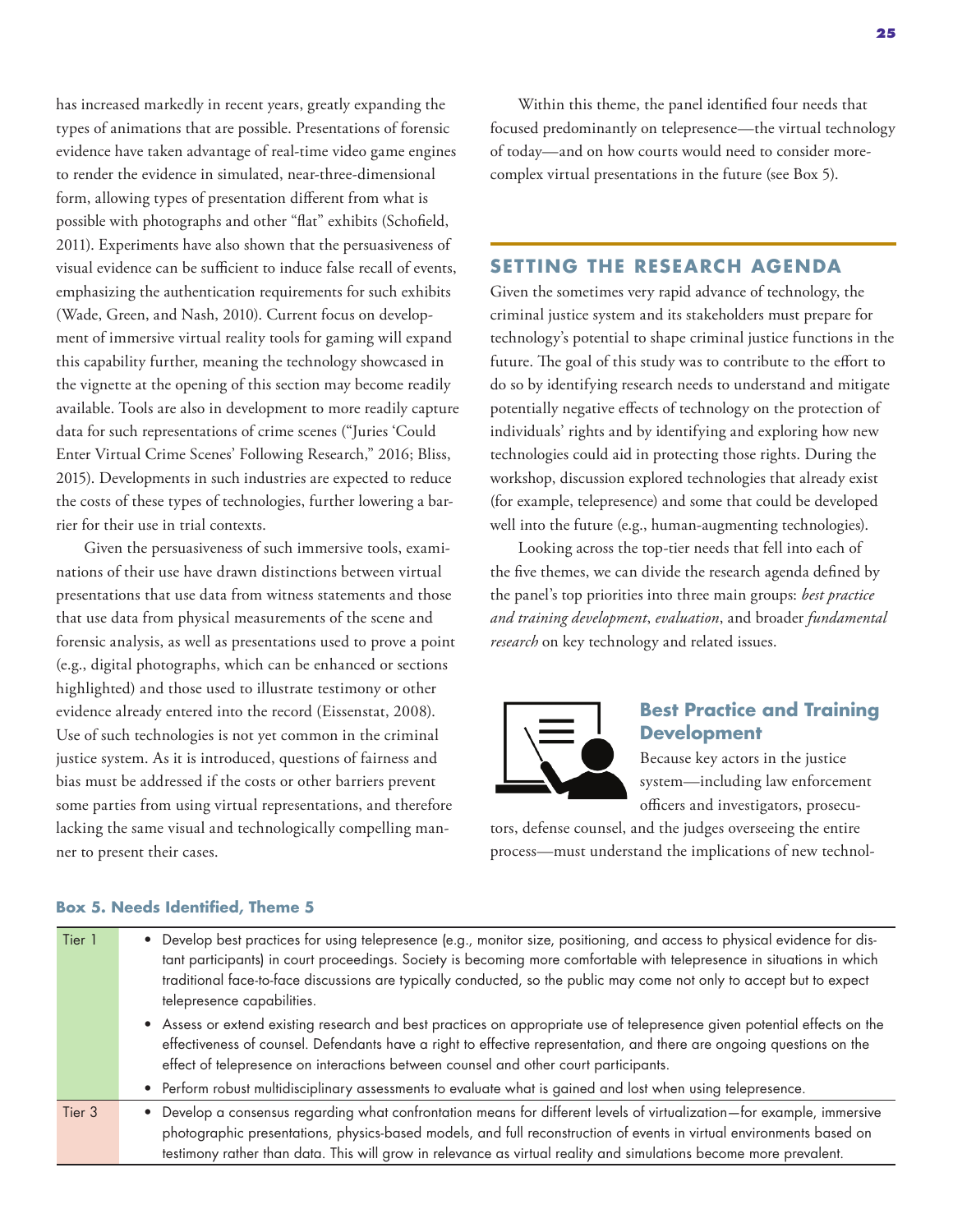ogy, a significant portion of the top-tier needs addressed the development of training and best practices. Most of these needs—not unexpectedly—focused on technologies and issues that the justice system is encountering today, including best practices for

- assessments of criminal justice data quality
- data retention
- disclosure of collected data
- public examination and correction of criminal justice data
- use of telepresence
- model laws and policies for addressing social media use by criminal justice participants.

Because developing and disseminating best practices have been components of criminal justice innovation efforts for many years, a variety of such resources are available. As a result, some of the best practices identified in the workshop's research agenda are likely already available, while others still need to be developed. For example, because telepresence and videoconferencing have been used for some time already, efforts to identify best practices for that use are under way and resources have been published already (Center for Legal and Court Technology, 2014; NCSC, undated-c). The challenge that social media poses to some steps of the criminal justice system has also been recognized for some time (see, for example, Dysart and Kimbrough, 2013), and significant work has been devoted to the issue by a variety of entities. For example, survey data collection has assessed how significant a problem juror social media use is and how judges have responded (Dunn, 2011), as well as what jurors say about their use of social media during trials (St. Eve and Zuckerman, 2012; St. Eve, Burns, and Zuckerman, 2014). Substantial efforts have also been devoted to this issue by NCSC, which provides both information on social media issues writ large and a compilation of existing policies and guidelines (NCSC, undated-a). Other professional organizations (American Bar Association, 2013) and groups (Committee on Codes of Conduct, 2010) have also weighed in on the issue. The fact that these issues were raised—and rose to high priority—suggests either a need for broader adoption of existing best practices or supplementing the resources that are available.

Although best practices exist for many of the issues discussed during our workshop (e.g., criminal justice data retention and disclosure), panelists also raised concerns that do not appear to have been systematically considered to date. Central among these concerns was data quality, which the panel related to how long data should be stored (data retention), how the public should be informed about how data of different types

and quality are being used, and individuals' ability to review and correct data about them in criminal justice data systems. For example, policies focused on sharing criminal justice information have considered reliability of types of data, raised the question of whether citizens should have a right to review information about them, and explored whether information quality should be tied to whether data are shared beyond the originating agency (Illinois Integrated Justice Information System, 2006).<sup>23</sup> Issues of data reliability and quality have also been raised for specific types of data collected by the justice system, such as social media data (see Global Justice Information Sharing Initiative, 2013), and in the context of criminal justice intelligence-sharing.24 However, the authors are not aware of existing efforts to develop best practices or guidelines that fully capture the linkage of data quality and reliability with retention and use as articulated by the panel.

Beyond best practices, the panelists also identified needs related to educating various actors in the criminal justice system to better take on the complexities of new technologies. For example, panelists emphasized that judges need to be technologically savvy to effectively review and issue warrants, and so do defense attorneys to effectively challenge evidence in the adversarial court process. Needs identified in this area focused on better defining initial training requirements and—for practitioners in mid-career—continuing education requirements and accompanying training resources to better inform the entire justice system about technology concerns. Furthermore, resources—such as conferences, professional organizations, and outside training programs—are already available in this area, which suggests that the need is for implementation and adoption, and as a result, changes in continuing education requirements in particular could drive improvements.



### **Evaluation**

A much smaller portion of the top-priority needs identified by the panel can be grouped together as evaluation research. One need focused on risk assessment tools, which have

been a focus of significant attention in recent years because of a desire to reduce incarceration rates, especially to avoid imprisoning individuals who are likely to have a low recidivism risk. However, the assessment tools have raised concerns that they produce unfair outcomes at the individual level, particularly for members of minority groups. Evaluating such tools is challenging because they are applied in justice decisions to supplement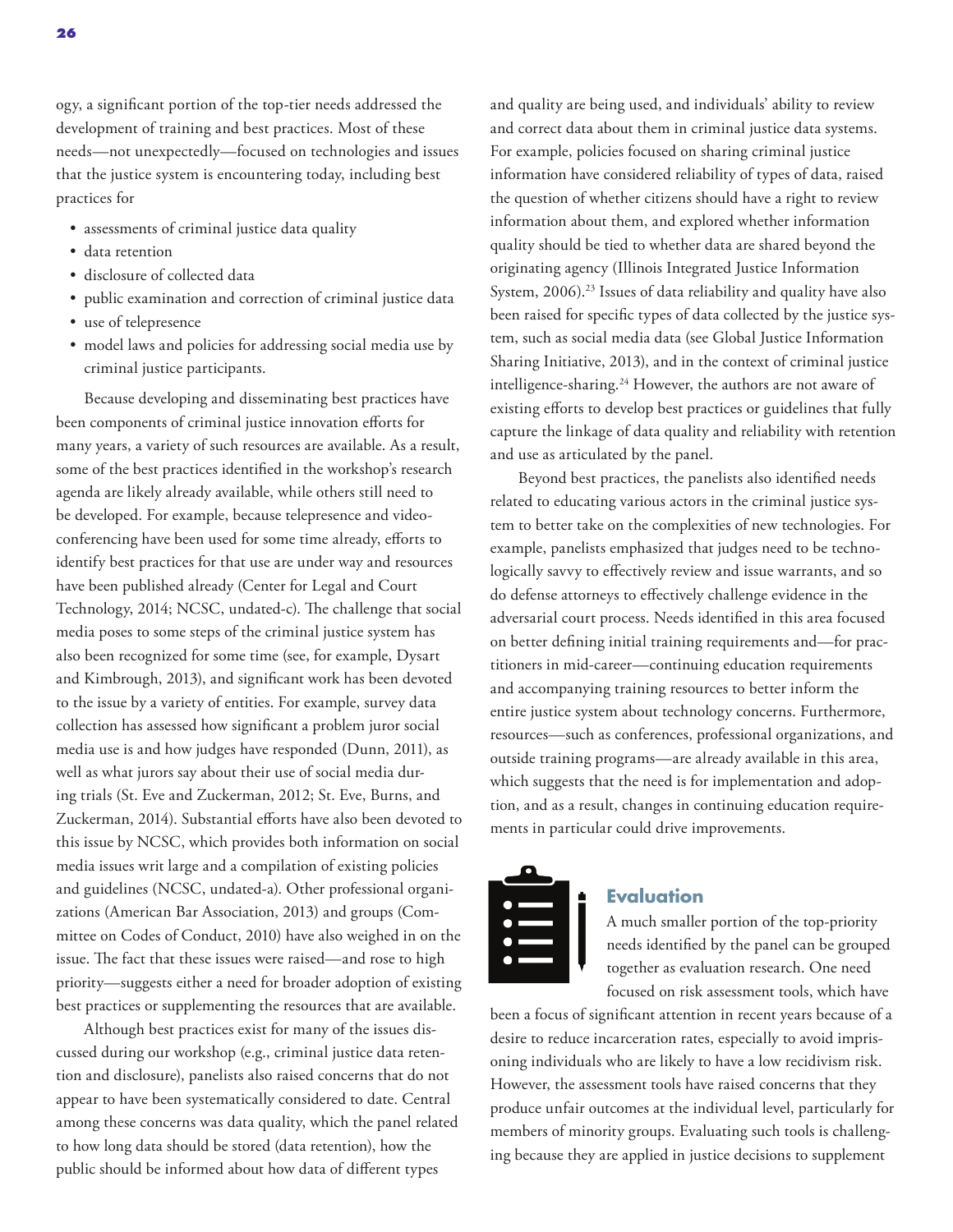rather than replace human judgment, and they therefore might produce different effects as a result of the data they use, biases in the decisionmakers involved, or both.<sup>25</sup> Although the development of such tools has been the focus of research in criminology and related fields for many years, evaluation work to better tease out their effects is needed to ensure broader confidence in their outcomes. Both the questions raised by the panel and the recent debate about the fairness of these tools indicated a need for further work on applying them appropriately and assessing how they alter outcomes for members of different demographic, economic, and other groups.<sup>26</sup>

The second need that focused on evaluation was related to the use of telepresence (beyond the specific technology and other best practices that the panel indicated should be developed, already discussed earlier). The need highlighted here was to assess current best practices (and evaluate how they could be expanded appropriately) while addressing the concern that using telepresence rather than in-person meetings could reduce the effectiveness of counsel for defendants (particularly individuals defended by time-limited public defenders).



### **Fundamental Research**

Because many of the issues discussed during the panel covered technologies that are still developing, related shortfalls in knowledge on several issues will require

fundamental research to inform future decisions. The toppriority needs that fell into this category were as follows:

- To aid in legal consideration, build a taxonomy of new and emerging technologies and the different categories of rights they might affect.
- Examine how different jurisdictions are handling testimony and confrontation regarding different types of technology and the data streams they produce to move toward more-uniform treatment from court to court.
- Examine how the validity of the third-party doctrine may shift when societal systems are difficult to navigate without massive disclosure of data to third parties.
- Research the implications of data volume on the ability (related to both time and resources) of the defense and prosecution to analyze and understand it so that rights are not affected simply by the scale of data produced in a case.

By exploring key emerging ideas and challenges where there is significant uncertainty, research that is focused on these topics would also make it possible to learn from the

potentially diverse ways that individual jurisdictions are wrestling with them. Such research would build on existing efforts to explore in this area (such as our workshop), ongoing legal scholarship and consideration of these issues in courts at different levels (e.g., third-party doctrine concerns), and the experience in specific events or cases. For example, there is already substantial research on issues of confrontation and video presence (see, for example, Aguiñaga, 2014; Tokson, 2007; Lederer, 2009; Weber, 2014) and how video presence may affect outcomes (Eagly, 2015), which can provide a foundation for considering confrontation in the broader scope of emerging technologies considered here.

Other needs that fall into this broader fundamental research category include work on two specific technologies. The first is telepresence, different facets of which have appeared in all three of the categories of this research agenda. While the panelists had concerns about what might be lost by using telepresence rather than in-person meetings (reflected in the needs discussed earlier), there was also a belief that we do not fully understand what the consequences of telepresence are and how they might vary in different counsel-client interactions or for different types of proceedings. The second need related to tools to provide automated assistance for analyzing large data sets; such tools could help minimize the potential for large amounts of data about a case to slow the justice process or hurt the effectiveness of client representation. This problem has been recognized for many years in civil litigation, where data volume has been a core issue in considering e-discovery in commercial and other types of cases (Pace and Zakaras, 2012). Just as a large volume of information can complicate the investigation and prosecution of a case (see, for example, Resnick, 2013), it can also create challenges for the defense (Broderick et al., 2015), increasing the workload and time required for case preparation and potentially increasing the chance that important data will be missed. Automated tools to assist with large volumes of data have been developed and evaluated for civil litigation (Grossman and Cormack, 2011; Markoff, 2011; Baron, 2011; and Byram, 2012). A variety of tools have similarly been developed for forensics and investigative applications, although fewer tools appear to be broadly available in the criminal defense context. There are commercial products that focus on data management and trial presentation assistance (as well as the software to aid in e-discovery cited previously), but few appeared to go as far as the automated analytic assistance suggested in the panel discussion.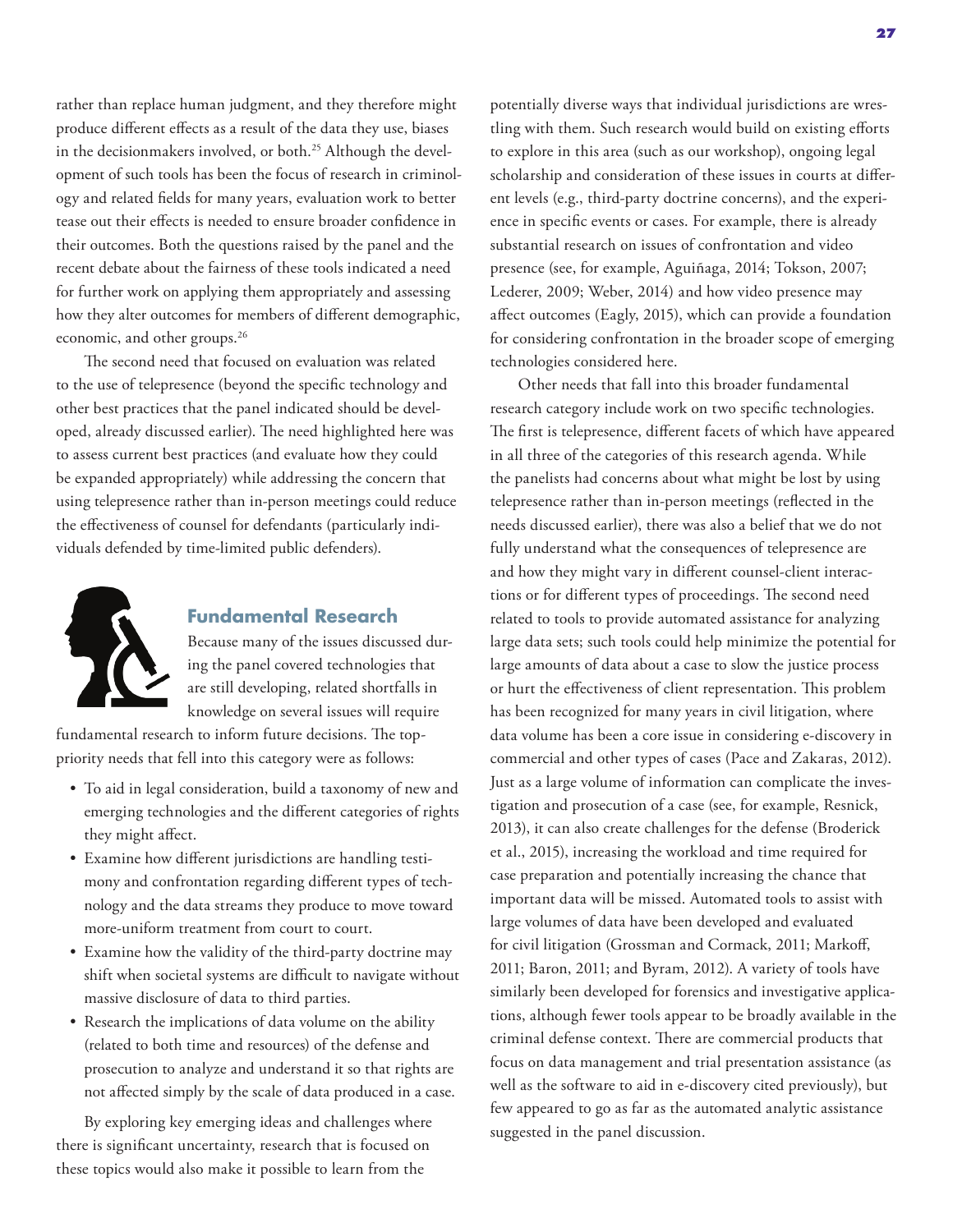The prioritization process used in the workshop is designed to identify research and other needs that rise to the top of the agenda based on their perceived value and the likelihood of success. The rationale behind that filtering is to try to get the greatest benefit from research and development, focusing on important problems that will pay off if investments are made to address them. However, looking beyond the panel's top priorities, the ratings that were assigned to issues that fell below the top tier showed that—in most cases—needs fell out of the top tier not because the panel thought they were not important but because of concerns about how difficult it would be to meet the need.

Looking at the median measures of importance assigned to each of the needs that fell in Tiers 2 and 3, *none* received a median rating of less than 6 out of 9, and 13 of 21 (more than 60 percent) received a median rating of 8 or higher. $27$ The majority of the non-top-tier needs that received a median rating of 8 or above made up the entirety of Tier 2—where the differentiator between Tiers 1 and 2 was the estimates of probability of success. For the Tier 2 needs, the median estimates for probability of success ranged between 5 and 6. This high ranking of importance across the full set of needs identified by the panel was very unusual compared with earlier efforts in this larger project (see, for example, Jackson et al., 2016, and references therein), suggesting that there is potentially less value in focusing just on the highest-ranked research needs in this area. As a result, the second tier can be viewed as a group of needs that the panel rated as essentially as important as the top-tier needs, but panel members felt that these issues were somewhat more difficult to solve or that the solutions were more difficult to implement.

Within that second tier, needs fell into each of the three research agenda categories, including additional needs for best practice development (relating to the use of automated algorithms, data availability for proceedings, and disclosure regarding analytics use), evaluation (of juror communication strategies), and fundamental research (assessing the costs and benefits of making court records easily available electronically, continuing to assess the Fourth Amendment issues surrounding new technologies, and measuring the effects of juror misbehavior). Needs also focused on training development, both for the public (focused on ensuring that jurors understand their responsibilities and acceptable behavior as a member of a jury)

and for practitioners (with respect to digital evidence). These needs—many of which touch on extremely forward-looking technology concerns—were perceived as being very risky, but that might be a rationale to pursue research on these issues rather than a justification to shy away from doing so. Beyond simply answering the specific issues raised in each need individually, such research could contribute to the judicial system making better decisions regarding these technologies and their use. Navigating such issues as the accuracy of data from location-monitoring technologies, the meaning of biometric data from wearable or implantable devices for court cases, and appropriate analysis and application of long histories of digital footprints about individuals (stored on systems with varying degrees of security and assurance) require that judges and other court participants have the knowledge and information needed to apply the technologies in ways that appropriately preserve justice and fairness.

The second tier also included one of the two needs that fell outside the five themes described earlier. That need was to build tools and techniques to improve response rates to juror summons (which was rated 8 of 9 for importance). As was the case for other needs within the research agenda, juror nonresponse has been a concern for some time and the focus of efforts to improve communication and shape compliance through enforcement and other strategies (see, for example, NCSC, 2009a, 2009b). The fact that the central distinction between the first and second tiers of priorities was a difference in perceived likelihood of success, rather than judgments about importance, would argue for a broader research agenda in this area than focusing only on the top priorities would produce.

### **CONCLUSIONS**

As society changes, the criminal justice system must adapt to ensure that its activities and processes are sufficient to meet the goals society depends on it to achieve. One central element of that adaptation is ensuring that justice processes protect the rights of individuals guaranteed in the Constitution. While not the only vector of change in society, technology can be a powerful force, with the potential to transform what is possible for citizens and criminal justice organizations alike.

In considering how the criminal justice system protects individuals' rights, concern often focuses on how technological change can increase the power of government compared to individual citizens. The information available on mobile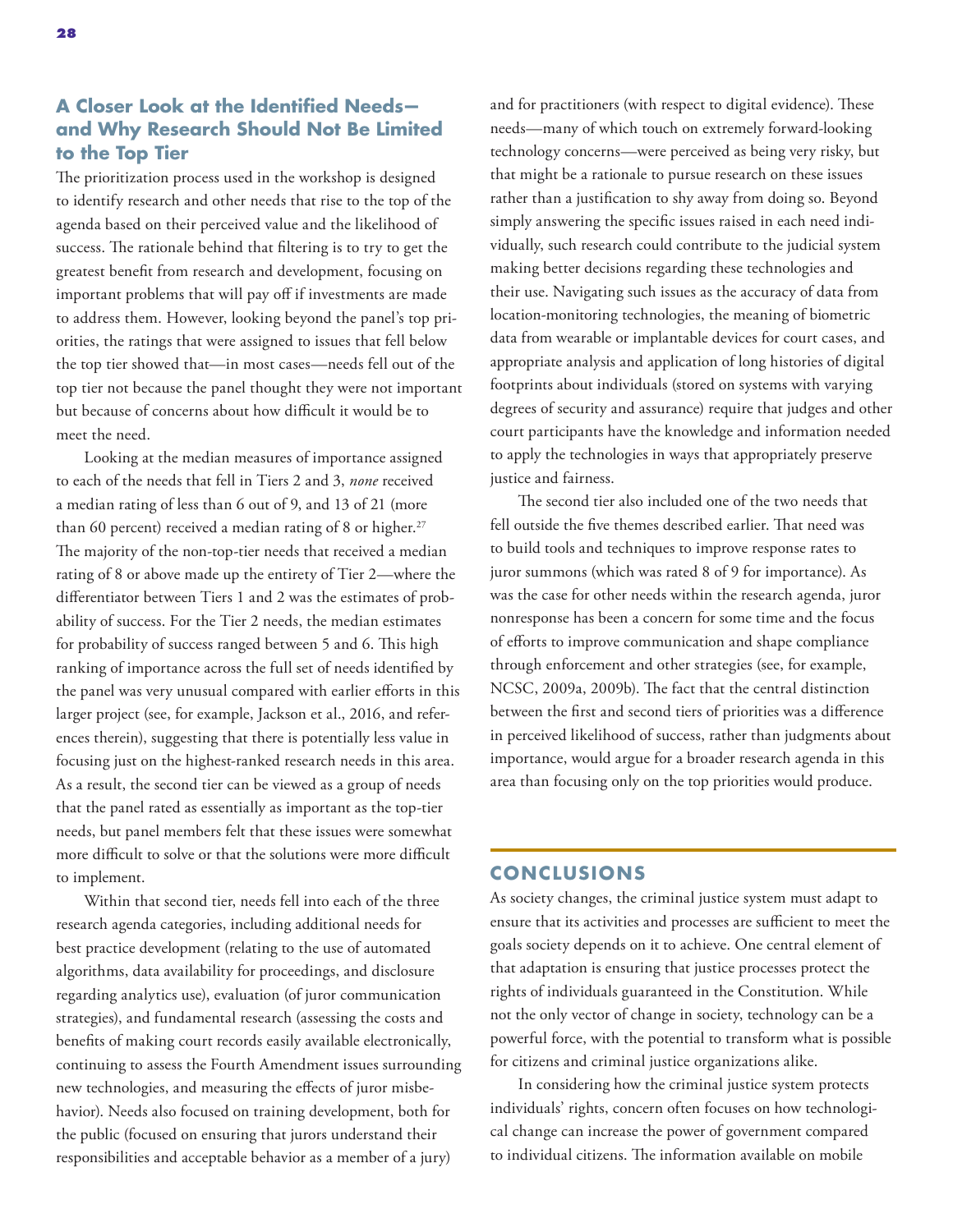devices means that actions that law enforcement has had to take physically—such as tracking an individual's movements as part of an investigation—can potentially now be done virtually. Capabilities that are built into devices linked to the Internet of Things can—if used in particular ways—practically become wide-area sensors that would have been too costly (and likely far too controversial) for criminal justice agencies to deploy for their own purposes. Sensors that citizens choose to wear for their own reasons—such as fitness trackers and medical devices—may provide windows (if imperfect ones) into the wearer's mental or emotional state.

However, technological change has also shaped criminality, creating new challenges for justice agencies to navigate while still safeguarding individuals' rights. Just as technological change has made it possible for law enforcement to act virtually in some cases, it has also virtualized old crimes and created new electronic variations of criminal behavior. Such crime creates new requirements on the criminal justice system to build and maintain the capabilities and knowledge to address them. But it also creates new tensions, such as the recent debate about strong encryption, which can both help individuals to protect themselves (reducing such crime) and make it more difficult for law enforcement to investigate savvy criminals. The increased visibility of these technologies into individuals' lives and law enforcement's desire to access such data to solve crimes highlight the effect that citizen trust of law enforcement has in this area. The greater that trust is and the greater the use of similar technologies for maintaining public confidence in criminal justice agencies' behavior, the more access to these sorts of data citizens are likely to accept—increasing the potential for these technologies to contribute to crime prevention and response.

But from an individual's perspective, some of these technological shifts might create opportunities to safeguard rather than threaten the protection of individuals' constitutional rights. Mobile technologies that make individual behavior more transparent can also make the actions of individual members of government agencies more transparent, and analytics designed to mine databases looking for individual criminality might also be turned on data sets of organizational behavior to find evidence of misbehavior that would otherwise be hidden. But maintaining balance in the effects of technology on individuals' rights and protection of due process within the justice system

These tensions and trade-offs—some of which already exist from technologies that are available and being deployed now, and some of which may arise in the future—require the criminal justice system and its stakeholders to think ahead and prepare.

is challenged by resource concerns. The ability of a criminal defendant to deploy big data in his own defense will balance government's ability to leverage such information in prosecution only if he has the tools available to do so.

These tensions and trade-offs—some of which already exist from technologies that are available and being deployed now, and some of which may arise in the future—require the criminal justice system and its stakeholders to think ahead and prepare. Although making analogies to past technologies can be useful for thinking through future ones, doing so is unlikely to provide all the insight needed. A smartphone might look a lot like a diary, until the capabilities of the technology shift just enough that it no longer looks like one at all. This effort sought to contribute to that process of thinking ahead, laying out not just near-term needs for addressing technologies available today but also longer-term, more-fundamental research topics to provide the justice system better ways to address the challenges posed by the likely rapid shifts in information, sensing, and other technologies that will continue to occur in the future.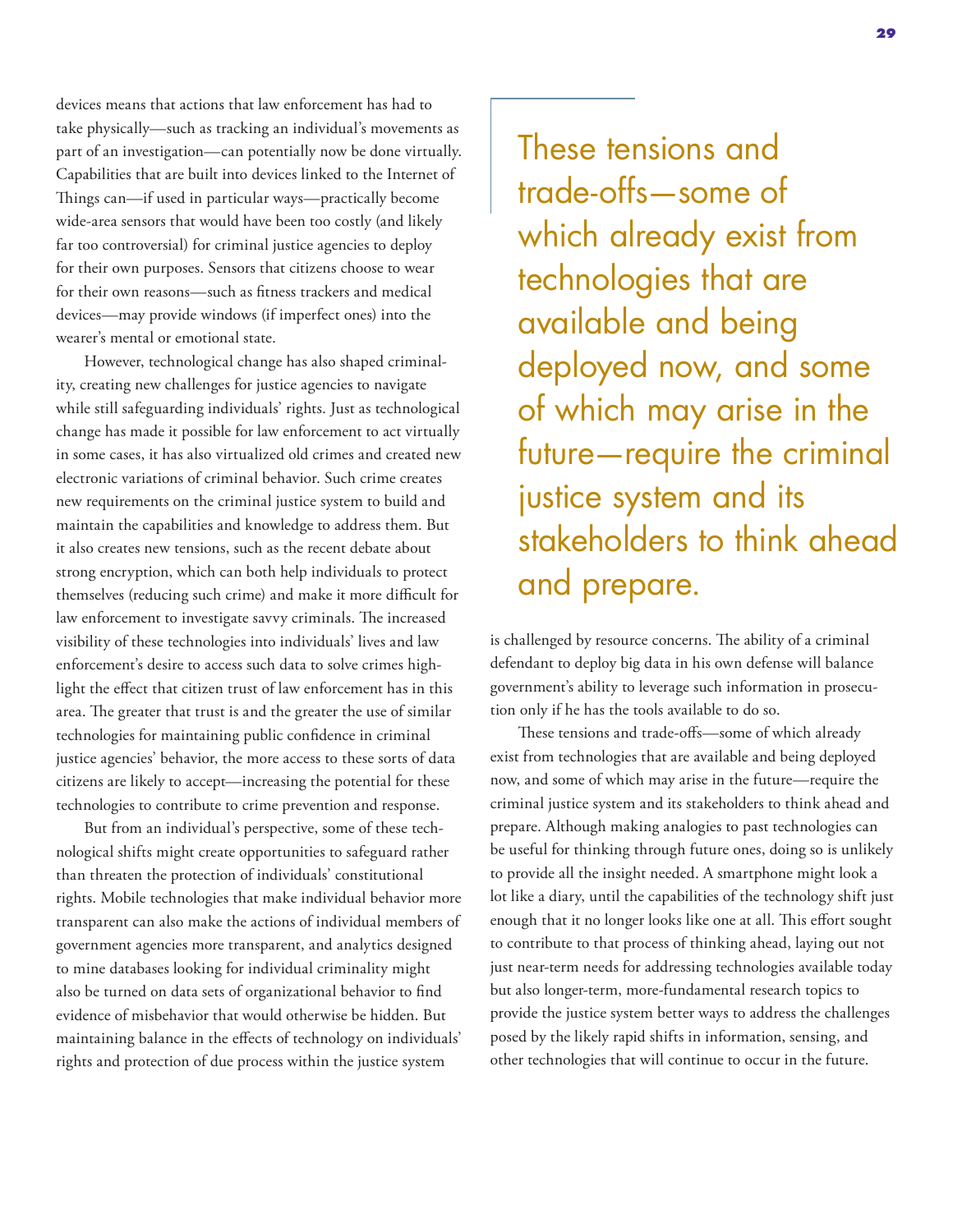### **APPENDIX. COMPREHENSIVE LIST OF IDENTIFIED NEEDS**

This appendix presents all of the needs identified by the panel, sorted by tier, and their associated theme(s).

| Legend         |                                                                                                                                                   |  |  |
|----------------|---------------------------------------------------------------------------------------------------------------------------------------------------|--|--|
|                | Are You Really Sure? Issues of Data and Analytic Quality for Just Decisions                                                                       |  |  |
|                | My Technology, Myself: A Blurring Line Between Technology and the<br>Person?                                                                      |  |  |
| LO1010<br>01 N | Data, Data Everywhere: Mobile Access to Information, Modern Data (Over)<br>Sharing, and the Third-Party Doctrine                                  |  |  |
|                | Smart (Enough) Justice: Building Justice System Expertise for Complex<br><b>Technical Concerns</b>                                                |  |  |
|                | Virtual Reality, Only Virtually Just? Understanding Whether Virtual<br>Presence, Simulation, and Immersive Presentation Advance or Hinder Justice |  |  |

| <b>Problem or Opportunity</b>                                                                                                                                                                                                                                                                                                                                                                                                                                      | <b>Associated Need</b>                                                                                                                                                   | <b>Tier</b> | <b>Related</b><br>Theme(s) |
|--------------------------------------------------------------------------------------------------------------------------------------------------------------------------------------------------------------------------------------------------------------------------------------------------------------------------------------------------------------------------------------------------------------------------------------------------------------------|--------------------------------------------------------------------------------------------------------------------------------------------------------------------------|-------------|----------------------------|
| Society is becoming more comfortable with<br>telepresence in situations in which traditional face-to-<br>face meetings are typically conducted.                                                                                                                                                                                                                                                                                                                    | Develop best practices for using telepresence<br>(e.g., monitor size, positioning, and access to<br>physical evidence for distant participants) in court<br>proceedings. |             |                            |
| Digital and other new technologies blur the<br>boundaries between traditional categories of rights<br>(e.g., Fifth Amendment versus search and seizure<br>concerns) that complicate assessment.                                                                                                                                                                                                                                                                    | To aid legal consideration, build a taxonomy of<br>new and emerging technologies and the different<br>categories of rights they may affect.                              |             |                            |
| Social media platforms have created opportunities<br>for inappropriate activities, such as attorneys, judges,<br>and jurors "friending" each other. Some media<br>platforms (e.g., LinkedIn, Twitter) report to the user<br>when other users follow or view their page, which<br>is a form of monitoring and can be perceived as<br>intimidating. Also, social media now provide outside<br>entities with new opportunities to intimidate witnesses<br>and jurors. | Develop model laws, courtroom policies, education,<br>and ethical guidelines to govern appropriate social<br>media activities.                                           |             | <b>0101010</b><br>0010     |
| The complexity and lack of understanding of modern<br>technologies make it difficult for practitioners (law<br>enforcement, prosecutors, defenders, and judges)<br>to effectively prepare, understand, and evaluate the<br>accuracy and appropriateness of documents that<br>are being prepared and approved (e.g., affidavits,<br>warrants).                                                                                                                      | Develop training resources for justice system<br>participants at all levels to question and assess the<br>scope and nature of warrants at all parts of the<br>process.   |             |                            |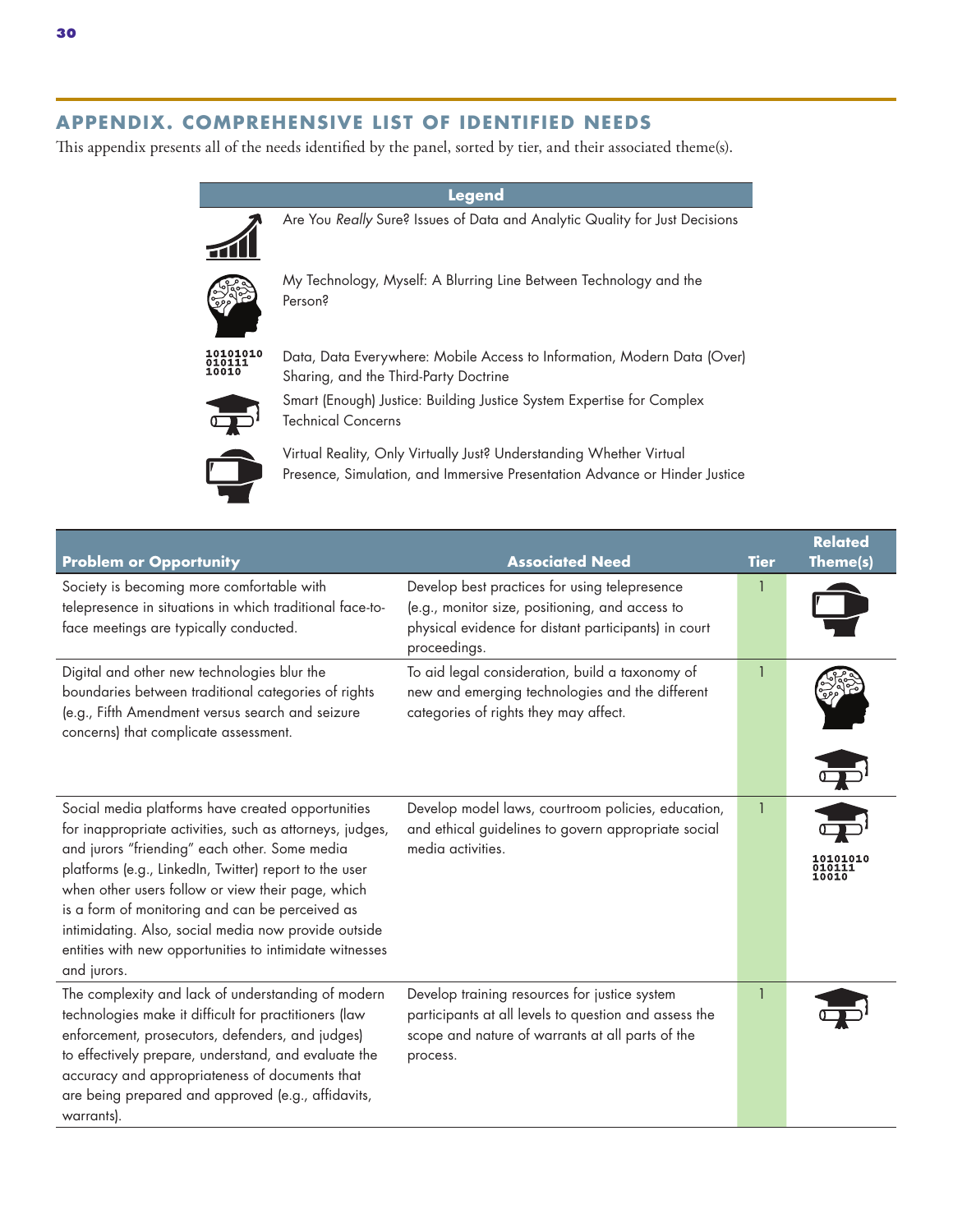|                                                                                                                                                                                                                                                                                                                                           |                                                                                                                                                                                                                                                      |              | <b>Related</b>              |
|-------------------------------------------------------------------------------------------------------------------------------------------------------------------------------------------------------------------------------------------------------------------------------------------------------------------------------------------|------------------------------------------------------------------------------------------------------------------------------------------------------------------------------------------------------------------------------------------------------|--------------|-----------------------------|
| <b>Problem or Opportunity</b>                                                                                                                                                                                                                                                                                                             | <b>Associated Need</b>                                                                                                                                                                                                                               | <b>Tier</b>  | Theme(s)                    |
| Using and relying so heavily on modern technologies<br>requires turning over significant amounts of<br>information to third parties.                                                                                                                                                                                                      | Examine how the validity of the third-party doctrine<br>may shift when societal systems are difficult to<br>navigate without massive disclosure of data to third<br>parties.                                                                         |              | 10101010<br>010111<br>10010 |
| The scope of relevant data in some cases, coupled<br>with the limited resources available to the defense and<br>prosecution, can effectively deny the ability to fully<br>challenge the data in court proceedings. Data types<br>in this category include but are not limited to video,<br>audio, computer, and forensic scientific data. | Research the implications of data volume on the<br>ability (related to both time and resources) of the<br>defense and prosecution to analyze and understand<br>it so that rights are not affected simply by the scale<br>of data produced in a case. | 1            |                             |
| There are institutional and generational drivers toward<br>using telepresence to augment or replace traditional<br>in-person interactions and court proceedings.                                                                                                                                                                          | Assess or extend existing research and best practices<br>on the appropriate use of telepresence given<br>potential effects on the effectiveness of counsel.                                                                                          | $\mathbf{1}$ |                             |
| The utility of risk assessments is unknown (e.g., in<br>making bail and sentencing decisions). Specifically,<br>such assessments may overemphasize reliance on<br>criminal histories and negatively reinforce outcomes.                                                                                                                   | Assess the evidence and accuracy of risk assessment<br>tools.                                                                                                                                                                                        | $\mathbf{1}$ |                             |
| There is insufficient breadth of knowledge in the<br>legal community on the form and function of modern<br>computer-based technologies, such as communication<br>technologies and social media.                                                                                                                                           | Develop best practices and qualifications for initial<br>and continuing education requirements to raise<br>level of knowledge for all justice system participants<br>on modern electronic technologies and scientific<br>evidence.                   |              |                             |
| Criminal justice agencies are creating, collecting,<br>storing, and reusing data that are of questionable<br>quality. Once recorded, such data lose their full<br>context, often go unchallenged, and are treated as<br>facts. In other words, low-quality data are sometimes<br>being used for high-impact decisions.                    | Develop best practices for assessing the quality<br>and content of existing data sets in criminal justice<br>agencies.                                                                                                                               | $\mathbf{1}$ |                             |
| Criminal justice agencies are creating, collecting,<br>storing, and reusing data that are of questionable<br>quality. Once recorded, such data lose their full<br>context, often go unchallenged, and are treated as<br>facts. In other words, low-quality data are sometimes<br>being used for high-impact decisions.                    | Develop best practices for data-retention policies<br>that correspond to the importance and quality of the<br>data.                                                                                                                                  |              |                             |
| Criminal justice agencies are creating, collecting,<br>storing, and reusing data that are of questionable<br>quality. Once recorded, such data lose their full<br>context, often go unchallenged, and are treated as<br>facts. In other words, low-quality data are sometimes<br>being used for high-impact decisions.                    | Develop best practices for disclosing the types<br>of data collected or used by law enforcement to<br>support investigations and targeting.                                                                                                          | 1            |                             |
| The sources of data used in risk assessment tools<br>are not fully transparent, and not all data used<br>may be accurate. As a result, inappropriate or<br>disproportionate governmental responses might result.                                                                                                                          | Develop best practices for public examination and<br>correction of risk assessment results when they are<br>used in justice decisions and dispute errors in the<br>source data used to perform them.                                                 | $\mathbf{1}$ |                             |
| The scope of relevant data in some cases, coupled<br>with limited resources available to the defense and<br>prosecution, can effectively deny the ability to fully<br>confront the data (in a legal sense).                                                                                                                               | Develop semi-automated tools to tag, categorize,<br>and analyze large volumes of data to shrink analysis<br>timelines.                                                                                                                               | $\mathbf{1}$ |                             |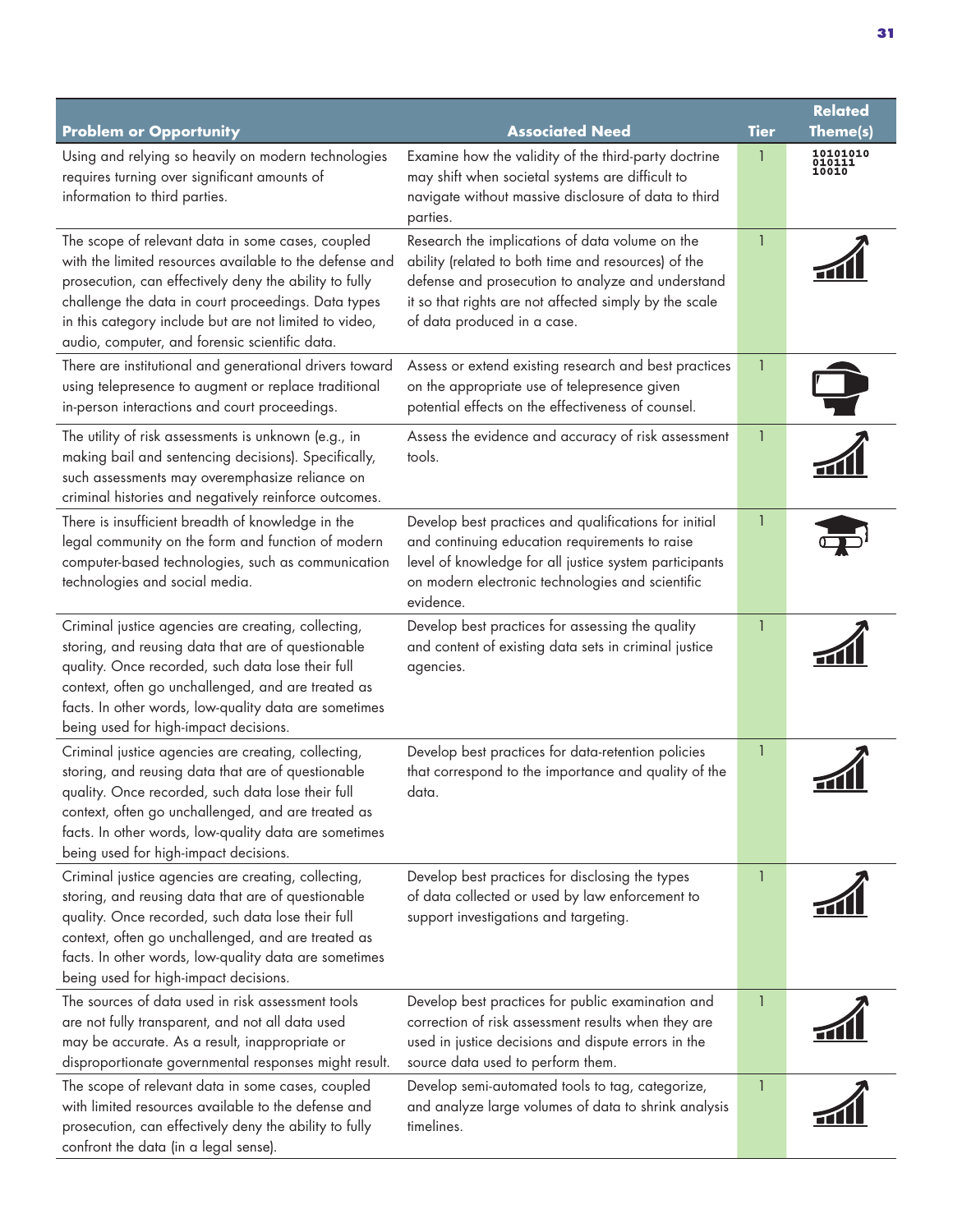| <b>Problem or Opportunity</b>                                                                                                                                                                                                                                               | <b>Associated Need</b>                                                                                                                                                                                                                                                 | <b>Tier</b>    | <b>Related</b><br>Theme(s)         |
|-----------------------------------------------------------------------------------------------------------------------------------------------------------------------------------------------------------------------------------------------------------------------------|------------------------------------------------------------------------------------------------------------------------------------------------------------------------------------------------------------------------------------------------------------------------|----------------|------------------------------------|
| It is not yet settled what confrontation means for data<br>extracted from digital devices-for example, when<br>location data extracted from a cell phone are the<br>witnesses, who is the accused confronting?-and<br>different states currently have different approaches. | Examine how different jurisdictions are handling<br>testimony and confrontation regarding different types<br>of technology and the data streams they produce to<br>move toward more-uniform treatment from court to<br>court.                                          | 1              |                                    |
| Society is becoming more comfortable with<br>telepresence in situations in which traditional face-to-<br>face meetings are typically conducted.                                                                                                                             | Perform robust multidisciplinary assessments to<br>evaluate what is gained and lost when using<br>telepresence.                                                                                                                                                        |                |                                    |
| Some artificial-intelligence technologies (e.g., machine<br>learning) have internal algorithms that cannot be fully<br>explained by the human analysts who apply them.                                                                                                      | Develop best practices related to what level of<br>certainty is necessary from automated algorithms for<br>different justice system applications (e.g., probable<br>cause, evidentiary purposes) and what confrontation<br>means in such circumstances.                | $\overline{2}$ |                                    |
| Because of the complexity or proprietary nature of the<br>processes to assess or derive evidence through third-<br>party vendors or labs, there is a diminished capacity<br>to assess the authenticity and reliability of evidence.                                         | Develop best practices regarding the availability,<br>accessibility, and timeliness of digital data to be<br>used in proceedings.                                                                                                                                      | $\overline{2}$ |                                    |
| Jurors often do not understand the reasons behind<br>restrictions on their performing outside research<br>related to the case they are hearing.                                                                                                                             | Create improved mechanisms (e.g., educational<br>videos, motivational stories, signed pledges, priming<br>tools) to inform and remind juries that the process<br>is designed to ensure a fair trial and that outside<br>research is a detriment to achieving that end. | $\overline{2}$ | 10101010<br>010111<br>10010        |
| Online availability of court records can lead to<br>adverse effects for some populations.                                                                                                                                                                                   | Assess the costs and benefits of making government<br>records easily available online.                                                                                                                                                                                 | $\overline{2}$ | 10101010<br>010111<br>10010        |
| Jurors often do not understand the reasons behind<br>restrictions on their performing outside research<br>related to the case they are hearing.                                                                                                                             | Assess the effectiveness of juror communication<br>strategies to make sure jurors are informed.                                                                                                                                                                        | $\overline{2}$ | 10101010<br>D10111<br><b>LOO10</b> |
| There is not a clear shared understanding of the scope<br>of risk assessment tools and where they have been<br>validated for use.                                                                                                                                           | Develop a system for clearly communicating when a<br>risk assessment tool is being used outside the scope<br>of its validated purpose.                                                                                                                                 | $\overline{2}$ |                                    |
| There is insufficient breadth of knowledge in the<br>legal community on the form and function of modern<br>computer-based technologies, such as communication<br>technologies and social media.                                                                             | Develop an algorithm or checklist for steps to follow<br>when dealing with information technology as<br>evidence (e.g., preservation of potential evidence).                                                                                                           | $\overline{2}$ |                                    |
| The nearly ubiquitous availability of online and social<br>media has dramatically increased the potential for<br>inappropriate extrajudicial research by jurors and<br>other participants in the justice system.                                                            | Develop methods for assessing or measuring the<br>ability to potentially limit inappropriate extrajudicial<br>research.                                                                                                                                                | $\overline{2}$ | 10101010<br>010111<br>10010        |
| Contemporary technologies and surveillance methods<br>challenge existing Fourth Amendment doctrines.                                                                                                                                                                        | Examine the Fourth Amendment issues posed by<br>contemporary technologies and surveillance in more<br>depth to inform judicial decisionmaking.                                                                                                                         | $\overline{2}$ |                                    |
|                                                                                                                                                                                                                                                                             |                                                                                                                                                                                                                                                                        |                |                                    |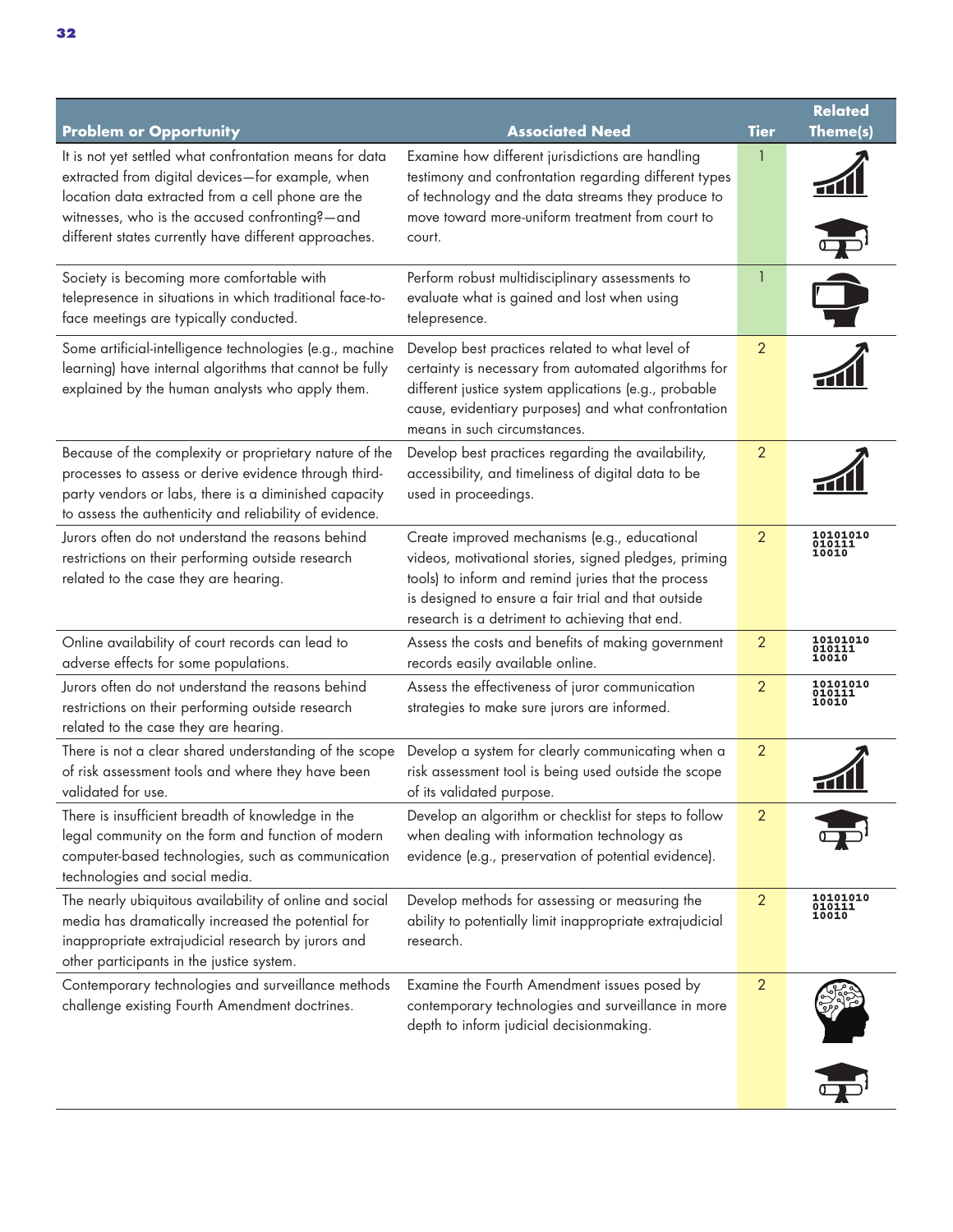| <b>Problem or Opportunity</b>                                                                                                                                                                                                                                                                                                                                                                                                                                                                                                                                                                                                                                                                                                                                         | <b>Associated Need</b>                                                                                                                                                                                                                                                               | <b>Tier</b>    | <b>Related</b><br>Theme(s)  |
|-----------------------------------------------------------------------------------------------------------------------------------------------------------------------------------------------------------------------------------------------------------------------------------------------------------------------------------------------------------------------------------------------------------------------------------------------------------------------------------------------------------------------------------------------------------------------------------------------------------------------------------------------------------------------------------------------------------------------------------------------------------------------|--------------------------------------------------------------------------------------------------------------------------------------------------------------------------------------------------------------------------------------------------------------------------------------|----------------|-----------------------------|
| Often, response rates of potential jurors to summons<br>are quite low (less than 50 percent) and do not<br>include a broad selection of citizens.                                                                                                                                                                                                                                                                                                                                                                                                                                                                                                                                                                                                                     | Highlight existing best practices, tools, and systems<br>that can improve juror response rates and general<br>representativeness (e.g., integrating motor vehicle<br>records, welfare records, and follow-up programs).                                                              | 2              | None                        |
| The nearly ubiquitous availability of online and social<br>media has dramatically increased the potential for<br>inappropriate extrajudicial research by jurors and<br>other participants in the justice system.                                                                                                                                                                                                                                                                                                                                                                                                                                                                                                                                                      | Measure the impact of jurors' extrajudicial research<br>on case outcomes.                                                                                                                                                                                                            | $\overline{2}$ | 10101010<br>010111<br>10010 |
| Virtual simulations and event reconstructions are<br>becoming more accessible and therefore more<br>prevalent. When such exhibits are pre-recorded,<br>many production and other choices are made that<br>can significantly shape their content and message.<br>Challenging such evidence by opposing counsel<br>is therefore more complex than for traditional<br>evidentiary exhibits because the effects of choices<br>made during production many not be transparent to<br>participants in court proceedings. These concerns<br>suggest that existing rules of evidence (e.g., Rule 403,<br>which allows exclusion of relevant evidence that is<br>viewed as having too great a potential to mislead the<br>jury or create unfair prejudice) may be insufficient. | Develop a consensus regarding what confrontation<br>means for different levels of virtualization-for<br>example, immersive photographic presentations,<br>physics-based models, and full reconstruction of<br>events in virtual environments based on testimony<br>rather than data. | 3              | $\overline{\mathbf{P}}$     |
| The general population is unaware of the types of<br>information that are being recorded involuntarily by<br>their digital devices.                                                                                                                                                                                                                                                                                                                                                                                                                                                                                                                                                                                                                                   | Conduct ethnography research on how people<br>interact with their digital devices, the types of data<br>that are collected, and how that interaction changes<br>people's views of the boundary between their<br>technologies and their selves.                                       | 3              |                             |
| Most pieces of information that are collected by<br>personal technologies (e.g., smartphones, fitness<br>trackers) are not compelled by the government;<br>therefore, many of the constitutional protections<br>against self-incrimination may not apply to data<br>retrieved from such devices.                                                                                                                                                                                                                                                                                                                                                                                                                                                                      | Conduct research on comparisons of historical<br>technologies and modern digital technologies. This<br>might include a taxonomic mapping of attributes to<br>enable easy comparison.                                                                                                 | 3              |                             |
| There is often a mismatch between data-retention<br>policies and statutes of limitation.                                                                                                                                                                                                                                                                                                                                                                                                                                                                                                                                                                                                                                                                              | Assess the implications of differing retention policies<br>on digital data with respect to the statutes of<br>limitations for different offenses.                                                                                                                                    | 3              |                             |
| Justice processes, including preparation for court<br>proceedings, can take significant amounts of time to<br>bring a case to resolution.                                                                                                                                                                                                                                                                                                                                                                                                                                                                                                                                                                                                                             | Assess the readiness of online, kiosk, or automated<br>systems (e.g., algorithms) for use in administering<br>justice processes.                                                                                                                                                     | 3              | None                        |
| The upload, conversion, and redaction of outside<br>video for use in court systems, including rendering<br>that video to make it compatible with specific<br>storage or display technologies, changes the<br>original video evidence and potentially creates<br>additional authentication burdens for its use in court<br>proceedings.                                                                                                                                                                                                                                                                                                                                                                                                                                | Create standards to quickly and transparently assess<br>the authenticity of converted and admitted video<br>evidence.                                                                                                                                                                | 3              |                             |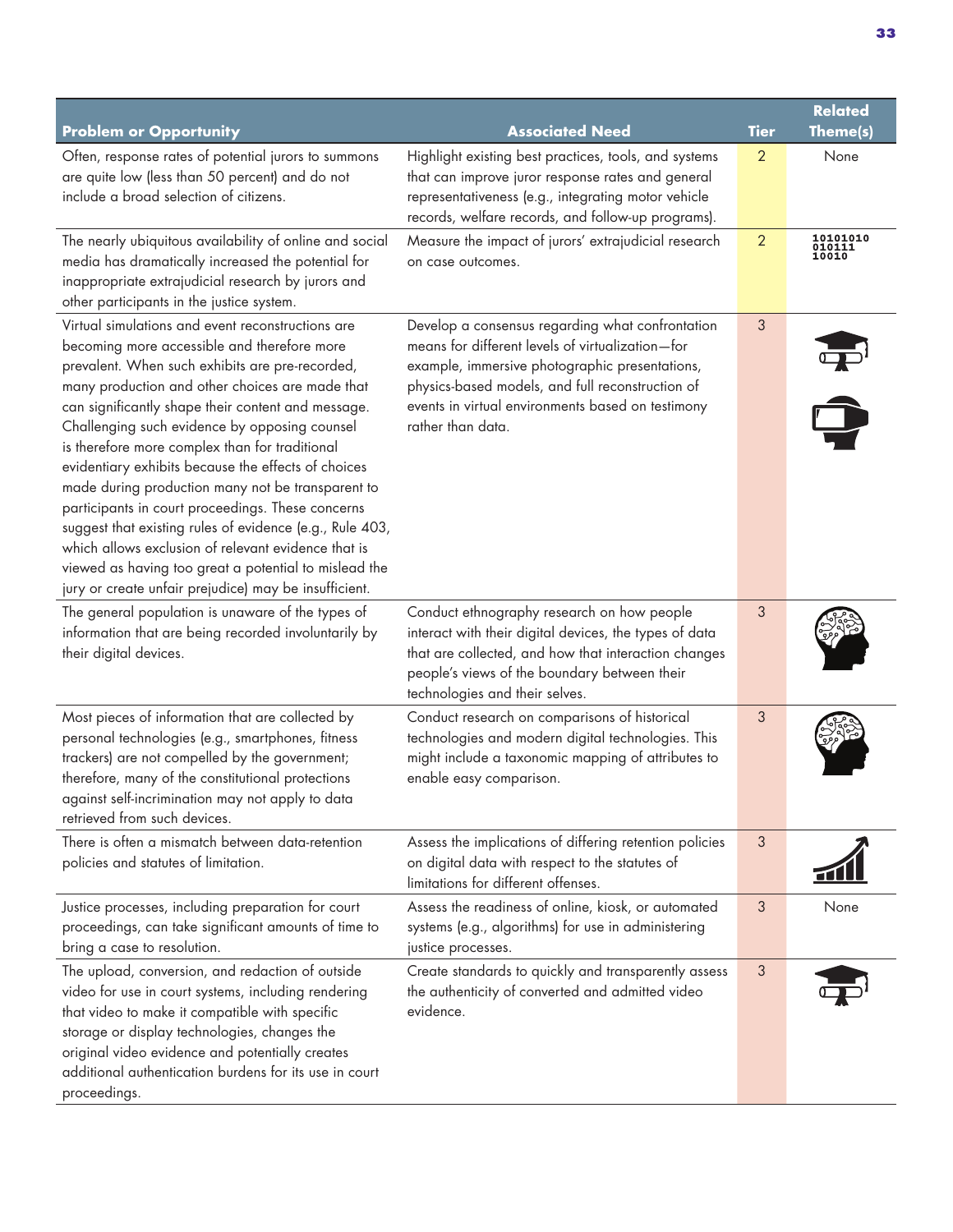| <b>Problem or Opportunity</b>                                                                                                                                                                                                                                                                                             | <b>Associated Need</b>                                                                                                                                                                                                                                                             | Tier | <b>Related</b><br>Theme(s)         |
|---------------------------------------------------------------------------------------------------------------------------------------------------------------------------------------------------------------------------------------------------------------------------------------------------------------------------|------------------------------------------------------------------------------------------------------------------------------------------------------------------------------------------------------------------------------------------------------------------------------------|------|------------------------------------|
| Body-worn technologies (e.g., fitness trackers)<br>may broadcast previously inaccessible biometric<br>information, such as heart rate and skin temperature.<br>This provides new opportunities for attorneys to<br>monitor juror responses to testimony, a witness's<br>comfort with being on the stand, and so on.       | Research potential issues, legal restrictions, and<br>implications of collecting personal biometric<br>information.                                                                                                                                                                | 3    |                                    |
| Digital forensic examiners are either unwilling or<br>unable to limit automated examinations to narrow,<br>warrant-defined categories of information.                                                                                                                                                                     | Build tools that better enable narrow examinations<br>(e.g., sets of hashed file collections segregated by<br>investigation types).                                                                                                                                                | 3    | <b>Service Service</b>             |
| The nearly ubiquitous availability of online and social<br>media has dramatically increased the potential for<br>inappropriate extracurricular research by jurors and<br>other participants in the justice system.                                                                                                        | Build tools to facilitate monitoring juror and<br>defendant activity on social media platforms.                                                                                                                                                                                    | 3    | 10101010<br>010111<br>10010        |
| In corrections institutions (e.g., jails, which are<br>primarily populated by the poor who cannot<br>afford bail), individuals may have no choice but to<br>communicate via technologies that are monitored and<br>recorded, potentially further incriminating themselves<br>by giving new information to the government. | Conduct research and education on appropriate<br>legal comparisons or analogies between historical<br>or physical technologies and modern digital<br>technologies. This might include a taxonomic<br>mapping of the attributes of services, technologies,<br>and technology types. | 3    | <b>10101010</b><br>010111<br>10010 |

Theme icon credits — Getty Images, Digital Vision Vectors: filo, bubaone, Victor; iStock: Kittisak\_Taramas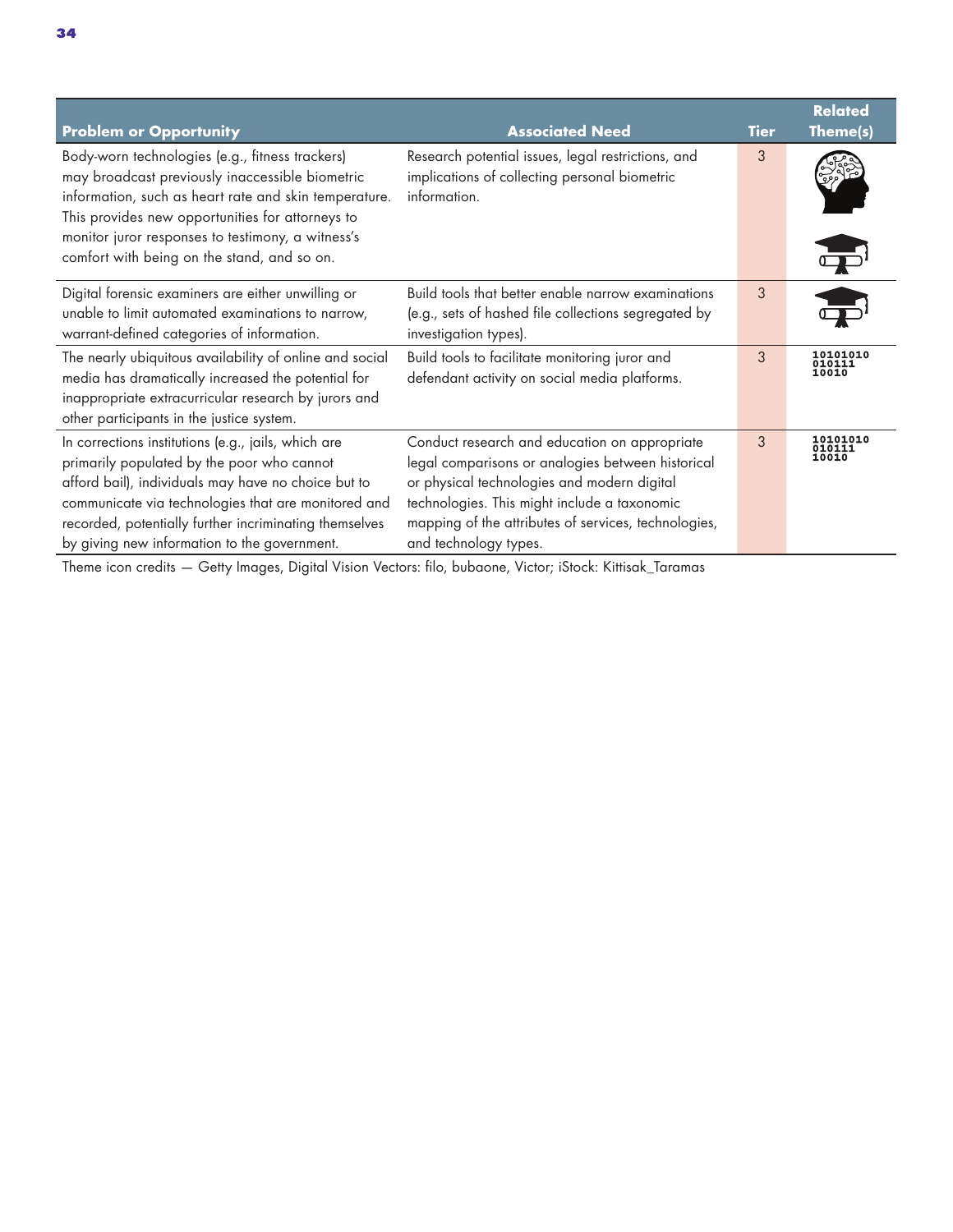### **Notes**

<sup>1</sup> The use of pretrial risk assessment tools is becoming more common and is replacing more-subjective approaches for making these decisions (see Mamalian, 2011). Researchers have found some evidence that these tools result in a higher rate of release of defendants pretrial (Danner, VanNostrand, and Spruance, 2015).

<sup>2</sup> The five themes do not capture all of the 37 identified needs, nor do all individual needs always fall cleanly into a single theme to the exclusion of the others. However, the themes do capture the essence of the discussion and the majority of the needs. Two needs did not fall into any of the themes, meaning that more than 90 percent of the identified needs could be assigned to one (in 29 cases, 78 percent of the total needs) or two (in six cases, 16 percent of the total needs) of the themes.

<sup>3</sup> This example was raised in the discussion during our workshop.

4 A workshop participant made an analogy between the data held by credit reporting agencies and that held by criminal justice organizations, both of which are used to inform consequential decisions that affect individuals. In the credit context, however, provisions of the Fair Credit Reporting Act provide consumers access and procedures to dispute contents of their credit file that they believe are inaccurate.

5 Both analysts (e.g., Verbruggen, 2016; Doleac and Stevenson, 2016) and the company that produces the proprietary risk algorithm called COMPAS (see Dieterich, Mendoza, and Brennan, 2016) have responded to the analysis by Angwin and colleagues (2016), which concluded that the technique produces biased outcomes. The fact that the algorithm at issue is proprietary came up in this discussion, where it was argued that the lack of transparency limited the ability to evaluate how the algorithm calculates its risk scores. In addition, Singh, Grann, and Fazel (2013) have raised the related concern that many risk techniques have been evaluated only by researchers related to the techniques' development, linking conflict of interest concerns to the discussion about the proprietary nature of these techniques.

6 For example, see illustrative discussion of search methods and concerns in Bernabei and Kabat, 2015.

7 See, in particular, discussion in Joh, 2016, pp. 28–32.

<sup>8</sup> Fewer were willing to trade their sense of taste to maintain Internet access, however (Cisco, 2014).

9 In Cisco's survey results, two-thirds of respondents indicated that they spent "equal or more time online with friends than in person" (Cisco, 2012). In more-recent Pew research, text messaging dominated the modes that friends used to connect daily (Lenhart et al., 2015).

<sup>10</sup> Although concerns have been raised that medical devices might be hacked to cause bodily harm, the central issue for our purposes is the data that they could provide if accessed without the individual's knowledge or authorization (see, for example, Storm, 2011).

<sup>11</sup> The level of Fourth Amendment protection for social media content is still not fully resolved. See, for example, Murphy and Fontecilla, 2013.

<sup>12</sup> See, for example, discussion of Facebook in Raynes-Goldie, 2010.

<sup>13</sup> In an analysis done well before the broad spread of mobile smart devices, Sovern (1999) framed this issue in terms of the transaction costs involved with individuals opting out.

<sup>14</sup> This scenario is supported by the use of legal restrictions to prevent individuals from modifying the software even in vehicles that they own. See, for example, discussion in Wiens (2015) of initial efforts by vehicle companies to use the Digital Millennium Copyright Act to make modification of vehicle software illegal. An exemption allowing such activities was issued by the Library of Congress (which manages the exemption process for the Act) in October 2015 (see U.S. Copyright Office, 2015).

<sup>15</sup> The fact that the phone conversation is being recorded is traditionally disclosed in a prominent and obvious way, such as signs posted at the telephone stations.

<sup>16</sup> For discussion of this issue in the legal literature, see, for example, Henderson, 2006–2007; Spencer, 2013; and Kerr, 2009.

<sup>17</sup> Authenticating data must also consider the possibility that evidence on a person's device was not actually placed there by that person (e.g., someone with unauthorized access put it there) or is intentionally incorrect (e.g., someone falsified the digital data to make it appear that he was using a device at a location when he was actually somewhere else). For a discussion of these issues, see De Santis et al., 2011.

<sup>18</sup> Stingrays are surveillance devices that simulate cellular network sites so that phones in an area connect to the Stingray automatically. This allows the Stingray operator to collect identifying information about the phones and other carried devices and capture web connections, phone calls, and text messages as they pass through the simulator to the cellular network.

<sup>19</sup> For example, the defense or prosecution may have to process or render raw sensor data before presenting it.

20 The National Research Council (2009) found serious shortcomings in the science behind many commonly accepted forensic practices. The report further highlighted the need for effective litigation and knowledge on the part of participants in the criminal justice system to understand and question the science and processes behind evidence based on forensics and ESI.

21 The limited information that is available suggests that *Daubert* challenges to electronic evidence admission are rare and that knowledge to effectively apply the rules of evidence to ESI is still lacking (see, for example, Grossman, 2006; International Association of the Chiefs of Police, undated). The authentication requirement for electronic evidence in particular is not often challenged and therefore can be overlooked by courts (Grossman, 2006). However, when authentication of electronic evidence *is* raised, it appears to be the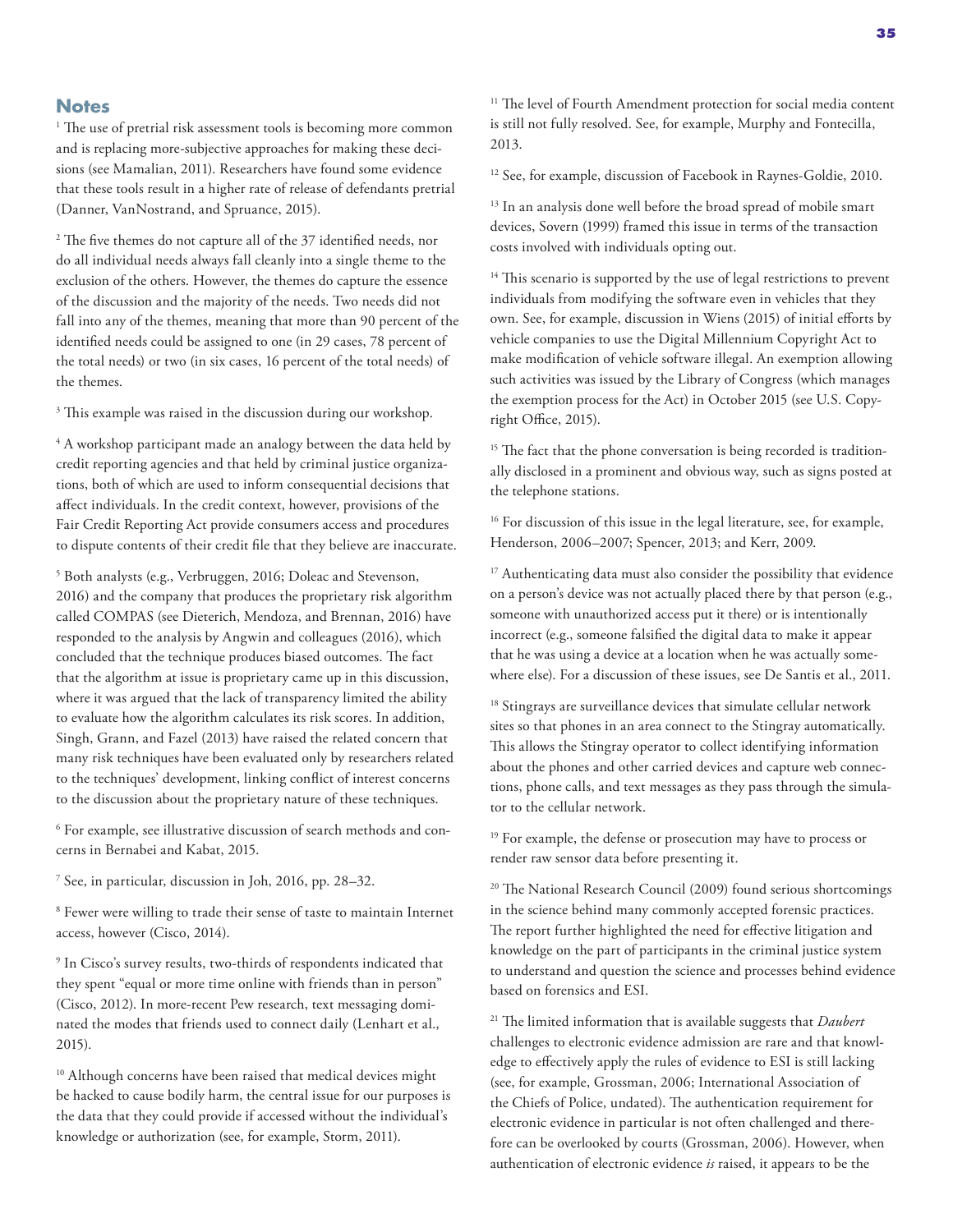<sup>22</sup> Expanding remote appearances beyond these types of hearings has the potential to result in a system that affords a different level of justice for defendants who are detained pretrial and those who have the economic resources to be released on bail or bond (Babcock and Johansen, 2011).

<sup>23</sup> Some of these same concerns have been raised in the context of commercial data-mining of criminal justice records (that is, when the data leave government control) (CriMNet Program Office, 2008).

<sup>24</sup> Per 28 C.F.R. 23, which describes criminal intelligence systems operating policies, "procedures shall provide for the periodic review of information and the destruction of any information which is misleading, obsolete or otherwise unreliable and shall require that any recipient agencies be advised of such changes which involve errors or corrections" (Code of Federal Regulations, 2015).

<sup>25</sup> For a discussion of this issue, see, for example, Bushway and Smith, 2007.

<sup>26</sup> For examples of recent debates about the tools' fairness, see discussion from a variety of perspectives in James, 2015; White House, 2015; Executive Office of the President, 2016; National Legal Aid and Defender Association, 2015; and Electronic Privacy Information Center, undated.

 $27$  Of the 13, 12 received a median rating of 8 and one of 8.5.

### **Bibliography**

Abraham, H. K., H. A. Albrecht, H. J. Greanias, H. R. Byrne, J. W. Schwartz, J. J. Dolan, and H. T. Sutton, *Annual Report of the Automation and Technology Committee to the Illinois Judicial Conference*, Illinois Supreme Court, 2008.

Aguiñaga, J. Benjamin, "Confronting Confrontation in a FaceTime Generation: A Substantial Public Policy Standard to Determine the Constitutionality of Two-Way Live Video Testimony in Criminal Trials," *Louisiana Law Review*, Vol. 75, No. 1, 2014. As of December 12, 2016:

<http://digitalcommons.law.lsu.edu/lalrev/vol75/iss1/10>

Alameda County District Attorney's Office, "Intercepting Prisoner Communications," *Point of View*, Winter 2005. As of December 12, 2016:

[http://le.alcoda.org/publications/point\\_of\\_view/files/IPC.pdf](http://le.alcoda.org/publications/point_of_view/files/IPC.pdf)

American Bar Association, "Criminal Justice Section Standards: Prosecution Function," undated. As of December 12, 2016: http://www.americanbar.org/publications/ [criminal\\_justice\\_section\\_archive/crimjust\\_standards\\_](http://www.americanbar.org/publications/criminal_justice_section_archive/crimjust_standards_pfunc_blk.html) pfunc\_blk.html

———, "Formal Opinion 462: Judge's Use of Electronic Social Networking Media," February 21, 2013. As of December 12, 2016: http://www.americanbar.org/content/dam/aba/administrative/ [professional\\_responsibility/formal\\_opinion\\_462.authcheckdam.pdf](http://www.americanbar.org/content/dam/aba/administrative/professional_responsibility/formal_opinion_462.authcheckdam.pdf)

Angwin, Julia, Jeff Larson, Surya Mattu, and Lauren Kirchner, "Machine Bias: There's Software Used Across the Country to Predict Future Criminals. And It's Biased Against Blacks," *ProPublica*, May 23, 2016. As of December 12, 2016: https://www.propublica.org/article/ [machine-bias-risk-assessments-in-criminal-sentencing](https://www.propublica.org/article/machine-bias-risk-assessments-in-criminal-sentencing)

Ashdown, Gerald G., and Michael A. Menzel, "The Convenience of the Guillotine? Video Proceedings in Federal Prosecutions," *Denver University Law Review*, Vol. 80, 2002–2003.

Babcock, Emily, and Kate Johansen, "Remote Justice? Expanding the Use of Interactive Video Teleconference in Minnesota Criminal Proceedings," *William Mitchell Law Review*, Vol. 37, No. 2, 2011, pp. 653–682.

Bailenson, Jeremy N., Jim Blascovich, Andrew C. Beall, and Beth Noveck, "Courtroom Applications of Virtual Environments, Immersive Virtual Environments, and Collaborative Virtual Environments," *Law and Policy*, Vol. 28, No. 2, 2006, pp. 249–270.

Baron, Jason R., "Law in the Age of Exabytes: Some Further Thoughts on 'Information Inflation' and Current Issues in E-Discovery Search," *Richmond Journal of Law and Technology*, Vol. XVII, No. 3, 2011. As of December 12, 2016: <http://jolt.richmond.edu/v17i3/article9.pdf>

Barry, Nicholas, "Man Versus Machine Review: The Showdown Between Hordes of Discovery Lawyers and a Computer-Utilizing Predictive-Coding Technology," *Vanderbilt Journal of Entertainment and Technology Law*, Vol. 15, No. 2, 2013, pp. 343–374.

Barry-Jester, Anna Maria, Ben Casselman, and Dana Goldstein, "Should Prison Sentences Be Based on Crimes That Haven't Been Committed Yet?" FiveThirtyEight, August 4, 2015. As of December 12, 2016:

<http://fivethirtyeight.com/features/prison-reform-risk-assessment/>

Bernabei, Lynne, and Alan R. Kabat, "Do We Really Need Experts in This Case and When Should We Hire Them?" paper presented at the Ninth Annual Labor and Employment Law Conference, Philadelphia, Pa., November 2015. As of December 12, 2016: [http://www.americanbar.org/content/dam/aba/events/labor\\_law/2015/](http://www.americanbar.org/content/dam/aba/events/labor_law/2015/november/annual/papers/99.authcheckdam.pdf) november/annual/papers/99.authcheckdam.pdf

Beskind, Mark A., "Data Accuracy in Criminal Justice Information Systems: The Need for Legislation to Minimize Constitutional Harm," *Journal of Information Technology and Privacy Law*, Vol. 6, No. 4, 1985, pp. 677–723.

Bliss, Laura, "The 'Oculus Rift' and the Courtroom," *The Atlantic: Citylab*, March 17, 2015. As of December 12, 2016: http://www.citylab.com/crime/2015/03/ [the-oculus-rift-and-the-courtroom/385351/](http://www.citylab.com/crime/2015/03/the-oculus-rift-and-the-courtroom/385351/)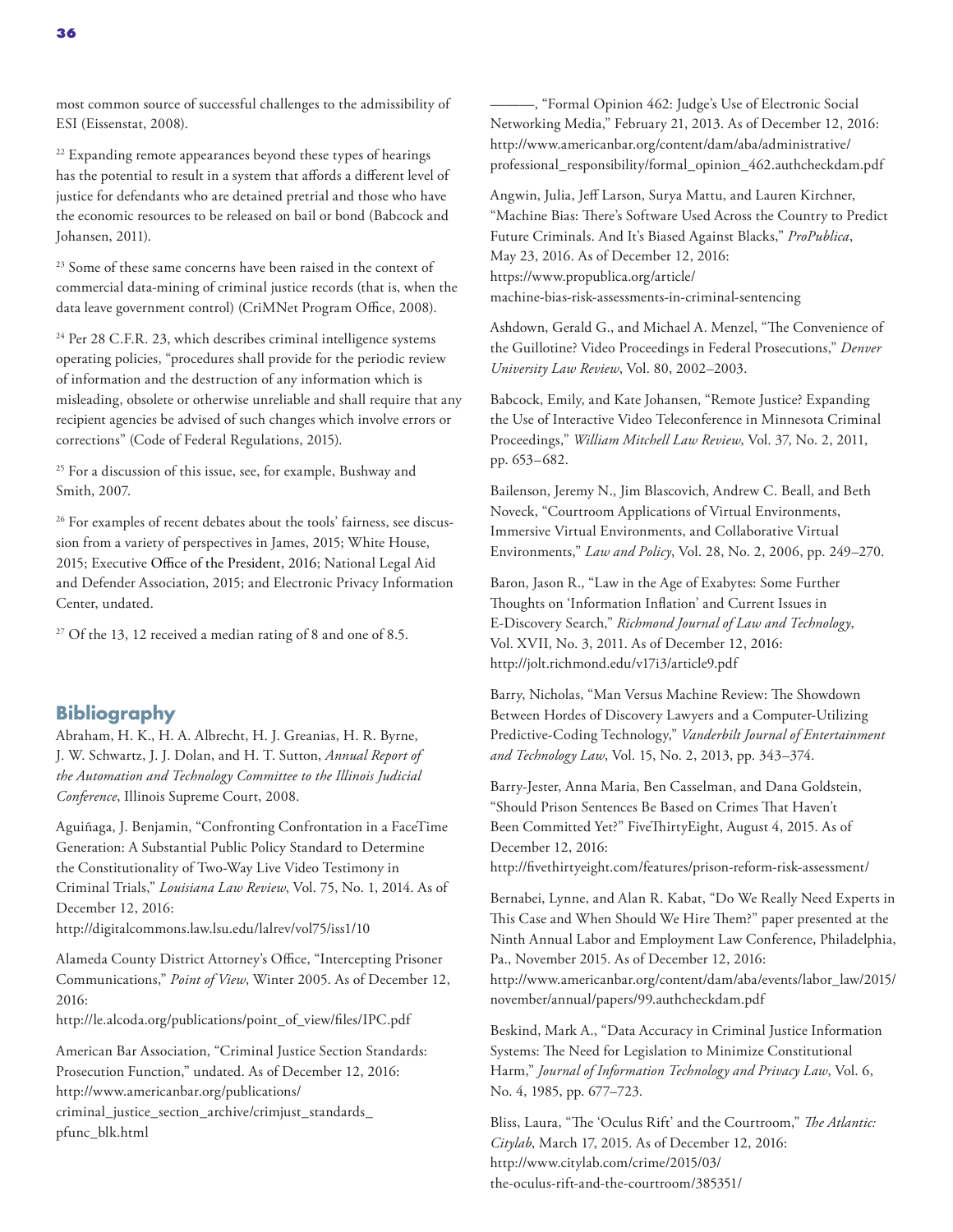Brayer, Patrick C., "The Disconnected Juror: Smart Devices and Juries and Juries in the Digital Age of Litigation," *Notre Dame Journal of Law, Ethics & Public Policy Online*, 2016. As of December 12, 2016:

[http://scholarship.law.nd.edu/ndjlepp\\_online/5](http://scholarship.law.nd.edu/ndjlepp_online/5)

Broderick, Sean, Donna Lee Elm, Andrew Goldsmith, John Haried, and Kiran Raj, *Criminal E-Discovery: A Pocket Guide for Judges*, Federal Judicial Center, 2015. As of December 12, 2016: http://www.fjc.gov/public/pdf.nsf/lookup/ [Criminal-e-Discovery.pdf/\\$file/Criminal-e-Discovery.pdf](http://www.fjc.gov/public/pdf.nsf/lookup/Criminal-e-Discovery.pdf/$file/Criminal-e-Discovery.pdf)

Bushway, Shawn, and Jeffery Smith, "Sentencing Using Statistical Treatment Rules: What We Don't Know Can Hurt Us," *Journal of Quantitative Criminology*, Vol. 23, No. 4, 2007, pp. 377–387.

Byram, Elle, "The Collision of the Courts and Predictive Coding: Defining Best Practices and Guidelines in Predictive Coding for Electronic Discovery," *Santa Clara High Technology Law Journal*, Vol. 29, No. 4, 2012, pp. 675–701. As of December 12, 2016: <http://digitalcommons.law.scu.edu/chtlj/vol29/iss4/4>

Carter, Jamie, "How Mining Human Emotions Could Become the Next Big Thing in Tech," TechRadar, April 20, 2015. As of December 12, 2016:

http://www.techradar.com/us/news/world-of-tech/future-tech/ [emotional-data-from-the-likes-of-the-apple-watch-is-this-the-next](http://www.techradar.com/us/news/world-of-tech/future-tech/emotional-data-from-the-likes-of-the-apple-watch-is-this-the-next-boom--1291151)boom--1291151

Center for Legal and Court Technology, *Best Practices for Using Video Teleconferencing for Hearings and Related Proceedings*, draft report, October 8, 2014. As of December 12, 2016: [https://www.acus.gov/sites/default/files/documents/Draft\\_Best%2520](https://www.acus.gov/sites/default/files/documents/Draft_Best%2520Practices%2520Video%2520Hearings_10-09-14_1.pdf) Practices%2520Video%2520Hearings\_10-09-14\_1.pdf

Chauriye, Nicole, "Wearable Devices as Admissible Evidence: Technology Is Killing Our Opportunity to Lie," *Catholic University Journal of Law and Technology*, Vol. 24, No. 2, 2016, pp. 495–528. As of December 12, 2016: [http://scholarship.law.edu/cgi/viewcontent.](http://scholarship.law.edu/cgi/viewcontent.cgi?article=1018&context=jlt) cgi?article=1018&context=jlt

Chicago Appleseed Fund for Justice and Chicago Council of Lawyers, "Re: Proposal No. 12-01 (P.R. 0196)—Defendant's Appearance by Videoconference," letter to Supreme Court Rules Committee Secretary, November 26, 2012. As of December 12, 2016: [http://www.chicagoappleseed.org/wp-content/uploads/2012/12/](http://www.chicagoappleseed.org/wp-content/uploads/2012/12/Proposal-no.-12-01-P.R.-0196-Defendants-Appearance-by-Videoconference.pdf)

Proposal-no.-12-01-P.R.-0196-Defendants-Appearance-by-Videoconference.pdf

Cisco, "Gen Y: New Dawn, for Work, Play, Identity," *Cisco Connected World Technology Report*, 2012. As of December 12, 2016: http://www.cisco.com/c/dam/en/us/solutions/enterprise/ [connected-world-technology-report/2012-CCWTR-Chapter1-](http://www.cisco.com/c/dam/en/us/solutions/enterprise/connected-world-technology-report/2012-CCWTR-Chapter1-Global-Results.pdf) Global-Results.pdf

———, *2014 Cisco Connected World Technology Final Report*, 2014. As of December 12, 2016: [http://www.cisco.com/c/dam/en/us/solutions/collateral/enterprise/](http://www.cisco.com/c/dam/en/us/solutions/collateral/enterprise/connected-world-technology-report/cisco-2014-connected-world-technology-report.pdf) connected-world-technology-report/ cisco-2014-connected-world-technology-report.pdf

Code of Federal Regulations, Title 28, Part 23, Criminal Intelligence systems Operating Policies, July 1, 2015.

Committee on Codes of Conduct, *Resource Packet for Developing Guidelines on Use of Social Media by Judicial Employees*, Judicial Conference of the United States, Washington, D.C.: Office of the General Counsel, April 2010. As of December 12, 2016: <http://www.uscourts.gov/file/2909/download?token=zx5S4OOE>

CriMNet Program Office, *Commercial Data Mining of Criminal Justice System Records*, Delivery Team Report to the Criminal and Juvenile Justice Information Task Force, St. Paul, Minn., August 2008. As of December 12, 2016: <https://www.leg.state.mn.us/docs/2009/mandated/090200.pdf>

Danner, Mona J. E., Marie VanNostrand, and Lisa M. Spruance, *Risk-Based Pretrial Release Recommendation and Supervision Guidelines: Exploring the Effect on Officer Recommendations, Judicial Decision-Making, and Pretrial Outcome*, St. Petersburg, Fla.: Luminosity, Inc., August 2015. As of December 12, 2016: [http://luminosity-solutions.com/site/wp-content/uploads/2014/02/](http://luminosity-solutions.com/site/wp-content/uploads/2014/02/Risk-Based-Pretrial-Guidelines-August-2015.pdf) Risk-Based-Pretrial-Guidelines-August-2015.pdf

Data & Civil Rights, "Data & Civil Rights: A New Era of Policing and Justice," web page, 2015. As of December 12, 2016: <http://www.datacivilrights.org/2015/>

*Daubert v Merrell Dow Pharm*, 509 U.S. 579, 1993.

Davis, Kevin, "Witness Harassment Has Gone Digital, and the Justice System Is Playing Catch-Up," *ABA Journal*, 2013. As of December 12, 2016:

[http://www.abajournal.com/magazine/article/witness\\_harassment\\_](http://www.abajournal.com/magazine/article/witness_harassment_has_gone_digital_and_the_justice_system_is_playing_catch) has\_gone\_digital\_and\_the\_justice\_system\_is\_playing\_catch

De Santis, Alfredo, Aniello Castiglione, Giuseppe Cattaneo, Giancarlo De Maio, and Mario Ianulardo, "Automated Construction of a False Digital Alibi," in A M. Tjoa, Gerald Quirchmayr, Ilsun You, and Lida Xu, eds., *Availability, Reliability and Security for Business, Enterprise and Health Information Systems*, Berlin: Springer-Verlag, 2011, pp. 359–373.

Diamond, Shari Seidman, Locke E. Bowman, Manyee Wong, and Matthew M. Patton, "Efficiency and Cost: The Impact of Videoconferenced Hearings on Bail Decisions," *The Journal of Criminal Law and Criminology*, Vol. 100, No. 3, Summer 2010, pp. 869–902. As of December 12, 2016: [http://scholarlycommons.law.northwestern.edu/cgi/](http://scholarlycommons.law.northwestern.edu/cgi/viewcontent.cgi?article=7365&context=jclc) viewcontent.cgi?article=7365&context=jclc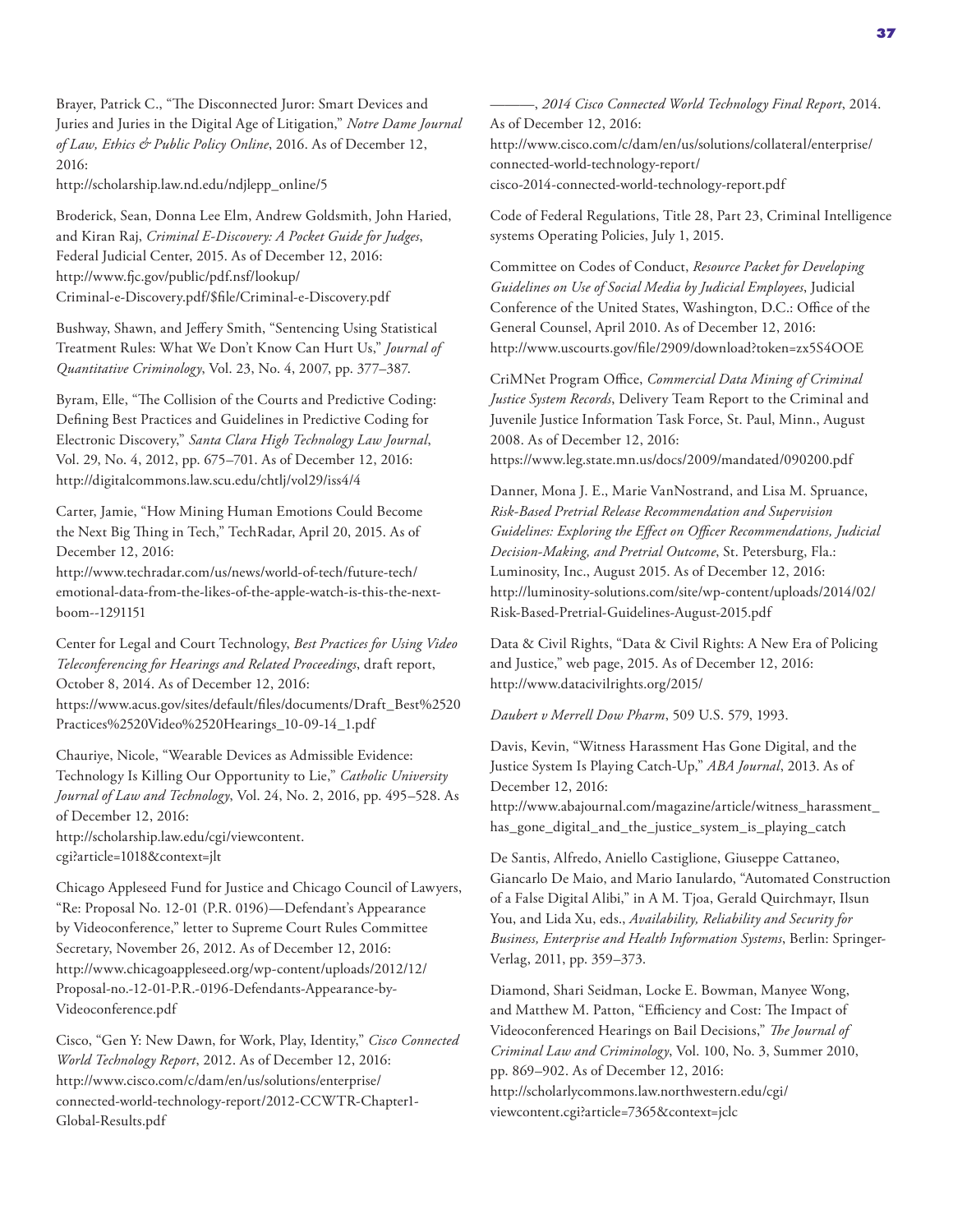Dieterich, William, Christina Mendoza, and Tim Brennan, *COMPAS Risk Scales: Demonstrating Accuracy Equity and Predictive Parity: Performance of the COMPAS Risk Scales in Broward County*, Northpointe, Inc., July 8, 2016. As of December 12, 2016: https://www.documentcloud.org/documents/ [2998391-ProPublica-Commentary-Final-070616.html](https://www.documentcloud.org/documents/2998391-ProPublica-Commentary-Final-070616.html)

Doleac, Jennifer L., and Megan Stevenson, "Are Criminal Risk Assessment Scores Racist?" Brookings, August 22, 2016. As of December 12, 2016: [https://www.brookings.edu/blog/up-front/2016/08/22/](https://www.brookings.edu/blog/up-front/2016/08/22/are-criminal-risk-assessment-scores-racist/)

are-criminal-risk-assessment-scores-racist/

Douma, Frank, Thomas Garry, and Stephen Simon, "ITS Personal Data Needs: How Much Do We Really Need to Know?" Minneapolis, Minn.: Intelligent Transportation Systems Institute, CTS 12-21, July 2012.

Dunn, Meghan, "Jurors' Use of Social Media During Trials and Deliberations: A Report to the Judicial Conference Committee on Court Administration and Case Management," Federal Judicial Center, November 22, 2011.

Dunn, Meghan A., Peter Salovey, and Neal Feigenson, "The Jury Persuaded (and Not): Computer Animation in the Courtroom," *Law and Policy*, Vol. 28, No. 2, 2006, pp. 228–248.

Dysart, Katie L., and Camalla M. Kimbrough, "#Justice? Social Media's Impact on the U.S. Jury System," American Bar Association, Trial Evidence Committee, August 22, 2013. As of December 12, 2016:

[http://apps.americanbar.org/litigation/committees/trialevidence/](http://apps.americanbar.org/litigation/committees/trialevidence/articles/summer2013-0813-justice-social-media-impact-us-jury-system.html) articles/summer2013-0813-justice-social-media-impact-us-jurysystem.html

Eagly, Ingrid V., "Remote Adjudication in Immigration," *Northwestern University Law Review*, Vol. 109, No. 4, 2015, pp. 933–1020.

Edwards, John, "Telepresence: Virtual Reality in the Real World," *IEEE Signal Processing Magazine*, Vol. 28, No. 6, November 2011, pp. 9–12, 142.

Elgan, Mike, "Lifelogging Is Dead (for Now)," ComputerWorld, April 4, 2016. As of December 12, 2016: http://www.computerworld.com/article/3048497/ [personal-technology/lifelogging-is-dead-for-now.html](http://www.computerworld.com/article/3048497/personal-technology/lifelogging-is-dead-for-now.html)

Eissenstat, Eric, "Making Sure You Can Use the ESI You Get: Pretrial Considerations Regarding Authenticity and Foundation of ESI," *Oklahoma Bar Journal*, Vol. 79, No. 7, 2008. As of December 12, 2016:

[http://www.okbar.org/members/BarJournal/archive2008/](http://www.okbar.org/members/BarJournal/archive2008/Mararchive08/obj797esi.aspx) Mararchive08/obj797esi.aspx

Electronic Privacy Information Center, "Algorithms in the Criminal Justice System," web page, undated. As of December 12, 2016: <https://epic.org/algorithmic-transparency/crim-justice/>

Executive Office of the President, *Big Data: A Report on Algorithmic Systems, Opportunity, and Civil Rights*, Washington, D.C., May 2016. As of December 12, 2016: [https://www.whitehouse.gov/sites/default/files/microsites/](https://www.whitehouse.gov/sites/default/files/microsites/ostp/2016_0504_data_discrimination.pdf) ostp/2016\_0504\_data\_discrimination.pdf

Fass, Tracy L., Kirk Heilbrun, David Dematteo, and Ralph Fretz, "The LSI-R and the COMPAS: Validation Data on Two Risk-Needs Tools," *Criminal Justice and Behavior*, Vol. 35, No. 9, September 2008, pp. 1095–1108.

Fazel, Seena, Jay P. Singh, Hellen Doll, and Martin Grann, "Use of Risk Assessment Instruments to Predict Violence and Antisocial Behaviour in 73 Samples Involving 24,827 People: Systematic Review and Meta-Analysis," *BMJ*, Vol. 345, 2012, p. e4692.

Feigenson, Neal, "Too Real: The Future of Virtual Reality Evidence," *Law and Policy*, Vol. 28, No. 2, May 2006, pp. 271–293.

Frieden, Jonathan D., and Leigh M. Murray, "The Admissibility of Electronic Evidence Under the Federal Rules of Evidence," *Richmond Journal of Law and Technology*, Vol. XVII, No. 2, 2011.

*Frye v United States*, 293 F. 1013 D.C. Cir., 1923.

Global Justice Information Sharing Initiative, *Developing a Policy on the Use of Social Media in Intelligence and Investigative Activities: Guidance and Recommendations*, February 2013. As of December 12, 2016:

[http://www.iacpsocialmedia.org/Portals/1/documents/](http://www.iacpsocialmedia.org/Portals/1/documents/SMInvestigativeGuidance.pdf) SMInvestigativeGuidance.pdf

Gottfredson, Don M., "Prediction and Classification in Criminal Justice Decision Making," *Crime and Justice*, Vol. 9: *Prediction and Classification: Criminal Justice Decision Making*, 1987, pp. 1–20.

Gottfredson, Stephen D., "An Overview of Selected Methodological Issues," *Crime and Justice*, Vol. 9, *Prediction and Classification: Criminal Justice Decision Making*, 1987, pp. 21–51.

Grossman, Andrew M., "No, Don't IM Me: Instant Messaging, Authentication, and the Best Evidence Rule," *George Mason Law Review*, Vol. 13, 2006, pp. 1309–1339.

Grossman, Maura R., and Gordon V. Cormack, "Technology-Assisted Review in E-Discovery Can Be More Effective and More Efficient Than Exhaustive Manual Review," *Richmond Journal of Law and Technology*, Vol. XVII, No. 3, 2011. As of December 12, 2016: <http://jolt.richmond.edu/v17i3/article11.pdf>

Haggin, Patience, "How Should Companies Handle Data from Employees' Wearable Devices?" *Wall Street Journal*, May 22, 2016.

Havener, Shannon, *Effects of Videoconferencing on Perception in the Courtroom*, thesis, Tempe, Ariz.: Arizona State University, April 2014. As of August 29, 2016: [https://repository.asu.edu/attachments/135164/content/](https://repository.asu.edu/attachments/135164/content/Havener_asu_0010N_13889.pdf) Havener\_asu\_0010N\_13889.pdf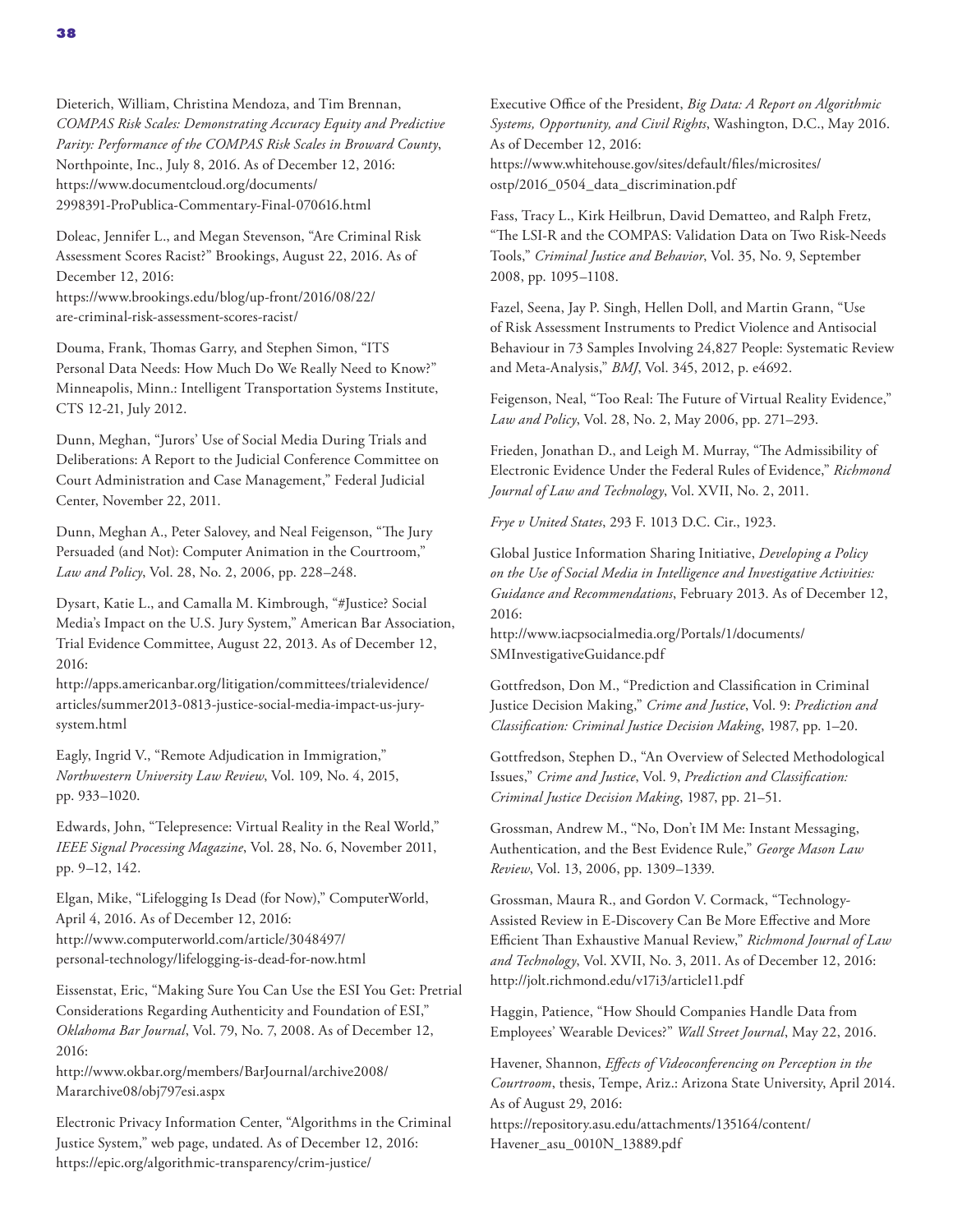Heintz, Michael E., "The Digital Divide and Courtroom Technology: Can David Keep Up With Goliath?" *Federal Communications Law Journal*, Vol. 54, No. 3, 2002, pp. 567–589.

Henderson, Stephen E., "Beyond the (Current) Fourth Amendment: Protecting Third-Party Information, Third Parties, and the Rest of Us Too," *Pepperdine Law Review*, Vol. 34, 2006–2007, pp. 975–1026.

Henkel, Linda A., "Point-and-Shoot Memories: The Influence of Taking Photos on Memory for a Museum Tour," *Psychological Science*, Vol. 25, No. 2, 2014, pp. 396–402. As of December 12, 2016: <http://pss.sagepub.com/content/25/2/396.full.pdf+html>

Hermann, Jourdin, "The Surveillance State: Do License Plate Readers Impinge upon Americans' Civil Liberties?" *Themis: Research Journal of Justice Studies and Forensic Science*, Vol. 3, 2015. As of December 12, 2016:

<http://scholarworks.sjsu.edu/themis/vol3/iss1/4>

Illinois Integrated Justice Information System, "Privacy Issues Confronting the Sharing of Justice Information in an Integrated Justice Environment," September 2006. As of December 12, 2016: [http://www.icjia.state.il.us/iijis/public/pdf/PRV/](http://www.icjia.state.il.us/iijis/public/pdf/PRV/PRV_commiteeIssues_September2006.pdf) PRV\_commiteeIssues\_September2006.pdf

Imwinkelried, Edward J., "Digitized Evidence," *National Law Journal*, March 7, 2005.

International Association of the Chiefs of Police, "Understanding Digital Evidence," Law Enforcement Cyber Center, undated. As of August 27, 2016:

[http://www.iacpcybercenter.org/investigators/digital-evidence/](http://www.iacpcybercenter.org/investigators/digital-evidence/understanding-digital-evidence/) understanding-digital-evidence/

Jackson, Brian A., *How Do We Know What Information Sharing Is Really Worth? Exploring Methodologies to Measure the Value of Information Sharing and Fusion Efforts*, Santa Monica, Calif.: RAND Corporation, RR-380-OSD, 2014. As of December 12, 2016: [http://www.rand.org/pubs/research\\_reports/RR380.html](http://www.rand.org/pubs/research_reports/RR380.html)

Jackson, Brian A., Duren Banks, John S. Hollywood, Dulani Woods, Amanda Royal, Patrick W. Woodson, and Nicole J. Johnson, *Fostering Innovation in the U.S. Court System: Identifying High-Priority Technology and Other Needs for Improving Court Operations and Outcomes*, Santa Monica, Calif.: RAND Corporation, RR-1255-NIJ, 2016. As of December 12, 2016: [http://www.rand.org/pubs/research\\_reports/RR1255.html](http://www.rand.org/pubs/research_reports/RR1255.html)

Jacobsen, Annie, "Engineering Humans for War," *The Atlantic*, September 23, 2015. As of December 12, 2016: [http://www.theatlantic.com/international/archive/2015/09/](http://www.theatlantic.com/international/archive/2015/09/military-technology-pentagon-robots/406786/) military-technology-pentagon-robots/406786/

James, Nathan, *Risk and Needs Assessment in the Criminal Justice System*, Washington, D.C.: Congressional Research Service, R44087, October 13, 2015. As of December 12, 2016: <https://fas.org/sgp/crs/misc/R44087.pdf>

Joh, Elizabeth E., "The New Surveillance Discretion: Automated Suspicion, Big Data, and Policing," *Harvard Law & Policy Review*, Vol. 10, 2016, pp. 15–42.

Johnson, Molly Treadway, and Elizabeth C. Wiggins, "Videoconferencing in Criminal Proceedings: Legal and Empirical Issues and Directions for Research," *Law and Policy*, Vol. 28, No. 2, 2006, pp. 211–227.

"Juries 'Could Enter Virtual Crime Scenes' Following Research," BBC News, May 24, 2016. As of December 12, 2016: <http://www.bbc.com/news/uk-england-stoke-staffordshire-36363172>

Kadish, Sanford H., "Methodology and Criteria in Due Process Adjudication—A Survey and Criticism," *Yale Law Journal*, Vol. 66, No. 3, 1957, pp. 319–363.

Kaminski, Margot E., and Shane Witnov, "The Conforming Effect: First Amendment Implications of Surveillance, Beyond Chilling Speech," *University of Richmond Law Review*, Vol. 49, No. 2, 2015, pp. 465–518.

Kerr, Orin S., "Search Warrants in the Era of Digital Evidence," *Mississippi Law Journal*, Vol. 75, 2005, pp. 85–145.

———, "The Case for the Third-Party Doctrine," *Michigan Law Review*, Vol. 107, No. 4, 2009, pp. 561–601.

Kessler, Gary Craig, *Judges' Awareness, Understanding, and Application of Digital Evidence*, dissertation, Davie, Fla.: Nova Southeastern University, 2010.

Koles, Bernadett, and Peter Nagy, "Virtual Customers Behind Avatars: The Relationship Between Virtual Identity and Virtual Consumption in Second Life," *Journal of Theoretical and Applied Electronic Commerce Research*, Vol. 7, No. 2, 2012, pp. 87–105.

Laudon, Kenneth C., "Data Quality and Due Process in Large Interorganizational Record Systems," *Communications of the ACM*, Vol. 29, No. 1, January 1986, pp. 4—11.

Lederer, Fredric I., "The Courtroom as a Stop on the Information Superhighway," *Reform,* No. 71, 1997, pp. 4–9. As of December 12, 2016:

http://scholarship.law.wm.edu/cgi/

[viewcontent.cgi?article=1056&context=popular\\_media](http://scholarship.law.wm.edu/cgi/viewcontent.cgi?article=1056&context=popular_media)

———, "Some Thoughts on the Evidentiary Aspects of Technologically Presented or Produced Evidence," *Southwestern University Law Review*, Vol. 28, No. 2, 1999, pp. 389–404.

———, "Courtroom Technology: For Trial Lawyers the Future Is Now," *Criminal Justice*, Spring 2004a, pp. 14–21.

———, "The Courtroom 21 Project: Creating the Courtroom of the Twenty-First Century," *The Judges Journal*, Winter 2004b, pp. 39-43.

-, "Courtroom Technology: A Status Report," in Kamlesh N. Agarwala and Murli D. Tiwari, eds., *Electronic Judicial Resource Management*, Mumbai: MacMillan, 2005.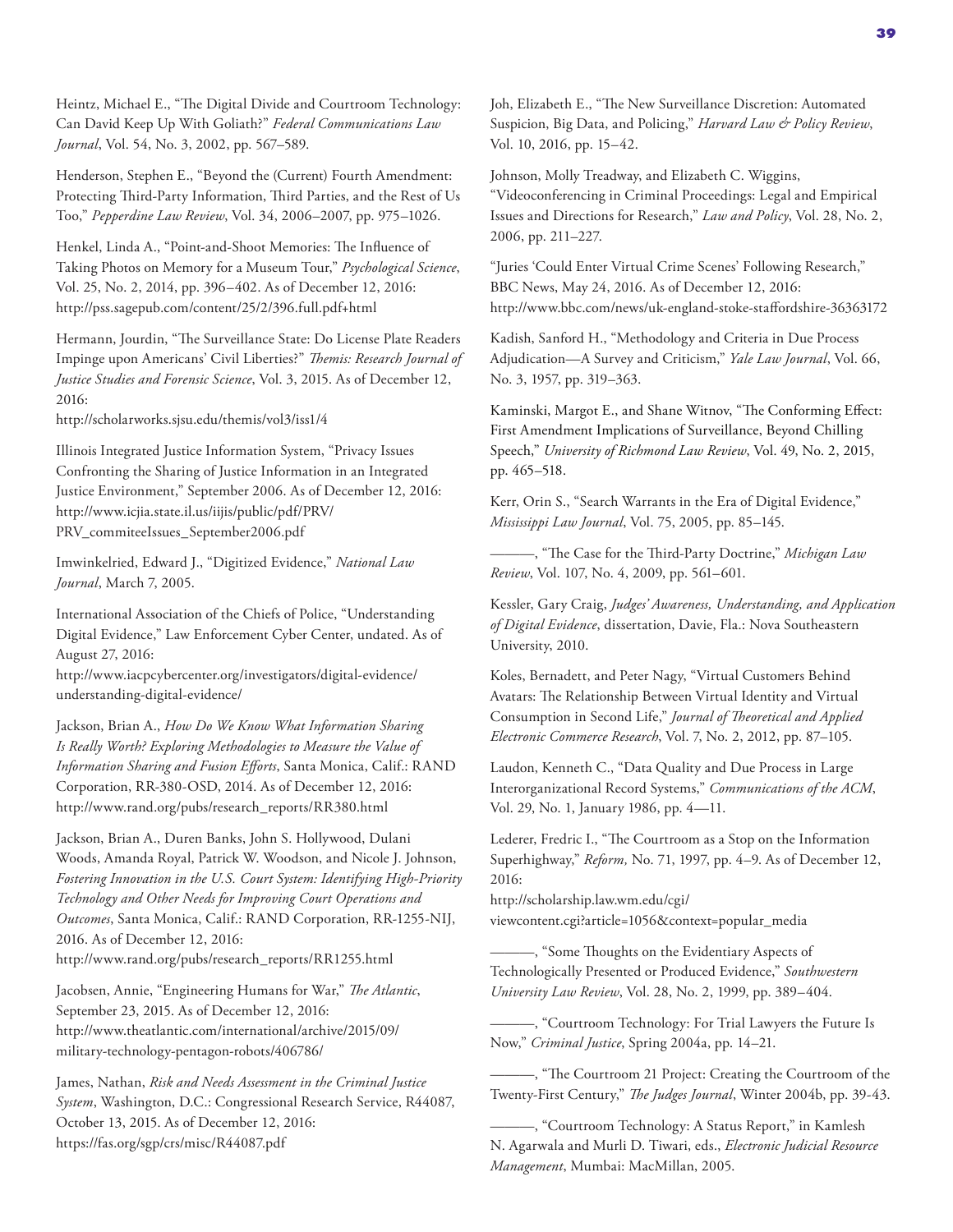Lenhart, Amanda, Aaron Smith, Monica Anderson, Maeve Duggan, and Andrew Perrin, *Teens, Technology and Friendships*, Pew Research Center, August 6, 2015. As of December 12, 2016: [http://www.pewinternet.org/files/2015/08/](http://www.pewinternet.org/files/2015/08/Teens-and-Friendships-FINAL2.pdf) Teens-and-Friendships-FINAL2.pdf

Leonetti, Carrie, and Jeremy Bailenson, "High-Tech View: The Use of Immersive Virtual Environments in Jury Trials," *Marquette Law Review*, Vol. 93, No. 3, 2010, pp. 1073–1120.

Liebow, David, "DWI Source Code Motions After Underdahl," *Minnesota Journal of Law, Science, and Technology*, Vol. 11, No. 2, 2010, pp. 853–875. As of December 12, 2016: <http://scholarship.law.umn.edu/mjlst/vol11/iss2/15>

Logan, Wayne A., and Andrew Guthrie Ferguson, "Policing Criminal Justice Data," *Minnesota Law Review*, Vol. 101, April 2016, pp. 541–616.

Loh, Kep Kee, and Ryota Kanai, "How Has the Internet Reshaped Human Cognition?" *The Neuroscientist*, 2015, pp. 1–15.

Mamalian, Cynthia A., *State of the Science of Pretrial Risk Assessment*, Pretrial Justice Institute, March 2011. As of December 12, 2016: https://www.pretrial.org/download/risk-assessment/ [PJI%20State%20of%20the%20Science%20Pretrial%20Risk%20](https://www.pretrial.org/download/risk-assessment/PJI%20State%20of%20the%20Science%20Pretrial%20Risk%20Assessment%20(2011).pdf) Assessment%20(2011).pdf

Marcus, Gary, and Christof Koch, "The Future of Brain Implants," *Wall Street Journal*, March 14, 2014. As of December 12, 2016: [http://www.wsj.com/articles/SB100014240527023049149045794355](http://www.wsj.com/articles/SB10001424052702304914904579435592981780528) 92981780528

Markoff, John, "Armies of Expensive Lawyers, Replaced by Cheaper Software," *New York Times*, March 4, 2011.

Muaremi, Amir, Bert Arnrich, and Gerhard Tröster, "Towards Measuring Stress with Smartphones and Wearable Devices During Workday and Sleep," *BioNanoScience*, Vol. 3, No. 2, 2013, pp. 172–183.

Murphy, Erin, "The New Forensics: Criminal Justice, False Certainty, and the Second Generation of Scientific Evidence," *California Law Review*, Vol. 95, No. 3, 2007, pp. 721–797.

Murphy, Justin P., and Adrian Fontecilla, "Social Media Evidence in Government Investigations and Criminal Proceedings: A Frontier of New Legal Issues," *Richmond Journal of Law and Technology*, Vol. XIX, No. 3, 2013. As of December 12, 2016: <http://jolt.richmond.edu/v19i3/article11.pdf>

Nagy, Peter, and Bernadett Koles, "The Digital Transformation of Human Identity," *Convergence*, Vol. 20, No. 3, 2014, pp. 276–292. National Association of Criminal Defense Lawyers, *Principles and Recommendations to Strengthen Forensic Evidence and Its Presentation in the Courtroom*, Austin, Tex., February 27, 2010*.* As of August 30, 2016:

https://www.nacdl.org/WorkArea/ [DownloadAsset.aspx?id=21802&libID=21772](https://www.nacdl.org/WorkArea/DownloadAsset.aspx?id=21802&libID=21772)

National Center for State Courts, "Managing Social Media," web page, undated-a. As of December 12, 2016: [http://www.ncsc.org/Information-and-Resources/Social-Media/](http://www.ncsc.org/Information-and-Resources/Social-Media/Managing-Social-Media.aspx) Managing-Social-Media.aspx

———, "Privacy/Public Access to Court Records: Resource Guide," web page, undated-b. As of December 12, 2016: http://www.ncsc.org/Topics/Access-and-Fairness/ [Privacy-Public-Access-to-Court-Records/Resource-Guide.aspx](http://www.ncsc.org/Topics/Access-and-Fairness/Privacy-Public-Access-to-Court-Records/Resource-Guide.aspx)

———, "Video Technologies: Resource Guide," web page, undated-c. As of December 12, 2016: [http://www.ncsc.org/Topics/Technology/Video-Technologies/](http://www.ncsc.org/Topics/Technology/Video-Technologies/Resource-Guide.aspx) Resource-Guide.aspx

———, "Jury Managers' Toolbox: Best Practices for Jury Summons Enforcement," 2009a. As of December 12, 2016: [http://www.ncsc-jurystudies.org/~/media/Microsites/Files/CJS/](http://www.ncsc-jurystudies.org/~/media/Microsites/Files/CJS/Toolbox/FTA%20Best%20Practices.ashx) Toolbox/FTA%20Best%20Practices.ashx

———, "Jury Managers' Toolbox: Best Practices to Decrease Undeliverable Rates," 2009b. As of December 12, 2016: [http://www.ncsc-jurystudies.org/~/media/Microsites/Files/CJS/](http://www.ncsc-jurystudies.org/~/media/Microsites/Files/CJS/Toolbox/Undeliverable%20Best%20Practices.ashx) Toolbox/Undeliverable%20Best%20Practices.ashx

National Legal Aid and Defender Association, *Risk and Needs Assessments: What Defenders and Chief Defenders Need to Know*, July 2015. As of December 12, 2016: [http://www.nlada100years.org/sites/default/files/](http://www.nlada100years.org/sites/default/files/NLADA_Risk_Needs_Assessments.pdf) NLADA\_Risk\_Needs\_Assessments.pdf

National Research Council, *Strengthening Forensic Science in the United States: A Path Forward*, Washington, D.C.: National Academies Press, August 2009. As of December 12, 2016: <https://www.ncjrs.gov/pdffiles1/nij/grants/228091.pdf>

NCSC—*See* National Center for State Courts.

Nemeth, Robert J., "Enhanced Persuasion in the Courtroom: Visually Dynamic Demonstrative Evidence and Juror Decision Making," in Richard L. Wiener and Brian H. Bornstein, eds., *Handbook of Trial Consulting*, New York: Springer, 2011, pp. 203–214

Niforatos, Evangelos, Veranika Lim, Christian Vuerich, Marc Langheinrich, and Agon Bexheti, "PulseCam: Biophysically Driven Life Logging," MobileHCI'15 conference paper, Copenhagen, Denmark, 2015. As of December 12, 2016: https://www.researchgate.net/profile/ Evangelos\_Niforatos/publication/282357594\_ [PulseCam\\_Biophysically\\_Driven\\_Life\\_Logging/](https://www.researchgate.net/profile/Evangelos_Niforatos/publication/282357594_PulseCam_Biophysically_Driven_Life_Logging/links/560e47cc08ae967420111e0d.pdf) links/560e47cc08ae967420111e0d.pdf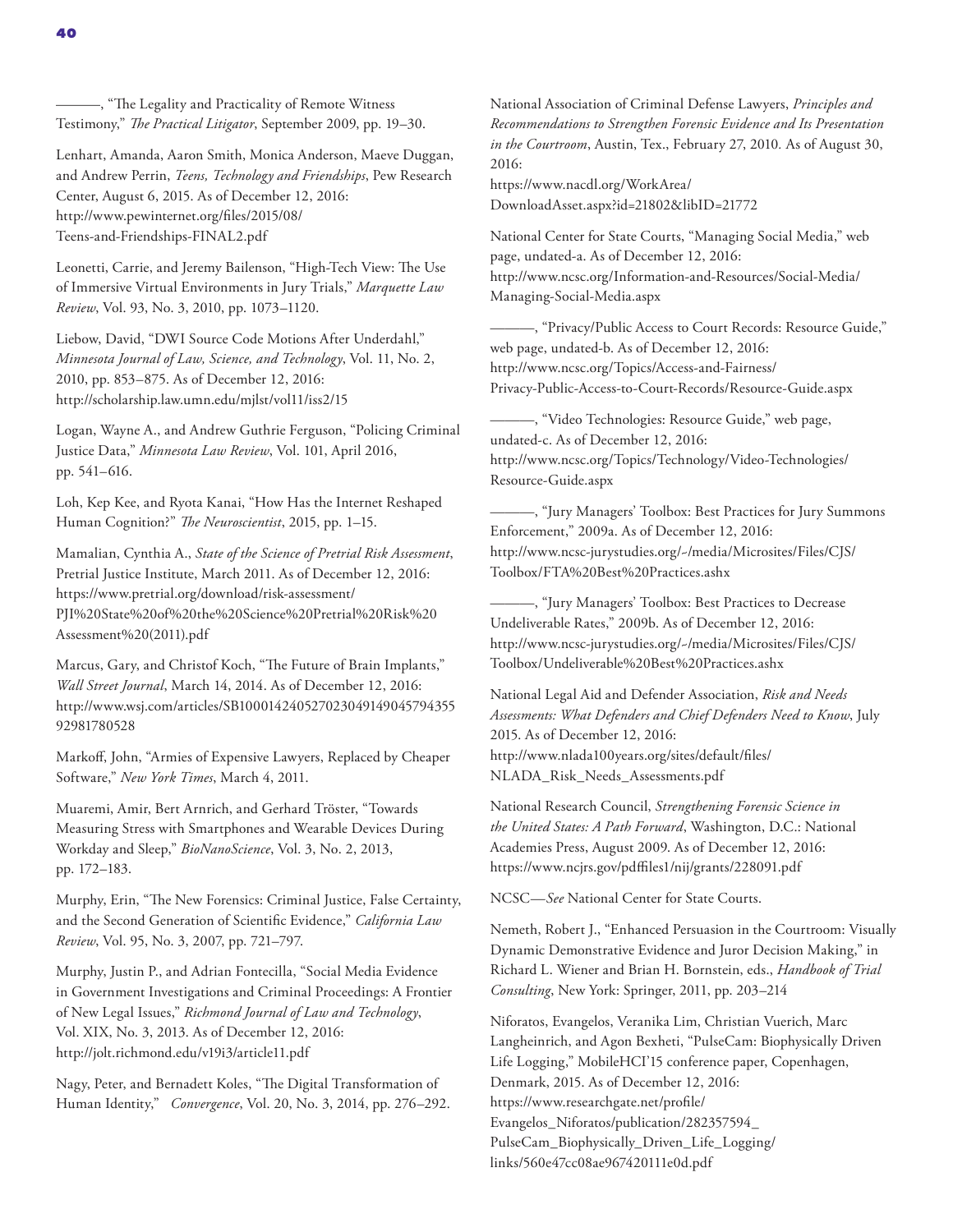Pace, Nicolas M., and Laura Zakaras, *Where the Money Goes: Understanding Litigant Expenditures for Producing Electronic Discovery*, Santa Monica, Calif.: RAND Corporation, MG-1208-ICJ, 2012. As of December 12, 2016: <http://www.rand.org/pubs/monographs/MG1208.html>

Pepper, John, Carol Petrie, and Sean Sullivan, "Measurement Error in Criminal Justice Data," in Alex R. Piquero and David Weisburd, eds., *Handbook of Quantitative Criminology*, New York: Springer, 2010, pp. 353–374.

Perry, Walter L., Brian McInnis, Carter C. Price, Susan Smith, and John S. Hollywood, *Predictive Policing: The Role of Crime Forecasting in Law Enforcement Operations*, Santa Monica, Calif.: RR-233-NIJ, RAND Corporation, 2013. As of December 12, 2016: [http://www.rand.org/pubs/research\\_reports/RR233.html](http://www.rand.org/pubs/research_reports/RR233.html)

Police Executive Research Forum, *COMPSTAT: Its Origins, Evolution and Future in Law Enforcement Agencies*, Washington, D.C., 2013. As of December 12, 2016:

[http://www.policeforum.org/assets/docs/Free\\_Online\\_Documents/](http://www.policeforum.org/assets/docs/Free_Online_Documents/Compstat/compstat%20-%20its%20origins%20evolution%20and%20future%20in%20law%20enforcement%20agencies%202013.pdf) Compstat/compstat%20-%20its%20origins%20 evolution%20and%20future%20in%20law%20enforcement%20 agencies%202013.pdf

Popper, Ben, "Cyborg America: Inside the Strange New World of Basement Body Hackers," *The Verge*, August 8, 2012. As of December 12, 2016: http://www.theverge.com/2012/8/8/3177438/

[cyborg-america-biohackers-grinders-body-hackers](http://www.theverge.com/2012/8/8/3177438/cyborg-america-biohackers-grinders-body-hackers)

Privacy Rights Clearinghouse, "Privacy in the Age of the Smartphone," June 1, 2016. As of December 12, 2016: <https://www.privacyrights.org/content/privacy-age-smartphone>

R.A. Malatest and Associates Ltd., *Evaluation of the Bail Reform Pilot Project, Peace Region and Surrey*, March 31, 2010*.*

Ratcliffe, Jerry H., *Intelligence-Led Policing*, 2nd ed., Abingdon, Oxon, UK: Routledge, 2016.

Raynes-Goldie, Kate, "Aliases, Creeping, and Wall Cleaning: Understanding Privacy in the Age of Facebook," *First Monday*, Vol. 15, No. 1, January 2010.

Resnick, Brian, "Is There Such a Thing as Too Much Evidence? Assembling the Case Against Dzhokhar Tsarnaev Won't Be as Simple as It Appears from the News," *National Journal*, April 24, 2013.

*Riley v California*, 573 U.S. \_\_\_, 2014.

Roth, Michael D., "Laissez-Faire Videoconferencing: Remote Witness Testimony and Adversarial Truth," *UCLA Law Review*, Vol. 48, No. 1, 2000, pp. 185–219.

Saeb, Sohrab, Mi Zhang, Christopher J. Karr, Stephen M. Schueller, Marya E. Corden, Konrad P. Kording, and David C. Mohr, "Mobile Phone Sensor Correlates of Depressive Symptom Severity in Daily-Life Behavior: An Exploratory Study," *Journal of Medical Internet Research*, Vol. 17, No. 7, 2015, p. e175.

Scalia, Antonin, Statement of the Supreme Court of the United States, 207 F.R.D. 89, 94, 2002.

Schofield, Damian, "Playing with Evidence: Using Video Games in the Courtroom," *Entertainment Computing*, Vol. 2, 2011, pp. 47–58.

Shelton, Donald E., Gregg Barak, and Young S. Kim, "Studying Juror Expectations for Scientific Evidence: A New Model for Looking at the CSI Myth," *Court Review*, Vol. 47, 2011, pp. 8–18.

Shirk, Eric, "The Dangers of Do-It-Yourself Computer Forensics," *Law Practice Today*, American Bar Association, Law Practice Management, November 2007.

Simon, Jonathan, "Reversal of Fortune: The Resurgence of Individual Risk Assessment in Criminal Justice," *Annual Review of Law and Social Science*, Vol. 1, 2005, pp. 397–421.

Singh Jay P., Martin Grann, and Seena Fazel, "Authorship Bias in Violence Risk Assessment? A Systematic Review and Meta-Analysis," *PLoS ONE*, Vol. 8, No. 9, 2013, p. e72484.

*Smith v Maryland*, 442 U.S. 735, 1979.

Smith, Jessica, "Remote Testimony and Related Procedures Impacting a Criminal Defendant's Confrontation Rights," *Administration of Justice Bulletin*, No. 2013/02, Chapel Hill, N.C.: UNC School of Government, February 2013, pp. 1–18. As of December 12, 2016: <http://sogpubs.unc.edu/electronicversions/pdfs/aojb1302.pdf>

Solove, Daniel J., *The Digital Person: Technology and Privacy in the Information Age*, New York: New York University Press, 2004.

Sovern, Jeff, "Opting In, Opting Out, or No Options at All: The Fight for Control of Personal Information," *Washington Law Review*, Vol. 74, 1999, pp. 1033–1117.

Spencer, Shaun B., "The Surveillance Society and the Third-Party Privacy Problem," *South Carolina Law Review*, Vol. 65, No. 2, 2013, pp. 373–410.

St. Eve, Amy J., Charles P. Burns, and Michael A. Zuckerman, "More from the #Jury Box: The Latest on Juries and Social Media," *Duke Law & Technology Review*, Vol. 12, No. 1, 2014, pp. 64–91.

St. Eve, Amy J., and Michael A. Zuckerman, "Ensuring an Impartial Jury in the Age of Social Media," *Duke Law & Technology Review*, Vol. 11, No. 1, 2012, pp. 1–29.

Statement of the Supreme Court of the United States, Amendments to Rule 26(b) of the Federal Rules of Criminal Procedure, April 29, 2002.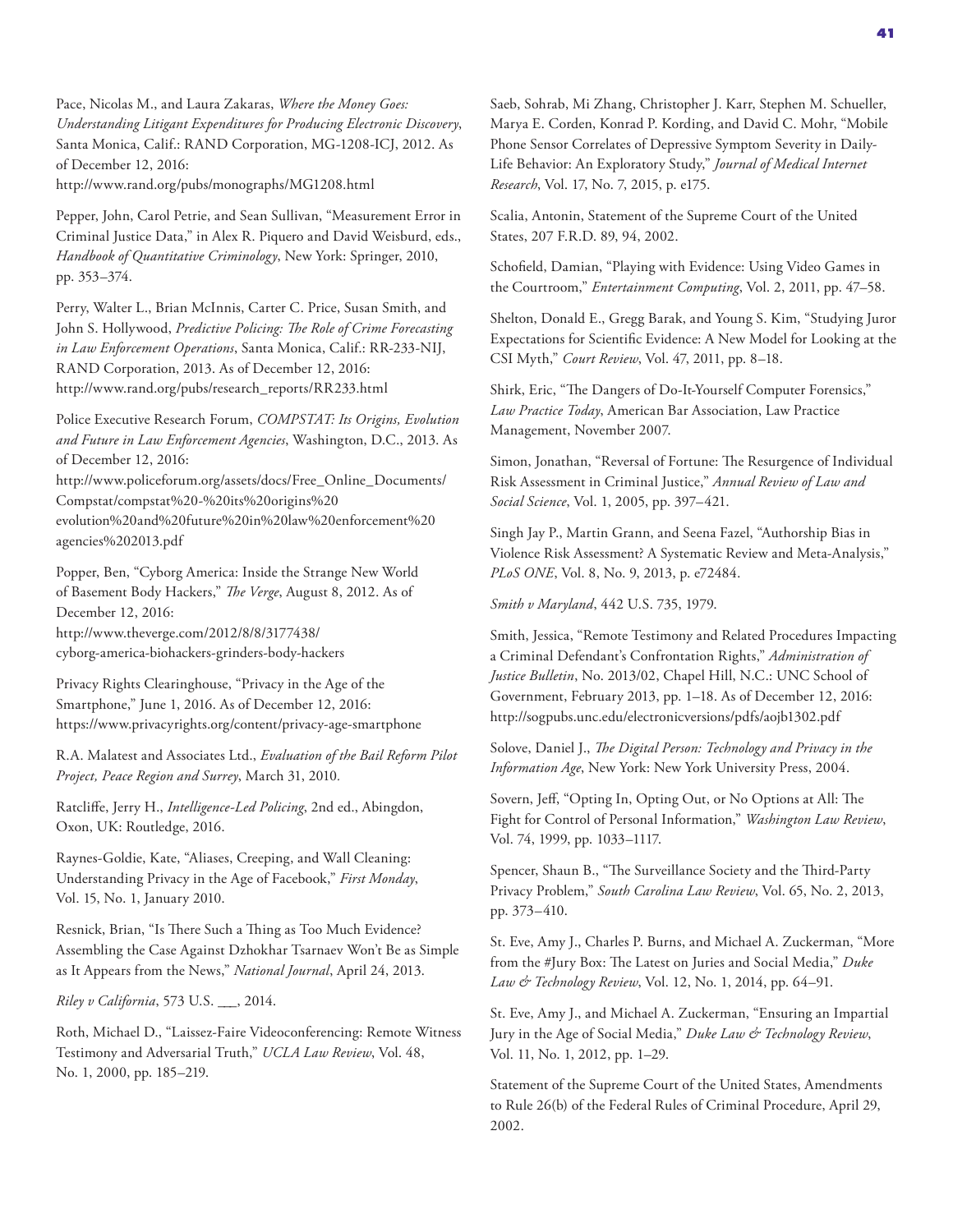Storm, Benjamin C., and Sean M. Stone, "Saving-Enhanced Memory: The Benefits of Saving on the Learning and Remembering of New Information," *Psychological Science*, Vol. 26, No. 2, 2015, pp. 182–188.

Storm, Darlene, "Black Hat: Lethal Hack and Wireless Attack on Insulin Pumps to Kill People," ComputerWorld, August 4, 2011. As of December 12, 2016:

http://www.computerworld.com/article/2470689/healthcare-it/ [black-hat--lethal-hack-and-wireless-attack-on-insulin-pumps-to-kill](http://www.computerworld.com/article/2470689/healthcare-it/black-hat--lethal-hack-and-wireless-attack-on-insulin-pumps-to-kill-people.html)people.html

Strickland, Eliza, "DARPA Project Starts Building Human Memory Prosthetics" *IEEE Spectrum*, August 27, 2014. As of December 12, 2016:

http://spectrum.ieee.org/biomedical/bionics/ [darpa-project-starts-building-human-memory-prosthetics](http://spectrum.ieee.org/biomedical/bionics/darpa-project-starts-building-human-memory-prosthetics)

Su, Jason G., Meredith A. Barrett, Kelly Henderson, Olivier Humblet, Ted Smith, James W. Sublett, LaQuandra Nesbitt, Chris Hogg, David Van Sickle, and James L. Sublett, "Feasibility of Deploying Inhaler Sensors to Identify the Impacts of Environmental Triggers and Built Environment Factors on Asthma Short-Acting Bronchodilator Use," *Environmental Health Perspectives*, June 2016. As of December 12, 2016:

[http://ehp.niehs.nih.gov/wp-content/uploads/advpub/2016/6/](http://ehp.niehs.nih.gov/wp-content/uploads/advpub/2016/6/EHP266.acco.pdf) EHP266.acco.pdf

Terry, M., D. S. Johnson, and P. and Thompson, "Virtual Court Pilot Outcome Evaluation," Ministry of Justice Research Series 21/10, London, December 2010.

Tokson, Matthew J., "Virtual Confrontation: Is Videoconference Testimony by an Unavailable Witness Constitutional?" *University of Chicago Law Review*, Vol. 74, No. 4, 2007, pp. 1581–1614. As of December 12, 2016:

<http://chicagounbound.uchicago.edu/uclrev/vol74/iss4/13>

Trottier, Daniel, "Police and User-Led Investigations on Social Media," *Journal of Law, Information and Science*, Vol. 23, No. 1, 2014, pp. 75–96.

Upturn, *Civil Rights, Big Data, and Our Algorithmic Future: A September 2014 Report on Social Justice and Technology*, September 2014. As of December 12, 2016: <https://bigdata.fairness.io/>

U.S. Copyright Office, *Exemption to Prohibition on Circumvention of Copyright Protection Systems for Access Control Technologies*, Washington, D.C., October 2015. As of December 12, 2016: <https://copyright.gov/1201/2015/fedreg-publicinspectionFR.pdf>

Verbruggen, Robert, "Does Pre-Crime Have a Race Problem?" *The American Conservative*, August 2, 2016. As of December 12, 2016: [http://www.theamericanconservative.com/articles/](http://www.theamericanconservative.com/articles/does-pre-crime-have-a-race-problem/) does-pre-crime-have-a-race-problem/

Villasenor, John, "What You Need to Know About the Third-Party Doctrine," *The Atlantic*, December 30, 2013. As of August 26, 2016: [http://www.theatlantic.com/technology/archive/2013/12/what-you](http://www.theatlantic.com/technology/archive/2013/12/what-you-need-to-know-about-the-third-party-doctrine/282721/)need-to-know-about-the-third-party-doctrine/282721/

Vincent, James, "Colour-Blind Artist Implants 'Eyeborg' Device into His Skull to 'Hear' Colours as Sounds," *The Independent*, March 17, 2014. As of December 12, 2016:

http://www.independent.co.uk/life-style/gadgets-and-tech/news/ [colour-blind-artist-implants-eyeborg-device-into-his-skull-to-hear](http://www.independent.co.uk/life-style/gadgets-and-tech/news/colour-blind-artist-implants-eyeborg-device-into-his-skull-to-hear-colours-as-sounds-9196711.html)colours-as-sounds-9196711.html

Wade, Kimberley A., Sarah L. Green, and Robert A. Nash, "Can Fabricated Evidence Induce False Eyewitness Testimony?" *Applied Cognitive Psychol*ogy, Vol. 24, 2010, pp. 899–908.

Weber, Francis A., "Complying with the Confrontation Clause in the Twenty-First Century: Guidance for Courts and Legislatures Considering Video Conference Testimony Provisions," *Temple Law Review*, Vol. 86, 2014, pp. 149–180.

White House, *Big Data: Seizing Opportunities, Preserving Values*, Interim Progress Report, February 2015. As of December 12, 2016: [https://www.whitehouse.gov/sites/default/files/docs/20150204\\_Big\\_](https://www.whitehouse.gov/sites/default/files/docs/20150204_Big_Data_Seizing_Opportunities_Preserving_Values_Memo.pdf) Data\_Seizing\_Opportunities\_Preserving\_Values\_Memo.pdf

Wiens, Kyle, "WTF? It Should Not Be Illegal to Hack Your Own Car's Computer," *Wired*, January 23, 2015. As of August 26, 2016: <http://www.wired.com/2015/01/let-us-hack-our-cars/>

*Wilkins v Wilkinsin*, 01AP-468, 2002 WL 47051, Ohio Court of Appeals, January 15, 2002.

Williams, Gerald R., Larry C. Farmer, Rex E. Lee, Bert P. Cundick, Robert J. Howell, and C. Keith Rooker, "Juror Perceptions of Trial Testimony as a Function of the Method of Presentation: A Comparison of Live, Color Video, Black-and-White Video, Audio, and Transcript Presentations," *Brigham Young University Law Review*, Vol. 1975, No. 2, 1975, pp. 375–421.

Williams, Katie Bo, "Prison Phone Company Denies It Recorded Private Calls," *The Hill*, November 12, 2015. As of December 12, 2016:

http://thehill.com/policy/cybersecurity/ [259916-prison-phone-company-denies-it-recorded-private-calls](http://thehill.com/policy/cybersecurity/259916-prison-phone-company-denies-it-recorded-private-calls)

Wood, Steve M., Lorie L. Sicafuse, Monica K. Miller, and Julianna C. Chomos, "The Influence of Jurors' Perceptions of Attorneys and Their Performance on Verdict," *The Jury Expert*, January 2011, pp. 23–41.

Yablon, Charles, and Nick Landsman-Roos, "Predictive Coding: Emerging Questions and Concerns," *South Carolina Law Review*, Vol. 64, No. 3, 2013, pp. 633–680.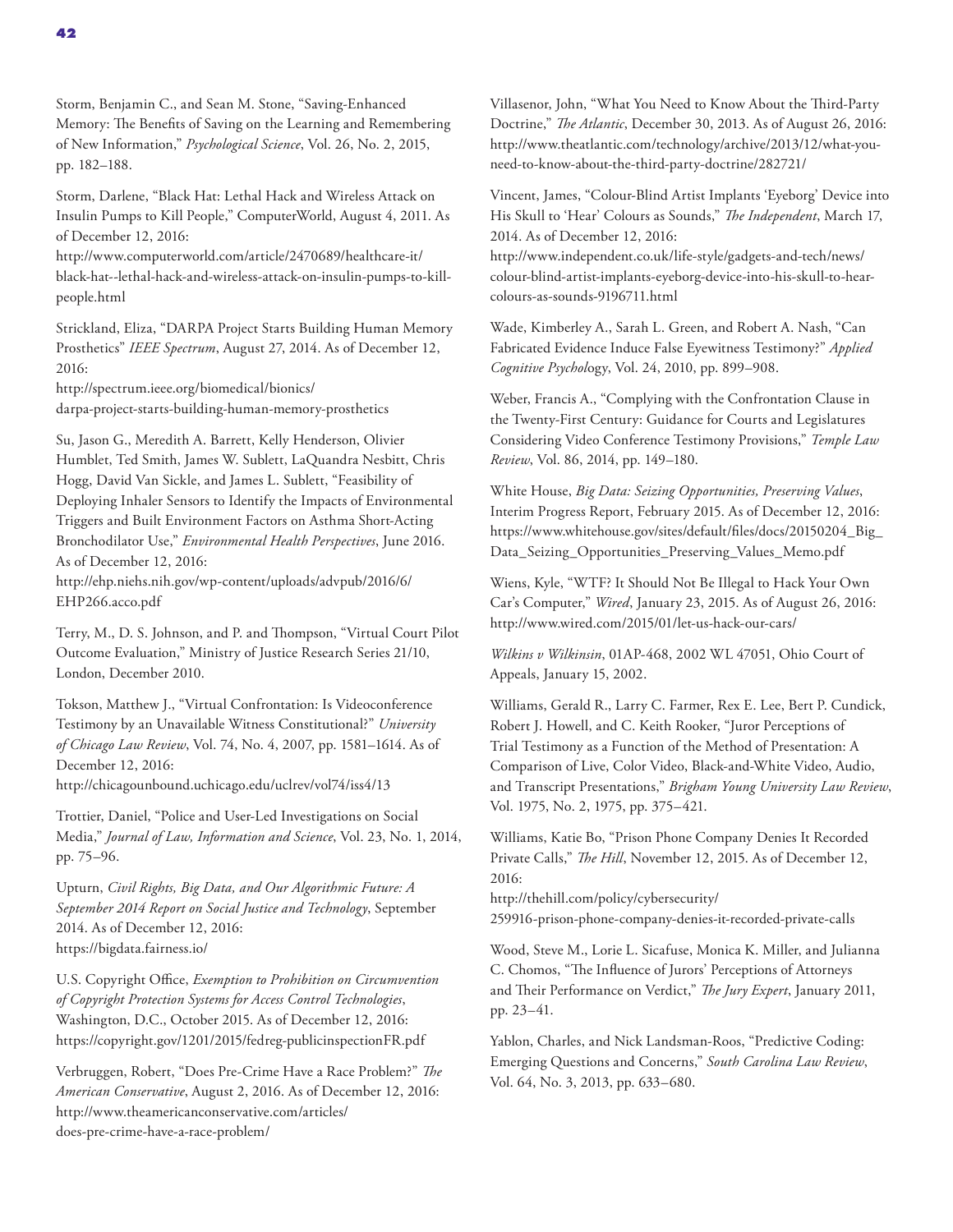### **Acknowledgments**

The authors would like to acknowledge the participants in the advisory panel that served as the basis for this report, and their names and affiliations are listed in the text box on p. 8. It would not have been possible to complete this effort without their willingness to give their time and expertise to explore the issues associated with technology and individuals' rights, in both the court system and criminal justice overall. We would also like to acknowledge the contributions of Martin Novak and Steve Schuetz of the National Institute of Justice. James Anderson of the RAND Corporation provided advice and assistance in legal elements of the document. We would also like to acknowledge our peer reviewers Nick Pace of RAND, Erin Murphy of New York University, and one anonymous reviewer from the National Institute of Justice.

### **The RAND Justice Policy Program**

The research reported here was conducted in the RAND Justice Policy Program, which spans both criminal and civil justice system issues, with such topics as public safety, effective policing, police-community relations, drug policy and enforcement, corrections policy, use of technology in law enforcement, tort reform, catastrophe and mass-injury compensation, court resourcing, and insurance regulation. Program research is supported by government agencies, foundations, and the private sector.

This program is part of RAND Justice, Infrastructure, and Environment, a division of the RAND Corporation dedicated to improving policyand decisionmaking in a wide range of policy domains, including civil and criminal justice, infrastructure protection and homeland security, transportation and energy policy, and environmental and natural resource policy.

Questions or comments about this report should be sent to the project leader, Brian A. Jackson at [Brian\\_Jackson@rand.org.](mailto:Brian_Jackson@rand.org) For more information about the Justice Policy Program, see [www.rand.org/jie/justice-policy](http://www.rand.org/jie/justice-policy) or contact the director at [justice@rand.org.](mailto:justice@rand.org)

### **About the Authors**

Brian A. Jackson is a senior physical scientist at the RAND Corporation. His research focuses on criminal justice, homeland security, and terrorism preparedness. His areas of examination have included safety management in large-scale emergency response operations, the equipment and technology needs of criminal justice agencies and emergency responders, and the design of preparedness exercises.

Duren Banks is the director of the Courts and Corrections Program in the Center for Justice, Safety, and Resilience at RTI International. She specializes in research and evaluation related to criminal case processing, information-sharing between criminal justice agencies, indigent defense, and multisystem approaches to reduce risk factors for victimization. She received her bachelor's degree from Wake Forest University and master's and Ph.D. degrees from the University of Maryland at College Park.

Dulani Woods is a data science practitioner adept at data acquisition, transformation, visualization, and analysis. He has a master's degree in agricultural economics (applied economics) from Purdue University. His master's thesis was an economic analysis of organic and conventional agriculture using the Rodale Institute's Farming Systems Trial. He began his career as a Coast Guard officer on afloat and ashore assignments in Miami, Fla.; New London, Conn.; and Baltimore, Md.

Justin C. Dawson is a senior research scientist at RTI International. His research focuses on courts and corrections, criminal justice, and international rule of law projects. He has a law degree from Creighton University. He began his career as a trial attorney before becoming a prosecuting attorney with the State of Nebraska and the U.S. Department of Justice.